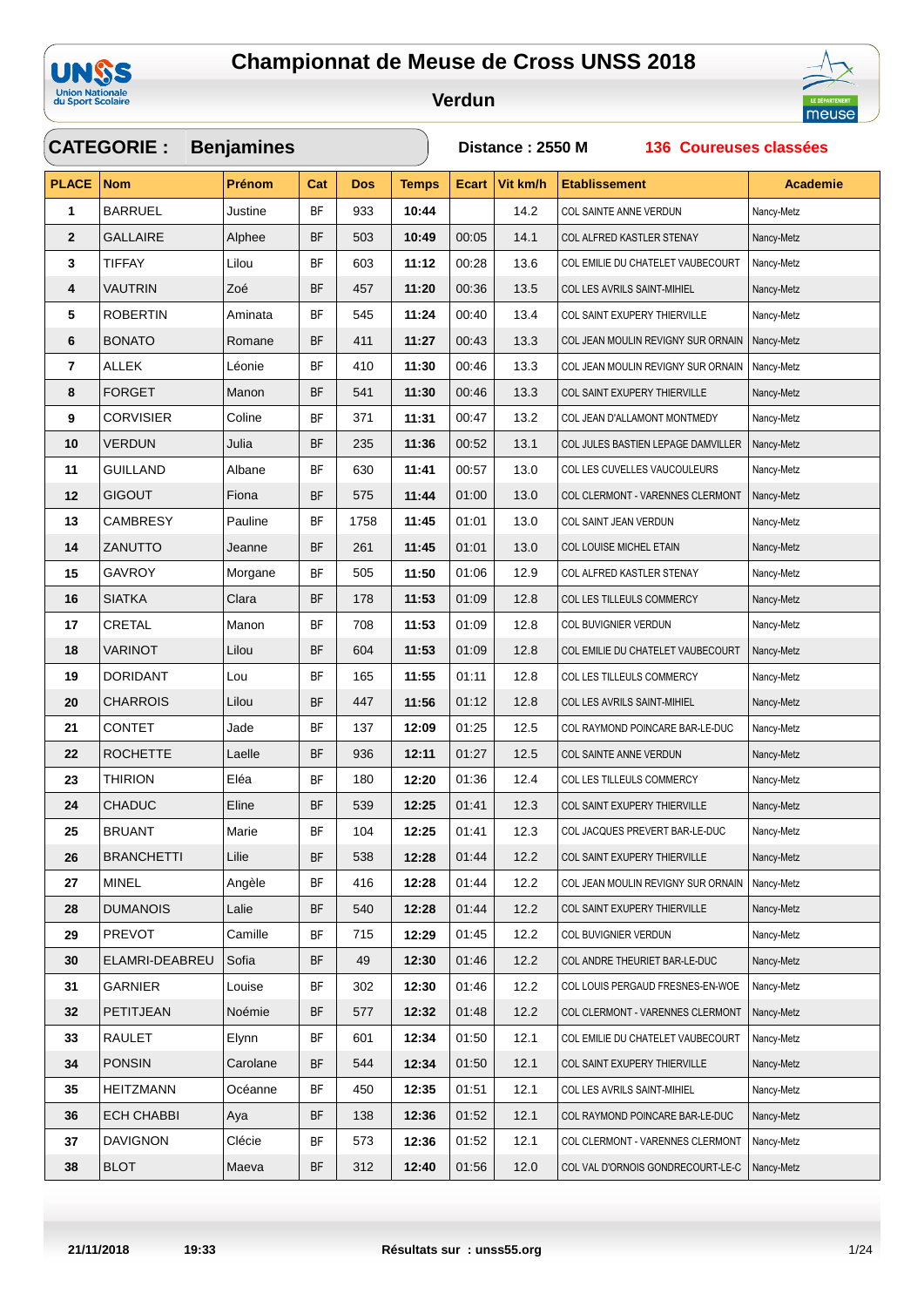



|              | <b>CATEGORIE:</b>      | <b>Benjamines</b> |           |            |              | 136 Coureuses classées<br>Distance: 2550 M |          |                                    |                 |  |  |
|--------------|------------------------|-------------------|-----------|------------|--------------|--------------------------------------------|----------|------------------------------------|-----------------|--|--|
| <b>PLACE</b> | <b>Nom</b>             | Prénom            | Cat       | <b>Dos</b> | <b>Temps</b> | <b>Ecart</b>                               | Vit km/h | <b>Etablissement</b>               | <b>Academie</b> |  |  |
| 39           | <b>DIEULIN</b>         | Lizzie            | BF        | 313        | 12:41        | 01:57                                      | 12.0     | COL VAL D'ORNOIS GONDRECOURT-LE-C  | Nancy-Metz      |  |  |
| 40           | <b>CHANE</b>           | Camille           | BF        | 254        | 12:44        | 02:00                                      | 12.0     | COL LOUISE MICHEL ETAIN            | Nancy-Metz      |  |  |
| 41           | LAURERNT               | Olivia            | <b>BF</b> | 714        | 12:45        | 02:01                                      | 12.0     | COL BUVIGNIER VERDUN               | Nancy-Metz      |  |  |
| 42           | <b>BELAL FLORENTIN</b> | Naïma             | <b>BF</b> | 703        | 12:46        | 02:02                                      | 11.9     | COL BUVIGNIER VERDUN               | Nancy-Metz      |  |  |
| 43           | <b>BOULANGER</b>       | Cerise            | <b>BF</b> | 705        | 12:48        | 02:04                                      | 11.9     | COL BUVIGNIER VERDUN               | Nancy-Metz      |  |  |
| 44           | <b>BOUSSELET</b>       | <b>Emma</b>       | <b>BF</b> | 706        | 12:50        | 02:06                                      | 11.9     | <b>COL BUVIGNIER VERDUN</b>        | Nancy-Metz      |  |  |
| 45           | AL ASHIK               | Nora              | ΒF        | 100        | 12:50        | 02:06                                      | 11.9     | COL JACQUES PREVERT BAR-LE-DUC     | Nancy-Metz      |  |  |
| 46           | <b>ARNOULD</b>         | Lise              | <b>BF</b> | 253        | 12:50        | 02:06                                      | 11.9     | COL LOUISE MICHEL ETAIN            | Nancy-Metz      |  |  |
| 47           | <b>HOUCKERT</b>        | Margot            | <b>BF</b> | 451        | 12:50        | 02:06                                      | 11.9     | COL LES AVRILS SAINT-MIHIEL        | Nancy-Metz      |  |  |
| 48           | <b>RONGIER</b>         | Laurine           | <b>BF</b> | 716        | 12:51        | 02:07                                      | 11.9     | COL BUVIGNIER VERDUN               | Nancy-Metz      |  |  |
| 49           | <b>RIVIERE</b>         | Manon             | BF        | 258        | 12:51        | 02:07                                      | 11.9     | COL LOUISE MICHEL ETAIN            | Nancy-Metz      |  |  |
| 50           | <b>BEZZOUTT</b>        | Lina              | <b>BF</b> | 103        | 12:53        | 02:09                                      | 11.8     | COL JACQUES PREVERT BAR-LE-DUC     | Nancy-Metz      |  |  |
| 51           | <b>PERIDONT</b>        | Lucie             | <b>BF</b> | 374        | 12:58        | 02:14                                      | 11.7     | COL JEAN D'ALLAMONT MONTMEDY       | Nancy-Metz      |  |  |
| 52           | <b>FONTAINE</b>        | Alice             | <b>BF</b> | 140        | 12:59        | 02:15                                      | 11.7     | COL RAYMOND POINCARE BAR-LE-DUC    | Nancy-Metz      |  |  |
| 53           | ZERR                   | Clara             | ΒF        | 636        | 13:01        | 02:17                                      | 11.7     | COL LES CUVELLES VAUCOULEURS       | Nancy-Metz      |  |  |
| 54           | PESTELLE NEGHE         | <b>Ines</b>       | BF        | 1741       | 13:02        | 02:18                                      | 11.7     | COL LA CROIX BAR-LE-DUC            | Nancy-Metz      |  |  |
| 55           | <b>PIERROT</b>         | Jalane            | ΒF        | 455        | 13:02        | 02:18                                      | 11.7     | COL LES AVRILS SAINT-MIHIEL        | Nancy-Metz      |  |  |
| 56           | AKPO                   | Anne              | <b>BF</b> | 1808       | 13:02        | 02:18                                      | 11.7     | COL JACQUES PREVERT BAR-LE-DUC     | Nancy-Metz      |  |  |
| 57           | <b>FORTERRE</b>        | Lisa              | <b>BF</b> | 598        | 13:02        | 02:18                                      | 11.7     | COL EMILIE DU CHATELET VAUBECOURT  | Nancy-Metz      |  |  |
| 58           | <b>CHRISTAL</b>        | Mallaury          | BF        | 232        | 13:04        | 02:20                                      | 11.7     | COL JULES BASTIEN LEPAGE DAMVILLER | Nancy-Metz      |  |  |
| 59           | <b>SCHREDER</b>        | Chloé             | <b>BF</b> | 546        | 13:05        | 02:21                                      | 11.6     | COL SAINT EXUPERY THIERVILLE       | Nancy-Metz      |  |  |
| 60           | <b>HUSSENET</b>        | Léa               | BF        | 452        | 13:07        | 02:23                                      | 11.6     | COL LES AVRILS SAINT-MIHIEL        | Nancy-Metz      |  |  |
| 61           | PERCEAU                | Fantine           | <b>BF</b> | 141        | 13:07        | 02:23                                      | 11.6     | COL RAYMOND POINCARE BAR-LE-DUC    | Nancy-Metz      |  |  |
| 62           | MENDES-CARREIR         | Lia               | <b>BF</b> | 600        | 13:10        | 02:26                                      | 11.6     | COL EMILIE DU CHATELET VAUBECOURT  | Nancy-Metz      |  |  |
| 63           | <b>FRAVEL</b>          | Claire            | <b>BF</b> | 106        | 13:10        | 02:26                                      | 11.6     | COL JACQUES PREVERT BAR-LE-DUC     | Nancy-Metz      |  |  |
| 64           | <b>BONAVENTURE</b>     | Jeanne            | <b>BF</b> | 445        | 13:15        | 02:31                                      | 11.5     | COL LES AVRILS SAINT-MIHIEL        | Nancy-Metz      |  |  |
| 65           | <b>DUDINK</b>          | India             | BF        | 448        | 13:15        | 02:31                                      | 11.5     | COL LES AVRILS SAINT-MIHIEL        | Nancy-Metz      |  |  |
| 66           | <b>GEORGE</b>          | Beryl             | BF        | 373        | 13:17        | 02:33                                      | 11.5     | COL JEAN D'ALLAMONT MONTMEDY       | Nancy-Metz      |  |  |
| 67           | <b>RIETH</b>           | Maelie            | BF        | 1815       | 13:20        | 02:36                                      | 11.4     | COL BUVIGNIER VERDUN               | Nancy-Metz      |  |  |
| 68           | <b>FAYS TOLETTI</b>    | Léa               | BF        | 139        | 13:26        | 02:42                                      | 11.3     | COL RAYMOND POINCARE BAR-LE-DUC    | Nancy-Metz      |  |  |
| 69           | <b>DEFRANCE</b>        | Julie             | BF        | 48         | 13:29        | 02:45                                      | 11.3     | COL ANDRE THEURIET BAR-LE-DUC      | Nancy-Metz      |  |  |
| 70           | <b>NIVELAIS</b>        | Lana              | BF        | 417        | 13:30        | 02:46                                      | 11.3     | COL JEAN MOULIN REVIGNY SUR ORNAIN | Nancy-Metz      |  |  |
| 71           | <b>DOGAN</b>           | Sofia             | BF        | 164        | 13:35        | 02:51                                      | 11.2     | COL LES TILLEULS COMMERCY          | Nancy-Metz      |  |  |
| 72           | <b>LESIRE</b>          | Faustine          | BF        | 935        | 13:38        | 02:54                                      | 11.2     | COL SAINTE ANNE VERDUN             | Nancy-Metz      |  |  |
| 73           | <b>MILLOT</b>          | Lucie             | <b>BF</b> | 173        | 13:39        | 02:55                                      | 11.2     | COL LES TILLEULS COMMERCY          | Nancy-Metz      |  |  |
| 74           | <b>BRISBARE</b>        | Anaïs             | <b>BF</b> | 596        | 13:39        | 02:55                                      | 11.2     | COL EMILIE DU CHATELET VAUBECOURT  | Nancy-Metz      |  |  |
| 75           | <b>GAUTHIER</b>        | Flore             | BF        | 167        | 13:43        | 02:59                                      | 11.1     | COL LES TILLEULS COMMERCY          | Nancy-Metz      |  |  |
| 76           | <b>THOMAS</b>          | Lylas             | <b>BF</b> | 376        | 13:43        | 02:59                                      | 11.1     | COL JEAN D'ALLAMONT MONTMEDY       | Nancy-Metz      |  |  |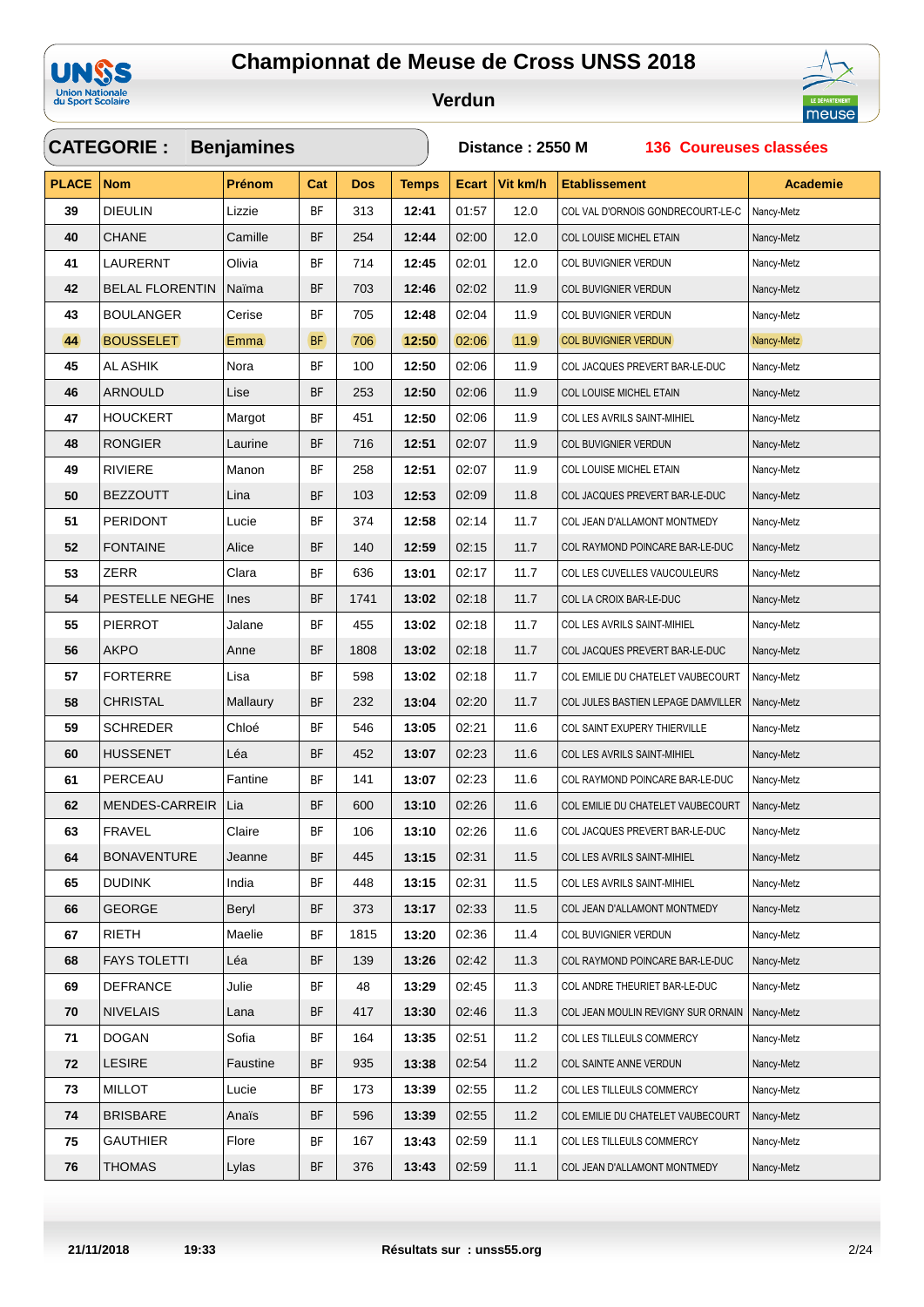



|              | <b>CATEGORIE:</b>     | <b>Benjamines</b> |           |            |              | Distance: 2550 M<br>136 Coureuses classées |          |                                    |                 |  |  |
|--------------|-----------------------|-------------------|-----------|------------|--------------|--------------------------------------------|----------|------------------------------------|-----------------|--|--|
| <b>PLACE</b> | <b>Nom</b>            | <b>Prénom</b>     | Cat       | <b>Dos</b> | <b>Temps</b> | <b>Ecart</b>                               | Vit km/h | <b>Etablissement</b>               | <b>Academie</b> |  |  |
| 77           | <b>SALLIN</b>         | Romane            | BF        | 259        | 13:49        | 03:05                                      | 11.0     | COL LOUISE MICHEL ETAIN            | Nancy-Metz      |  |  |
| 78           | ERRARD                | Tiphaine          | BF        | 500        | 13:52        | 03:08                                      | 11.0     | COL ALFRED KASTLER STENAY          | Nancy-Metz      |  |  |
| 79           | GERARD                | Océane            | BF        | 712        | 13:54        | 03:10                                      | 11.0     | COL BUVIGNIER VERDUN               | Nancy-Metz      |  |  |
| 80           | PETITJEAN             | Andréa            | BF        | 177        | 13:54        | 03:10                                      | 11.0     | COL LES TILLEULS COMMERCY          | Nancy-Metz      |  |  |
| 81           | <b>MAURER</b>         | Gaëlle            | <b>BF</b> | 415        | 13:57        | 03:13                                      | 10.9     | COL JEAN MOULIN REVIGNY SUR ORNAIN | Nancy-Metz      |  |  |
| 82           | <b>CHENET-ETIENNE</b> | Eva               | BF        | 597        | 14:00        | 03:16                                      | 10.9     | COL EMILIE DU CHATELET VAUBECOURT  | Nancy-Metz      |  |  |
| 83           | TERNARD               | Melanie           | ΒF        | 179        | 14:01        | 03:17                                      | 10.9     | COL LES TILLEULS COMMERCY          | Nancy-Metz      |  |  |
| 84           | <b>THOMAS</b>         | Margaux           | BF        | 602        | 14:01        | 03:17                                      | 10.9     | COL EMILIE DU CHATELET VAUBECOURT  | Nancy-Metz      |  |  |
| 85           | ANCELOT               | Melissa           | BF        | 101        | 14:06        | 03:22                                      | 10.8     | COL JACQUES PREVERT BAR-LE-DUC     | Nancy-Metz      |  |  |
| 86           | SIMON-MARTINEZ        | Sevana            | BF        | 51         | 14:09        | 03:25                                      | 10.8     | COL ANDRE THEURIET BAR-LE-DUC      | Nancy-Metz      |  |  |
| 87           | <b>DELETTRE</b>       | Clara             | BF        | 413        | 14:10        | 03:26                                      | 10.8     | COL JEAN MOULIN REVIGNY SUR ORNAIN | Nancy-Metz      |  |  |
| 88           | <b>PREVOT</b>         | Zelia             | BF        | 418        | 14:11        | 03:27                                      | 10.7     | COL JEAN MOULIN REVIGNY SUR ORNAIN | Nancy-Metz      |  |  |
| 89           | <b>GAUTIER</b>        | Ines              | BF        | 504        | 14:13        | 03:29                                      | 10.7     | COL ALFRED KASTLER STENAY          | Nancy-Metz      |  |  |
| 90           | <b>MAGOT</b>          | Océane            | BF        | 414        | 14:13        | 03:29                                      | 10.7     | COL JEAN MOULIN REVIGNY SUR ORNAIN | Nancy-Metz      |  |  |
| 91           | <b>LECOMTE</b>        | Elise             | <b>BF</b> | 506        | 14:14        | 03:30                                      | 10.7     | COL ALFRED KASTLER STENAY          | Nancy-Metz      |  |  |
| 92           | <b>MOALA</b>          | Wendy             | BF        | 174        | 14:16        | 03:32                                      | 10.7     | COL LES TILLEULS COMMERCY          | Nancy-Metz      |  |  |
| 93           | <b>DEFAUSSE</b>       | Lili              | <b>BF</b> | 412        | 14:21        | 03:37                                      | 10.6     | COL JEAN MOULIN REVIGNY SUR ORNAIN | Nancy-Metz      |  |  |
| 94           | <b>DONIER</b>         | Océane            | BF        | 709        | 14:21        | 03:37                                      | 10.6     | COL BUVIGNIER VERDUN               | Nancy-Metz      |  |  |
| 95           | <b>MARTEL</b>         | Emma              | <b>BF</b> | 1792       | 14:24        | 03:40                                      | 10.6     | COL LES TILLEULS COMMERCY          | Nancy-Metz      |  |  |
| 96           | <b>PERGENT</b>        | Clara             | BF        | 233        | 14:25        | 03:41                                      | 10.6     | COL JULES BASTIEN LEPAGE DAMVILLER | Nancy-Metz      |  |  |
| 97           | <b>FOSTIER</b>        | Noémie            | BF        | 710        | 14:28        | 03:44                                      | 10.5     | COL BUVIGNIER VERDUN               | Nancy-Metz      |  |  |
| 98           | <b>BASTIEN</b>        | Oceane            | BF        | 1821       | 14:29        | 03:45                                      | 10.5     | COL BUVIGNIER VERDUN               |                 |  |  |
| 99           | <b>BEUVIGNON</b>      | Celia             | <b>BF</b> | 370        | 14:30        | 03:46                                      | 10.5     | COL JEAN D'ALLAMONT MONTMEDY       | Nancy-Metz      |  |  |
| 100          | <b>GEORGE</b>         | Louise            | BF        | 711        | 14:37        | 03:53                                      | 10.4     | COL BUVIGNIER VERDUN               | Nancy-Metz      |  |  |
| 101          | MARCHAL               | Fanny             | <b>BF</b> | 634        | 14:39        | 03:55                                      | 10.4     | COL LES CUVELLES VAUCOULEURS       | Nancy-Metz      |  |  |
| 102          | <b>MORELOT</b>        | Iris              | BF        | 109        | 14:42        | 03:58                                      | 10.4     | COL JACQUES PREVERT BAR-LE-DUC     | Nancy-Metz      |  |  |
| 103          | LAMY                  | Jade              | BF        | 303        | 14:43        | 03:59                                      | 10.3     | COL LOUIS PERGAUD FRESNES-EN-WOE   | Nancy-Metz      |  |  |
| 104          | <b>HELSTROFFER-BE</b> | Claire            | BF        | 256        | 14:44        | 04:00                                      | 10.3     | COL LOUISE MICHEL ETAIN            | Nancy-Metz      |  |  |
| 105          | <b>GREFFE</b>         | Sarah             | BF        | 449        | 14:45        | 04:01                                      | 10.3     | COL LES AVRILS SAINT-MIHIEL        | Nancy-Metz      |  |  |
| 106          | LAHAYE                | Noeline           | BF        | 257        | 14:48        | 04:04                                      | 10.3     | COL LOUISE MICHEL ETAIN            | Nancy-Metz      |  |  |
| 107          | PAILLER               | Ninon             | BF        | 454        | 14:56        | 04:12                                      | 10.2     | COL LES AVRILS SAINT-MIHIEL        | Nancy-Metz      |  |  |
| 108          | SOUQUET               | Léontine          | BF        | 456        | 15:04        | 04:20                                      | 10.1     | COL LES AVRILS SAINT-MIHIEL        | Nancy-Metz      |  |  |
| 109          | GOLVAT                | Laya              | BF        | 50         | 15:13        | 04:29                                      | 10.0     | COL ANDRE THEURIET BAR-LE-DUC      | Nancy-Metz      |  |  |
| 110          | <b>PANIER</b>         | Jade              | BF        | 176        | 15:18        | 04:34                                      | 10.0     | COL LES TILLEULS COMMERCY          | Nancy-Metz      |  |  |
| 111          | <b>MOUNKENI</b>       | Iloa              | BF        | 175        | 15:24        | 04:40                                      | 9.9      | COL LES TILLEULS COMMERCY          | Nancy-Metz      |  |  |
| 112          | <b>DAAMOUCH</b>       | Soukaîna          | <b>BF</b> | 105        | 15:25        | 04:41                                      | 9.9      | COL JACQUES PREVERT BAR-LE-DUC     | Nancy-Metz      |  |  |
| 113          | <b>BOBECZKO</b>       | Trinity           | BF        | 231        | 15:32        | 04:48                                      | 9.8      | COL JULES BASTIEN LEPAGE DAMVILLER | Nancy-Metz      |  |  |
| 114          | <b>BRUNELLA</b>       | Maeva             | <b>BF</b> | 707        | 15:32        | 04:48                                      | 9.8      | COL BUVIGNIER VERDUN               | Nancy-Metz      |  |  |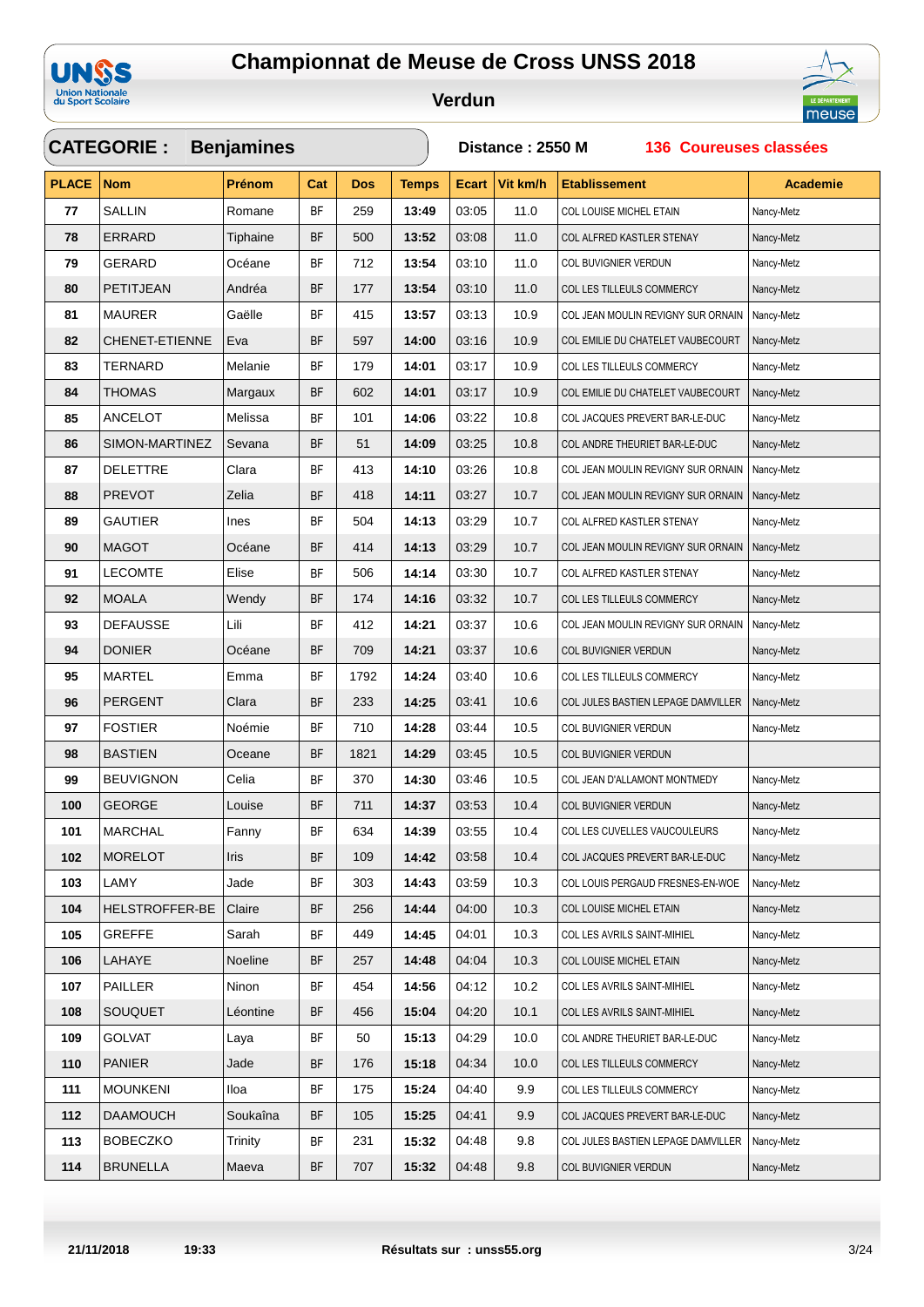



|              | <b>CATEGORIE :</b>   | <b>Benjamines</b> |           |            |              | Distance: 2550 M<br>136 Coureuses classées |          |                                    |                 |  |  |
|--------------|----------------------|-------------------|-----------|------------|--------------|--------------------------------------------|----------|------------------------------------|-----------------|--|--|
| <b>PLACE</b> | <b>Nom</b>           | Prénom            | Cat       | <b>Dos</b> | <b>Temps</b> | <b>Ecart</b>                               | Vit km/h | <b>Etablissement</b>               | <b>Academie</b> |  |  |
| 115          | <b>DOMANGE</b>       | Suzon             | <b>BF</b> | 372        | 15:35        | 04:51                                      | 9.8      | COL JEAN D'ALLAMONT MONTMEDY       | Nancy-Metz      |  |  |
| 116          | <b>MAGNIEN</b>       | Camille           | <b>BF</b> | 108        | 15:38        | 04:54                                      | 9.7      | COL JACQUES PREVERT BAR-LE-DUC     | Nancy-Metz      |  |  |
| 117          | <b>FRINGANT</b>      | Aline             | <b>BF</b> | 107        | 15:39        | 04:55                                      | 9.7      | COL JACQUES PREVERT BAR-LE-DUC     | Nancy-Metz      |  |  |
| 118          | <b>AGNES</b>         | Cécile            | <b>BF</b> | 369        | 15:40        | 04:56                                      | 9.7      | COL JEAN D'ALLAMONT MONTMEDY       | Nancy-Metz      |  |  |
| 119          | LARCHE               | Camille           | <b>BF</b> | 713        | 15:43        | 04:59                                      | 9.7      | COL BUVIGNIER VERDUN               | Nancy-Metz      |  |  |
| 120          | <b>COCHARD</b>       | Eden              | <b>BF</b> | 748        | 15:45        | 05:01                                      | 9.7      | COL MAURICE BARRES VERDUN          | Nancy-Metz      |  |  |
| 121          | <b>ANTOINE</b>       | Adele             | <b>BF</b> | 702        | 15:46        | 05:02                                      | 9.7      | COL BUVIGNIER VERDUN               | Nancy-Metz      |  |  |
| 122          | <b>NAYAGOME</b>      | Maellys           | <b>BF</b> | 542        | 15:47        | 05:03                                      | 9.6      | COL SAINT EXUPERY THIERVILLE       | Nancy-Metz      |  |  |
| 123          | <b>RODRIGUES ROQ</b> | Soraya            | <b>BF</b> | 375        | 15:58        | 05:14                                      | 9.5      | COL JEAN D'ALLAMONT MONTMEDY       | Nancy-Metz      |  |  |
| 124          | <b>RADEL</b>         | Clara             | <b>BF</b> | 142        | 16:02        | 05:18                                      | 9.5      | COL RAYMOND POINCARE BAR-LE-DUC    | Nancy-Metz      |  |  |
| 125          | <b>ANDRE</b>         | Clémence          | <b>BF</b> | 595        | 16:06        | 05:22                                      | 9.5      | COL EMILIE DU CHATELET VAUBECOURT  | Nancy-Metz      |  |  |
| 126          | <b>MUGNIER</b>       | Valentine         | <b>BF</b> | 576        | 16:45        | 06:01                                      | 9.1      | COL CLERMONT - VARENNES CLERMONT   | Nancy-Metz      |  |  |
| 127          | <b>ABDOU</b>         | Yasmine           | <b>BF</b> | 99         | 16:47        | 06:03                                      | 9.1      | COL JACQUES PREVERT BAR-LE-DUC     | Nancy-Metz      |  |  |
| 128          | <b>ROGER</b>         | Melanie           | <b>BF</b> | 234        | 16:53        | 06:09                                      | 9.0      | COL JULES BASTIEN LEPAGE DAMVILLER | Nancy-Metz      |  |  |
| 129          | <b>BURY</b>          | Manon             | <b>BF</b> | 629        | 16:56        | 06:12                                      | 9.0      | COL LES CUVELLES VAUCOULEURS       | Nancy-Metz      |  |  |
| 130          | <b>JOANNES</b>       | Léna              | <b>BF</b> | 168        | 17:28        | 06:44                                      | 8.7      | COL LES TILLEULS COMMERCY          | Nancy-Metz      |  |  |
| 131          | <b>CHRISTOPHE</b>    | Erika             | BF        | 1807       | 17:28        | 06:44                                      | 8.7      | COL LES CUVELLES VAUCOULEURS       | Nancy-Metz      |  |  |
| 132          | <b>OME</b>           | Isaline           | <b>BF</b> | 543        | 17:34        | 06:50                                      | 8.7      | COL SAINT EXUPERY THIERVILLE       | Nancy-Metz      |  |  |
| 133          | CHARVET              | Eliza             | <b>BF</b> | 255        | 18:05        | 07:21                                      | 8.4      | COL LOUISE MICHEL ETAIN            | Nancy-Metz      |  |  |
| 134          | <b>ANCEMENT</b>      | Madison           | <b>BF</b> | 594        | 18:16        | 07:32                                      | 8.3      | COL EMILIE DU CHATELET VAUBECOURT  | Nancy-Metz      |  |  |
| 135          | <b>HOSNELD</b>       | Océane            | <b>BF</b> | 632        | 18:18        | 07:34                                      | 8.3      | COL LES CUVELLES VAUCOULEURS       | Nancy-Metz      |  |  |
| 136          | <b>MANDET</b>        | Camille           | <b>BF</b> | 1804       | 19:16        | 08:32                                      | 7.9      | COL VAL D'ORNOIS GONDRECOURT-LE-C  | Nancy-Metz      |  |  |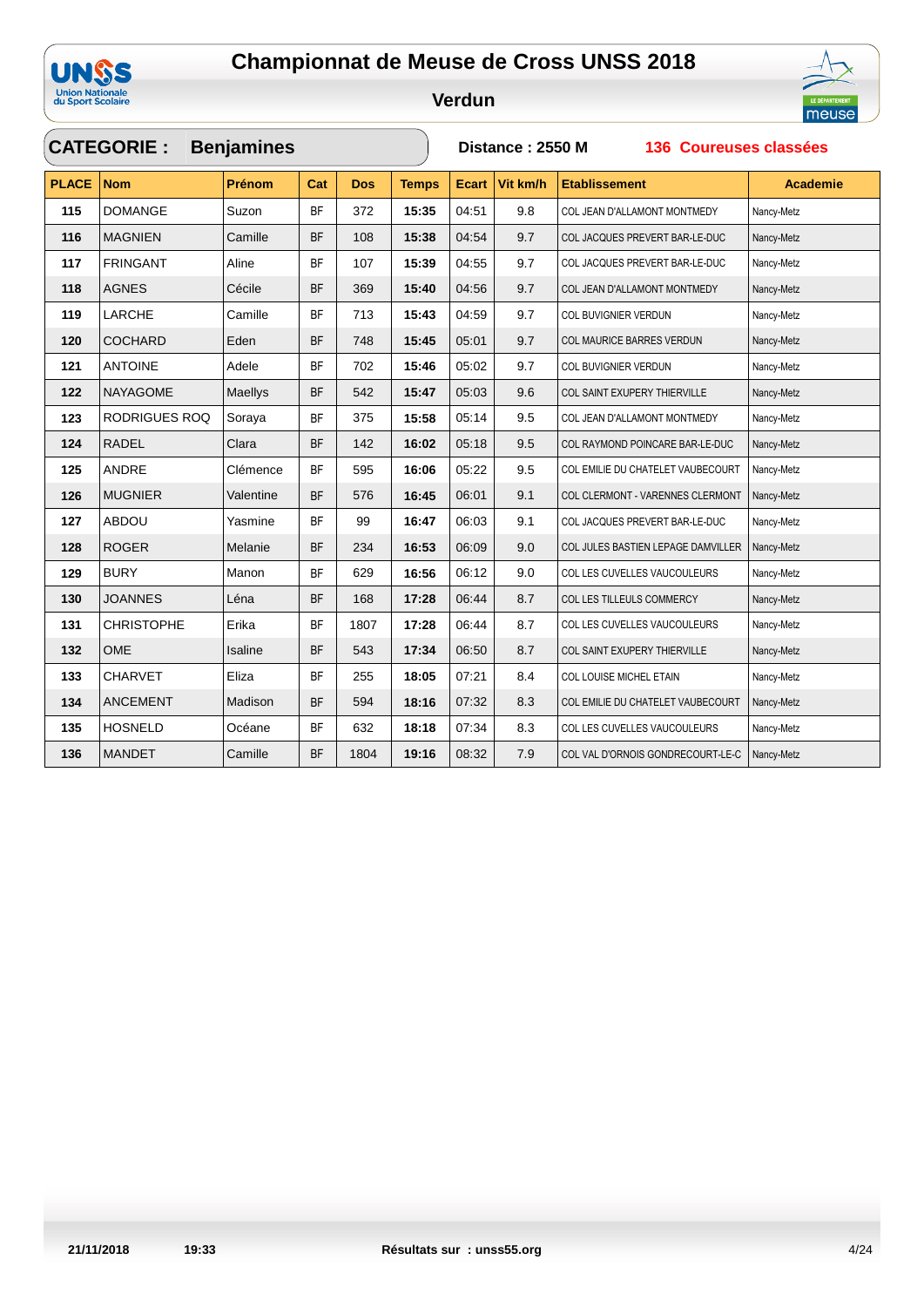

 $\sqrt{2}$ 



|                | <b>CATEGORIE:</b>  | <b>Benjamins</b> |           |            |              | Distance: 3000 M<br>190 Coureurs classés |          |                                    |                 |  |  |
|----------------|--------------------|------------------|-----------|------------|--------------|------------------------------------------|----------|------------------------------------|-----------------|--|--|
| <b>PLACE</b>   | <b>Nom</b>         | Prénom           | Cat       | <b>Dos</b> | <b>Temps</b> | <b>Ecart</b>                             | Vit km/h | <b>Etablissement</b>               | <b>Academie</b> |  |  |
| 1              | HERNANDEZ          | Pablo            | BG        | 61         | 11:32        |                                          | 15.6     | COL ANDRE THEURIET BAR-LE-DUC      | Nancy-Metz      |  |  |
| $\overline{2}$ | <b>FISCHER</b>     | Tristan          | BG        | 1763       | 11:44        | 00:12                                    | 15.3     | <b>COL SAINT JEAN VERDUN</b>       | Nancy-Metz      |  |  |
| 3              | <b>DIDIOT</b>      | Dorian           | BG        | 581        | 11:56        | 00:24                                    | 15.0     | COL CLERMONT - VARENNES CLERMONT   | Nancy-Metz      |  |  |
| 4              | <b>MONTEIL</b>     | Landry           | ВG        | 269        | 11:57        | 00:25                                    | 15.0     | COL LOUISE MICHEL ETAIN            | Nancy-Metz      |  |  |
| 5              | LEBEAU             | Florent          | ВG        | 553        | 11:58        | 00:26                                    | 15.0     | COL SAINT EXUPERY THIERVILLE       | Nancy-Metz      |  |  |
| 6              | <b>DUFOSSE</b>     | Timéo            | ВG        | 461        | 12:09        | 00:37                                    | 14.8     | COL LES AVRILS SAINT-MIHIEL        | Nancy-Metz      |  |  |
| 7              | <b>HUSSON</b>      | Killian          | ВG        | 307        | 12:09        | 00:37                                    | 14.8     | COL LOUIS PERGAUD FRESNES-EN-WOE   | Nancy-Metz      |  |  |
| 8              | THIEBAUD           | Etan             | ВG        | 560        | 12:16        | 00:44                                    | 14.6     | COL SAINT EXUPERY THIERVILLE       | Nancy-Metz      |  |  |
| 9              | <b>GENTY</b>       | Paul             | BG        | 185        | 12:18        | 00:46                                    | 14.6     | COL LES TILLEULS COMMERCY          | Nancy-Metz      |  |  |
| 10             | <b>CHAUDRON</b>    | Benoït           | <b>BG</b> | 606        | 12:23        | 00:51                                    | 14.5     | COL EMILIE DU CHATELET VAUBECOURT  | Nancy-Metz      |  |  |
| 11             | <b>LEROY</b>       | Raphaël          | BG        | 66         | 12:25        | 00:53                                    | 14.4     | COL ANDRE THEURIET BAR-LE-DUC      | Nancy-Metz      |  |  |
| 12             | <b>ROUYER</b>      | Oscar            | ВG        | 71         | 12:28        | 00:56                                    | 14.4     | COL ANDRE THEURIET BAR-LE-DUC      | Nancy-Metz      |  |  |
| 13             | <b>JONVILLE</b>    | Auguste          | ВG        | 188        | 12:28        | 00:56                                    | 14.4     | COL LES TILLEULS COMMERCY          | Nancy-Metz      |  |  |
| 14             | <b>DUPUIS</b>      | Enzo             | <b>BG</b> | 1796       | 12:29        | 00:57                                    | 14.4     | COL LES TILLEULS COMMERCY          | Nancy-Metz      |  |  |
| 15             | <b>GROTTO</b>      | Josselin         | ВG        | 420        | 12:29        | 00:57                                    | 14.4     | COL JEAN MOULIN REVIGNY SUR ORNAIN | Nancy-Metz      |  |  |
| 16             | <b>ACHIR</b>       | Cibril           | ВG        | 52         | 12:35        | 01:03                                    | 14.3     | COL ANDRE THEURIET BAR-LE-DUC      | Nancy-Metz      |  |  |
| 17             | <b>DOMPROBST</b>   | Arthur           | ВG        | 316        | 12:38        | 01:06                                    | 14.2     | COL VAL D'ORNOIS GONDRECOURT-LE-C  | Nancy-Metz      |  |  |
| 18             | <b>ROUQUET</b>     | Antoine          | ВG        | 473        | 12:38        | 01:06                                    | 14.2     | COL LES AVRILS SAINT-MIHIEL        | Nancy-Metz      |  |  |
| 19             | DE CHARDON         | Jules            | ВG        | 144        | 12:42        | 01:10                                    | 14.1     | COL RAYMOND POINCARE BAR-LE-DUC    | Nancy-Metz      |  |  |
| 20             | <b>BRIFFOTEAUX</b> | Mathis           | BG        | 181        | 12:44        | 01:12                                    | 14.1     | COL LES TILLEULS COMMERCY          | Nancy-Metz      |  |  |
| 21             | <b>OSLAJ</b>       | Lukas            | BG        | 558        | 12:44        | 01:12                                    | 14.1     | COL SAINT EXUPERY THIERVILLE       | Nancy-Metz      |  |  |
| 22             | <b>WATY</b>        | Iban             | ВG        | 516        | 12:44        | 01:12                                    | 14.1     | COL ALFRED KASTLER STENAY          | Nancy-Metz      |  |  |
| 23             | <b>HUARD</b>       | <b>Mathis</b>    | ВG        | 721        | 12:44        | 01:12                                    | 14.1     | COL BUVIGNIER VERDUN               | Nancy-Metz      |  |  |
| 24             | <b>SERBIN</b>      | Malcolm          | BG        | 728        | 12:45        | 01:13                                    | 14.1     | COL BUVIGNIER VERDUN               | Nancy-Metz      |  |  |
| 25             | <b>SCHERER</b>     | Robin            | BG        | 391        | 12:49        | 01:17                                    | 14.0     | COL JEAN D'ALLAMONT MONTMEDY       | Nancy-Metz      |  |  |
| 26             | KOZIC              | Rémy             | BG        | 468        | 12:50        | 01:18                                    | 14.0     | COL LES AVRILS SAINT-MIHIEL        | Nancy-Metz      |  |  |
| 27             | <b>MOUGENOT</b>    | Axel             | BG        | 189        | 12:50        | 01:18                                    | 14.0     | COL LES TILLEULS COMMERCY          | Nancy-Metz      |  |  |
| 28             | <b>FLOCZEK</b>     | Noé              | BG        | 463        | 12:53        | 01:21                                    | 13.9     | COL LES AVRILS SAINT-MIHIEL        | Nancy-Metz      |  |  |
| 29             | <b>COLLIGNON</b>   | Theo             | BG        | 59         | 12:54        | 01:22                                    | 13.9     | COL ANDRE THEURIET BAR-LE-DUC      | Nancy-Metz      |  |  |
| 30             | <b>DEMURGER</b>    | Yann             | BG        | 579        | 12:56        | 01:24                                    | 13.9     | COL CLERMONT - VARENNES CLERMONT   | Nancy-Metz      |  |  |
| 31             | <b>BRIZION</b>     | Enzo             | BG        | 304        | 12:58        | 01:26                                    | 13.8     | COL LOUIS PERGAUD FRESNES-EN-WOE   | Nancy-Metz      |  |  |
| 32             | <b>LEONARD</b>     | Paul             | BG        | 266        | 13:05        | 01:33                                    | 13.7     | COL LOUISE MICHEL ETAIN            | Nancy-Metz      |  |  |
| 33             | <b>MINELLA</b>     | Yanis            | BG        | 471        | 13:06        | 01:34                                    | 13.7     | COL LES AVRILS SAINT-MIHIEL        | Nancy-Metz      |  |  |
| 34             | CAUTENET-POVILL    | Louis            | BG        | 182        | 13:09        | 01:37                                    | 13.6     | COL LES TILLEULS COMMERCY          | Nancy-Metz      |  |  |
| 35             | <b>NICALIN</b>     | Oscar            | BG        | 512        | 13:11        | 01:39                                    | 13.6     | COL ALFRED KASTLER STENAY          | Nancy-Metz      |  |  |
| 36             | <b>HEBOUL</b>      | Ayoub            | ВG        | 385        | 13:11        | 01:39                                    | 13.6     | COL JEAN D'ALLAMONT MONTMEDY       | Nancy-Metz      |  |  |
| 37             | LAURENT            | Gauthier         | BG        | 421        | 13:16        | 01:44                                    | 13.5     | COL JEAN MOULIN REVIGNY SUR ORNAIN | Nancy-Metz      |  |  |
| 38             | LABART BARNAGA     | Thual            | BG        | 509        | 13:16        | 01:44                                    | 13.5     | COL ALFRED KASTLER STENAY          | Nancy-Metz      |  |  |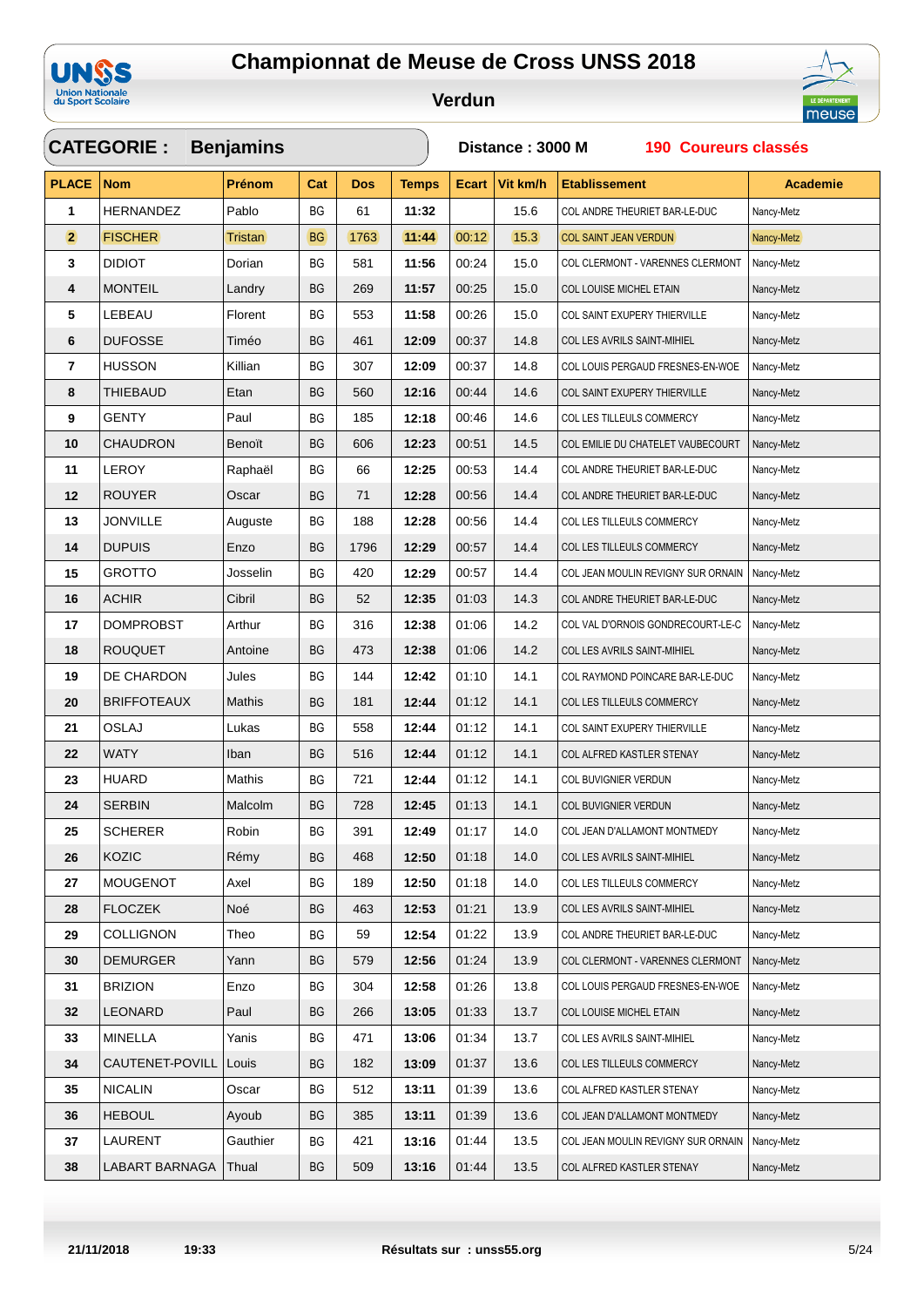

#### **Verdun**



### **CATEGORIE : PLACE Nom Prénom Dos Temps Ecart Vit km/h Etablissement Benjamins Cat Distance : 3000 M 190 Coureurs classés Academie** DARTE Gabriel BG 507 **13:19** 01:47 13.5 COL ALFRED KASTLER STENAY Nancy-Metz LIEGEOIS Clement BG 67 **13:19** 01:47 13.5 COL ANDRE THEURIET BAR-LE-DUC Nancy-Metz CAYRE Timeo BG 237 **13:20** 01:48 13.5 COL JULES BASTIEN LEPAGE DAMVILLER Nancy-Metz THONIN Antoine BG 194 **13:25** 01:53 13.4 COL LES TILLEULS COMMERCY Nancy-Metz LAMBERT Corentin BG 510 **13:25** 01:53 13.4 COL ALFRED KASTLER STENAY Nancy-Metz WILLIE Artiôme BG 476 **13:26** 01:54 13.3 COL LES AVRILS SAINT-MIHIEL Nancy-Metz DOUDOUX Antoine BG 305 **13:27** 01:55 13.3 COL LOUIS PERGAUD FRESNES-EN-WOE Nancy-Metz DINE Noe BG 183 **13:27** 01:55 13.3 COL LES TILLEULS COMMERCY Nancy-Metz GOSSMAN MENGA Charlie BG 186 13:28 01:56 13.3 COL LES TILLEULS COMMERCY Nancy-Metz LEJEUNE Ruben BG 651 | 13:28 01:56 | 13.3 COL LES CUVELLES VAUCOULEURS Nancy-Metz LEDUR Joris BG 146 **13:30** 01:58 13.3 COL RAYMOND POINCARE BAR-LE-DUC Nancy-Metz VAN DE VEN Mathis BG 308 **13:30** 01:58 13.3 COL LOUIS PERGAUD FRESNES-EN-WOE Nancy-Metz HUNTER Alexis BG 722 **13:30** 01:58 13.3 COL BUVIGNIER VERDUN Nancy-Metz GRAAS **Ethan** BG 384 **13:32** 02:00 13.3 COL JEAN D'ALLAMONT MONTMEDY Nancy-Metz CAZEAUX Aymeric BG 377 **13:33** 02:01 13.2 COL JEAN D'ALLAMONT MONTMEDY Nancy-Metz LOUIS Yann BG 68 **13:33** 02:01 13.2 COL ANDRE THEURIET BAR-LE-DUC Nancy-Metz NOGUERROS Lucas BG 147 **13:36** 02:04 13.2 COL RAYMOND POINCARE BAR-LE-DUC Nancy-Metz DUBLANCHY Baptiste BG 115 **13:36** 02:04 13.2 COL JACQUES PREVERT BAR-LE-DUC Nancy-Metz CHENET ESTIENN Cyprien | BG | 607 | **13:36** 02:04 | 13.2 | COL EMILIE DU CHATELET VAUBECOURT Nancy-Metz CAZEAUX Sullivan BG 378 **13:39** 02:07 13.1 COL JEAN D'ALLAMONT MONTMEDY Nancy-Metz BRETTNACHER Benoit BG 749 **13:42** 02:10 13.1 COL MAURICE BARRES VERDUN Nancy-Metz HOCINE Mohand BG 187 **13:42** 02:10 13.1 COL LES TILLEULS COMMERCY Nancy-Metz POURROY Hugo BG 192 **13:42** 02:10 13.1 COL LES TILLEULS COMMERCY Nancy-Metz DROUOT Kylian BG 184 **13:44** 02:12 13.1 COL LES TILLEULS COMMERCY Nancy-Metz LUCAS Pierre BG 582 **13:45** 02:13 13.0 COL CLERMONT - VARENNES CLERMONT Nancy-Metz GERVASI Quentin BG 464 **13:48** 02:16 13.0 COL LES AVRILS SAINT-MIHIEL Nancy-Metz SASIEK Antoine BG 193 **13:48** 02:16 13.0 COL LES TILLEULS COMMERCY Nancy-Metz LEBEUF Nathan BG 265 **13:48** 02:16 13.0 COL LOUISE MICHEL ETAIN Nancy-Metz MONNIN Justin BG 472 **13:50** 02:18 13.0 COL LES AVRILS SAINT-MIHIEL Nancy-Metz BAKHIL Amine BG 717 **13:50** 02:18 13.0 COL BUVIGNIER VERDUN Nancy-Metz ORY Théo BG 725 **13:51** 02:19 12.9 COL BUVIGNIER VERDUN Nancy-Metz DAVID Quentin BG 549 **13:52** 02:20 12.9 COL SAINT EXUPERY THIERVILLE Nancy-Metz BROUILLOT Armin BG 54 **13:53** 02:21 12.9 COL ANDRE THEURIET BAR-LE-DUC Nancy-Metz COURTOIS Ethann BG 1794 **13:53** 02:21 12.9 COL LES TILLEULS COMMERCY Nancy-Metz MAZERAT Elie BG 557 **13:54** 02:22 12.9 COL SAINT EXUPERY THIERVILLE Nancy-Metz PICARD Timothé BG 559 **13:55** 02:23 12.9 COL SAINT EXUPERY THIERVILLE Nancy-Metz BANTQUIN Jules BG 639 **13:57** 02:25 12.9 COL LES CUVELLES VAUCOULEURS Nancy-Metz PELTIER Goulven BG 656 13:57 02:25 12.9 COL LES CUVELLES VAUCOULEURS Nancy-Metz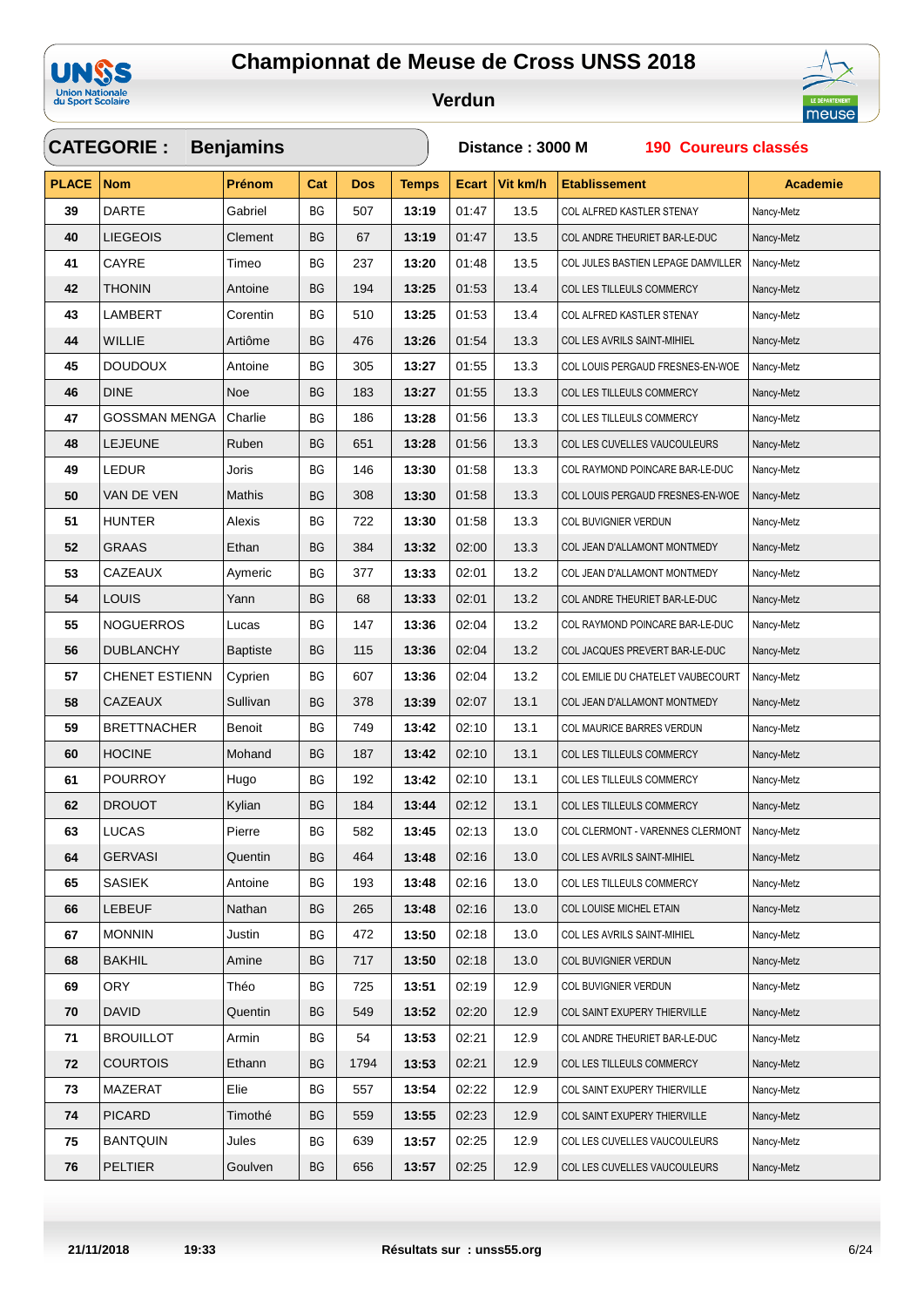





|              | <b>CATEGORIE:</b>    | <b>Benjamins</b> |                        |            |              | Distance: 3000 M<br>190 Coureurs classés |          |                                    |                 |  |  |  |
|--------------|----------------------|------------------|------------------------|------------|--------------|------------------------------------------|----------|------------------------------------|-----------------|--|--|--|
| <b>PLACE</b> | <b>Nom</b>           | Prénom           | Cat                    | <b>Dos</b> | <b>Temps</b> | <b>Ecart</b>                             | Vit km/h | <b>Etablissement</b>               | <b>Academie</b> |  |  |  |
| 77           | PINHEIRO REMER       | Charlie          | BG                     | 390        | 13:57        | 02:25                                    | 12.9     | COL JEAN D'ALLAMONT MONTMEDY       | Nancy-Metz      |  |  |  |
| 78           | <b>ERRARD</b>        | Timothee         | BG                     | 499        | 13:57        | 02:25                                    | 12.9     | COL ALFRED KASTLER STENAY          | Nancy-Metz      |  |  |  |
| 79           | <b>TRIDON</b>        | Jules            | BG                     | 474        | 13:58        | 02:26                                    | 12.8     | COL LES AVRILS SAINT-MIHIEL        | Nancy-Metz      |  |  |  |
| 80           | <b>JECKO</b>         | Melvyn           | BG                     | 1744       | 13:58        | 02:26                                    | 12.8     | COL LA CROIX BAR-LE-DUC            | Nancy-Metz      |  |  |  |
| 81           | <b>MARTIN RUIZ</b>   | Mattéo           | BG                     | 422        | 14:00        | 02:28                                    | 12.8     | COL JEAN MOULIN REVIGNY SUR ORNAIN | Nancy-Metz      |  |  |  |
| 82           | <b>LAVIGNE</b>       | Mathéo           | BG                     | 552        | 14:02        | 02:30                                    | 12.8     | COL SAINT EXUPERY THIERVILLE       | Nancy-Metz      |  |  |  |
| 83           | <b>SZCZUR</b>        | Antoine          | ВG                     | 3          | 14:03        | 02:31                                    | 12.8     | COL LOUIS DE BROGLIE ANCEMONT      | Nancy-Metz      |  |  |  |
| 84           | <b>GUILLAUME</b>     | Léo              | BG                     | 551        | 14:06        | 02:34                                    | 12.7     | COL SAINT EXUPERY THIERVILLE       | Nancy-Metz      |  |  |  |
| 85           | LECOQ                | Fabien           | ВG                     | 554        | 14:07        | 02:35                                    | 12.7     | COL SAINT EXUPERY THIERVILLE       | Nancy-Metz      |  |  |  |
| 86           | <b>FERNANDES</b>     | Sacha            | BG                     | 462        | 14:09        | 02:37                                    | 12.7     | COL LES AVRILS SAINT-MIHIEL        | Nancy-Metz      |  |  |  |
| 87           | <b>MARCHAL</b>       | <b>Baptiste</b>  | BG                     | 1745       | 14:12        | 02:40                                    | 12.6     | COL LA CROIX BAR-LE-DUC            | Nancy-Metz      |  |  |  |
| 88           | LOUTI                | Yassin           | BG                     | 723        | 14:12        | 02:40                                    | 12.6     | COL BUVIGNIER VERDUN               | Nancy-Metz      |  |  |  |
| 89           | <b>POTHIER</b>       | Nathan           | BG                     | 1746       | 14:13        | 02:41                                    | 12.6     | COL LA CROIX BAR-LE-DUC            | Nancy-Metz      |  |  |  |
| 90           | <b>FAROUX</b>        | Lawrence         | BG                     | 1791       | 14:15        | 02:43                                    | 12.6     | COL LES TILLEULS COMMERCY          | Nancy-Metz      |  |  |  |
| 91           | <b>BOHIN</b>         | Noam             | ВG                     | 704        | 14:15        | 02:43                                    | 12.6     | COL BUVIGNIER VERDUN               | Nancy-Metz      |  |  |  |
| 92           | <b>AUBRY</b>         | Nathan           | BG                     | 637        | 14:17        | 02:45                                    | 12.6     | COL LES CUVELLES VAUCOULEURS       | Nancy-Metz      |  |  |  |
| 93           | PINOT-LAVAL          | Tom              | ВG                     | 424        | 14:18        | 02:46                                    | 12.5     | COL JEAN MOULIN REVIGNY SUR ORNAIN | Nancy-Metz      |  |  |  |
| 94           | <b>VAN BRUNSCHOT</b> | Daan             | BG                     | 1767       | 14:19        | 02:47                                    | 12.5     | COL SAINT JEAN VERDUN              | Nancy-Metz      |  |  |  |
| 95           | <b>CHARDIN</b>       | Maxime           | ВG                     | 578        | 14:22        | 02:50                                    | 12.5     | COL CLERMONT - VARENNES CLERMONT   | Nancy-Metz      |  |  |  |
| 96           | LAROSE               | Aubin            | <b>BG</b>              | 63         | 14:23        | 02:51                                    | 12.5     | COL ANDRE THEURIET BAR-LE-DUC      | Nancy-Metz      |  |  |  |
| 97           | SOCQUET-JUGLAR       | Enzo             | BG                     | 611        | 14:23        | 02:51                                    | 12.5     | COL EMILIE DU CHATELET VAUBECOURT  | Nancy-Metz      |  |  |  |
| 98           | <b>CAULLET</b>       | Théo             | BG                     | 458        | 14:23        | 02:51                                    | 12.5     | COL LES AVRILS SAINT-MIHIEL        | Nancy-Metz      |  |  |  |
| 99           | <b>DEVREESE</b>      | Theo             | BG                     | 580        | 14:25        | 02:53                                    | 12.4     | COL CLERMONT - VARENNES CLERMONT   | Nancy-Metz      |  |  |  |
| 100          | <b>BIGNON</b>        | Marin            | BG                     | 642        | 14:26        | 02:54                                    | 12.4     | COL LES CUVELLES VAUCOULEURS       | Nancy-Metz      |  |  |  |
| 101          | DANNE                | Nathan           | $\mathsf{B}\mathsf{G}$ | 1810       | 14:28        | 02:56                                    | 12.4     | COL JACQUES PREVERT BAR-LE-DUC     | Nancy-Metz      |  |  |  |
| 102          | <b>VENZON</b>        | Cyprien          | ВG                     | 1801       | 14:32        | 03:00                                    | 12.3     | COL MAURICE BARRES VERDUN          | Nancy-Metz      |  |  |  |
| 103          | <b>MANGENOT</b>      | Tristan          | BG                     | 1820       | 14:33        | 03:01                                    | 12.3     | COL BUVIGNIER VERDUN               | Nancy-Metz      |  |  |  |
| 104          | <b>SEPOU</b>         | Alassane         | BG                     | 1818       | 14:33        | 03:01                                    | 12.3     | COL BUVIGNIER VERDUN               | Nancy-Metz      |  |  |  |
| 105          | <b>RICHIER</b>       | Emilien          | BG                     | 243        | 14:37        | 03:05                                    | 12.3     | COL JULES BASTIEN LEPAGE DAMVILLER | Nancy-Metz      |  |  |  |
| 106          | JAMAIN               | Eliot            | ВG                     | 1743       | 14:38        | 03:06                                    | 12.3     | COL LA CROIX BAR-LE-DUC            | Nancy-Metz      |  |  |  |
| 107          | <b>FAVIER</b>        | Abel             | BG                     | 750        | 14:39        | 03:07                                    | 12.2     | COL MAURICE BARRES VERDUN          | Nancy-Metz      |  |  |  |
| 108          | <b>SIMONET</b>       | Hugo             | BG                     | 425        | 14:42        | 03:10                                    | 12.2     | COL JEAN MOULIN REVIGNY SUR ORNAIN | Nancy-Metz      |  |  |  |
| 109          | <b>KARCHER</b>       | Louis            | BG                     | 609        | 14:43        | 03:11                                    | 12.2     | COL EMILIE DU CHATELET VAUBECOURT  | Nancy-Metz      |  |  |  |
| 110          | HUMBERT              | Clément          | BG                     | 466        | 14:44        | 03:12                                    | 12.2     | COL LES AVRILS SAINT-MIHIEL        | Nancy-Metz      |  |  |  |
| 111          | CRETAL               | Thomas           | BG                     | 718        | 14:45        | 03:13                                    | 12.2     | COL BUVIGNIER VERDUN               | Nancy-Metz      |  |  |  |
| 112          | HARMAND              | Kilian           | ВG                     | 608        | 14:45        | 03:13                                    | 12.2     | COL EMILIE DU CHATELET VAUBECOURT  | Nancy-Metz      |  |  |  |
| 113          | <b>DJAFER</b>        | Mohamed          | BG                     | 60         | 14:48        | 03:16                                    | 12.1     | COL ANDRE THEURIET BAR-LE-DUC      | Nancy-Metz      |  |  |  |
| 114          | <b>MARCHETTI</b>     | Oscar            | BG                     | 268        | 14:48        | 03:16                                    | 12.1     | COL LOUISE MICHEL ETAIN            | Nancy-Metz      |  |  |  |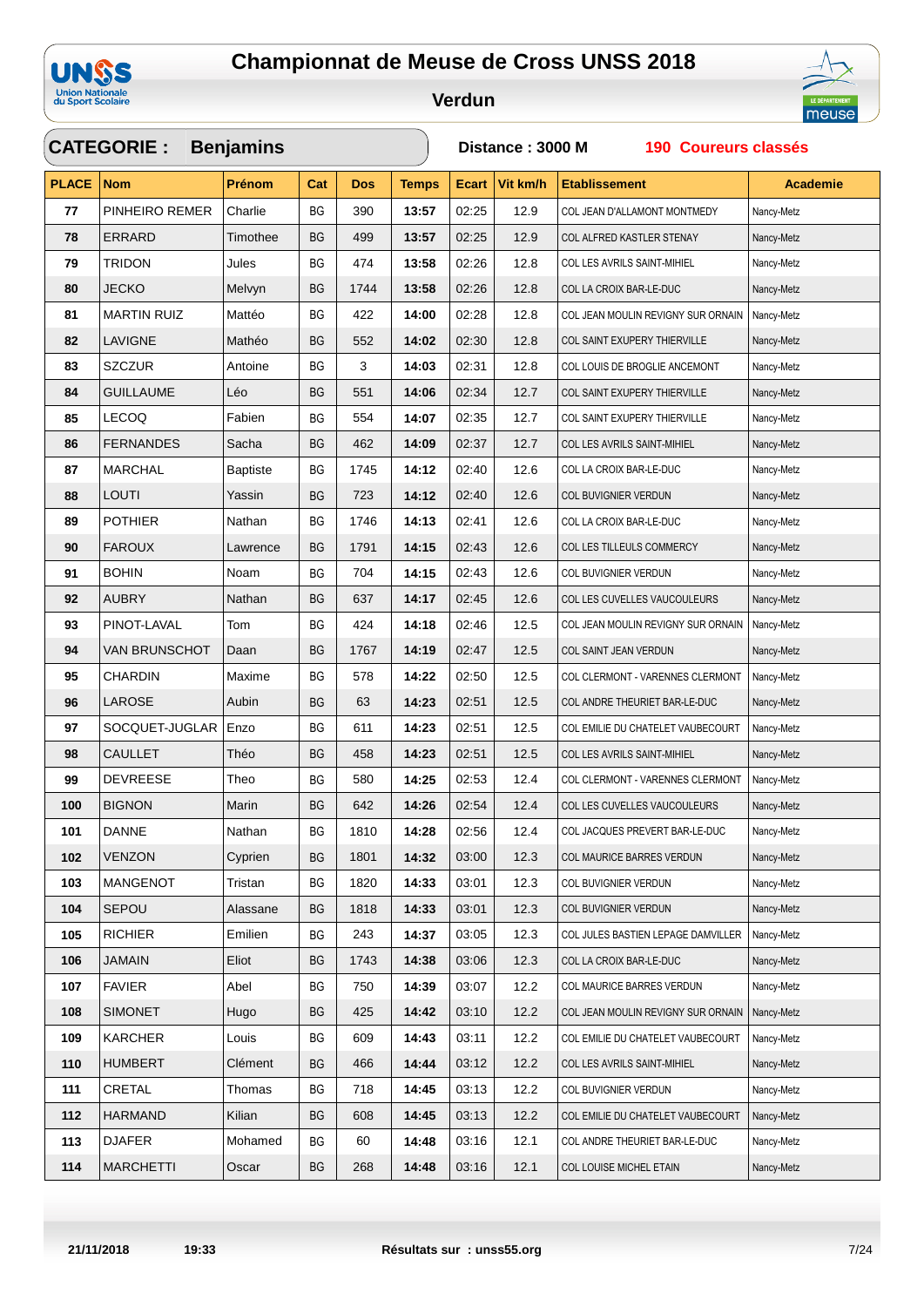

#### **Verdun**



### **CATEGORIE : PLACE Nom Prénom Dos Temps Ecart Vit km/h Etablissement Benjamins Cat Distance : 3000 M 190 Coureurs classés Academie** HUMBERT **Eric** BG 1742 **14:51** 03:19 12.1 COL LA CROIX BAR-LE-DUC Nancy-Metz LEPLOMB Pierre BG 267 **14:52** 03:20 12.1 COLLOUISE MICHEL ETAIN Nancy-Metz COMBAZ Nohan BG 114 **14:54** 03:22 12.0 COL JACQUES PREVERT BAR-LE-DUC Nancy-Metz ZAKRZEWSKI Antonin BG 729 **14:55** 03:23 12.0 COL BUVIGNIER VERDUN Nancy-Metz DE OLIVEIRA Léo BG 419 **14:57** 03:25 12.0 COL JEAN MOULIN REVIGNY SUR ORNAIN Nancy-Metz GOUJON Arthur BG 465 **14:59** 03:27 12.0 COL LES AVRILS SAINT-MIHIEL Nancy-Metz RAULET Lucas BG 513 **14:59** 03:27 12.0 COL ALFRED KASTLER STENAY Nancy-Metz **122 RONDOT** Maho BG 514 **15:00** 03:28 12.0 COL ALFRED KASTLER STENAY Nancy-Metz ZIMMERMANN Xavier BG 612 **15:00** 03:28 12.0 COL EMILIE DU CHATELET VAUBECOURT Nancy-Metz PAROLARI Livio BG 190 **15:01** 03:29 11.9 COL LES TILLEULS COMMERCY Nancy-Metz LIMAT Constantin BG 555 **15:02** 03:30 11.9 COL SAINT EXUPERY THIERVILLE Nancy-Metz CARPENTIER Damien BG 547 **15:02** 03:30 11.9 COL SAINT EXUPERY THIERVILLE Nancy-Metz ROUARD Quentin | BG | 726 | **15:10** 03:38 | 11.8 COL BUVIGNIER VERDUN Nancy-Metz HORCHOLLE Mathéo BG 648 **15:17** 03:45 11.7 COL LES CUVELLES VAUCOULEURS Nancy-Metz MENANTEAU Léo BG 470 **15:23** 03:51 11.7 COL LES AVRILS SAINT-MIHIEL Nancy-Metz CHARROIS Thomas BG 459 **15:23** 03:51 11.7 COL LES AVRILS SAINT-MIHIEL Nancy-Metz HENNENFENT Sasha BG 647 **15:27** 03:55 11.6 COL LES CUVELLES VAUCOULEURS Nancy-Metz KREMER Thibault BG 650 | **15:32** 04:00 | 11.5 COL LES CUVELLES VAUCOULEURS Nancy-Metz HAIDARA Seydina BG 119 **15:33** 04:01 11.5 COL JACQUES PREVERT BAR-LE-DUC Nancy-Metz LUCION Kyllian BG 69 **15:37** 04:05 11.5 COL ANDRE THEURIET BAR-LE-DUC Nancy-Metz LOISEAU Ringo BG 511 | **15:37** 04:05 | 11.5 COL ALFRED KASTLER STENAY Nancy-Metz ABBADATI Noé BG 605 | **15:37** 04:05 | 11.5 COL EMILIE DU CHATELET VAUBECOURT Nancy-Metz SIMIC Nino | BG | 72 | **15:41** 04:09 | 11.4 COL ANDRE THEURIET BAR-LE-DUC Nancy-Metz HERB Cyprien BG 1811 | **15:43** 04:11 | 11.4 COL JULES BASTIEN LEPAGE DAMVILLER Nancy-Metz LAFROGNE Jules BG 62 **15:46** 04:14 11.4 COL ANDRE THEURIET BAR-LE-DUC Nancy-Metz CLAUSSE Noa BG 58 **15:47** 04:15 11.4 COL ANDRE THEURIET BAR-LE-DUC Nancy-Metz 141 BOULOMMIER Enzo BG 53 15:48 04:16 11.3 COL ANDRE THEURIET BAR-LE-DUC Nancy-Metz CHARIDA Osama BG 56 **15:49** 04:17 11.3 COL ANDRE THEURIET BAR-LE-DUC Nancy-Metz BRONNIMANN Gianni BG 113 **15:49** 04:17 11.3 COL JACQUES PREVERT BAR-LE-DUC Nancy-Metz JACQUEMIN Ethan BG 386 **15:49** 04:17 11.3 COL JEAN D'ALLAMONT MONTMEDY Nancy-Metz THENEVIN Leo BG 392 **15:51** 04:19 11.3 COL JEAN D'ALLAMONT MONTMEDY Nancy-Metz **IGEL Nancy-Molan BG 240 | 15:56** 04:24 | 11.2 COL JULES BASTIEN LEPAGE DAMVILLER Nancy-Metz FOURNET MARCHI Erwan BG 719 **15:58** 04:26 11.2 COL BUVIGNIER VERDUN Nancy-Metz CLEMENT Randy BG 238 **16:01** 04:29 11.2 COL JULES BASTIEN LEPAGE DAMVILLER Nancy-Metz MORELLE Alexandre BG 653 **16:07** 04:35 11.1 COL LES CUVELLES VAUCOULEURS Nancy-Metz MAILLARD Maé BG 556 **16:08** 04:36 11.1 COL SAINT EXUPERY THIERVILLE Nancy-Metz KERAMBRUN Louis BG 649 **16:11** 04:39 11.1 COL LES CUVELLES VAUCOULEURS Nancy-Metz SABATINI Erwan BG 657 **16:16** 04:44 11.0 COL LES CUVELLES VAUCOULEURS Nancy-Metz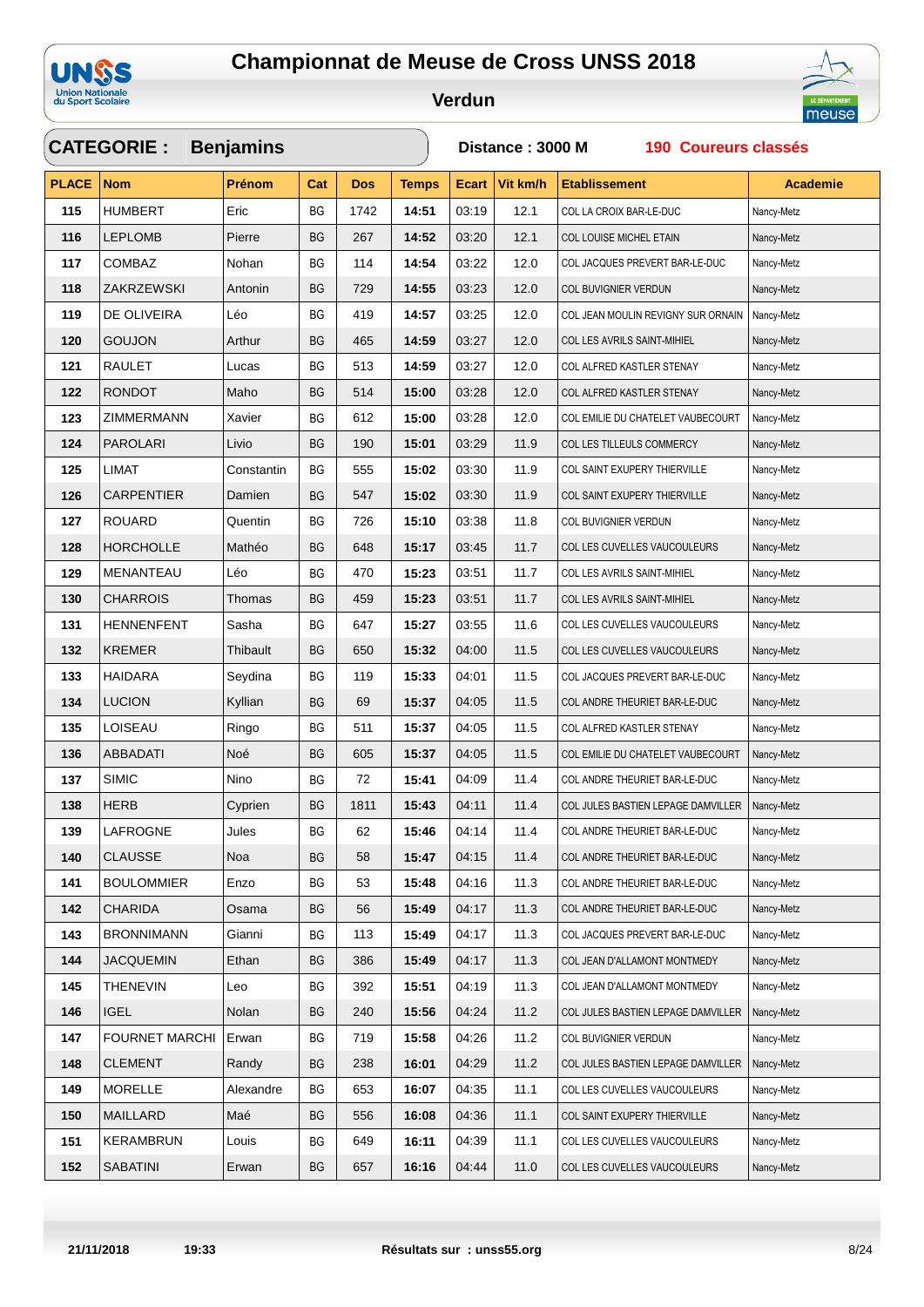

#### **Verdun**



### **CATEGORIE : PLACE Nom Prénom Dos Temps Ecart Vit km/h Etablissement Benjamins Cat Distance : 3000 M 190 Coureurs classés Academie** SAVANT Loïc BG 658 **16:17** 04:45 11.0 COL LES CUVELLES VAUCOULEURS Nancy-Metz HIRTZMAN Loic BG 239 **16:21** 04:49 11.0 COL JULES BASTIEN LEPAGE DAMVILLER Nancy-Metz RUSE-GRIGGIO Théo BG 727 **16:22** 04:50 10.9 COL BUVIGNIER VERDUN Nancy-Metz FOURY-POTIER Mael BG 383 **16:23** 04:51 10.9 COL JEAN D'ALLAMONT MONTMEDY Nancy-Metz FOUMINET Thomas BG 118 **16:27** 04:55 10.9 COL JACQUES PREVERT BAR-LE-DUC Nancy-Metz JOVENIN Maxence BG 387 **16:36** 05:04 10.8 COL JEAN D'ALLAMONT MONTMEDY Nancy-Metz PARROT Lauris BG 389 **16:38** 05:06 10.8 COL JEAN D'ALLAMONT MONTMEDY Nancy-Metz LECESNE Mathis BG 388 **16:38** 05:06 10.8 COL JEAN D'ALLAMONT MONTMEDY Nancy-Metz RAHMANI Amine BG 120 **16:48** 05:16 10.7 COL JACQUES PREVERT BAR-LE-DUC Nancy-Metz POLMARD Elias BG 148 **16:49** 05:17 10.7 COL RAYMOND POINCARE BAR-LE-DUC Nancy-Metz DALOZ-BALTENBE Louis BG 628 **16:52** 05:20 10.6 COL EMILIE DU CHATELET VAUBECOURT Nancy-Metz DOUAY Mathéo BG 643 **16:58** 05:26 10.6 COL LES CUVELLES VAUCOULEURS Nancy-Metz LHOTTE Gauthier | BG | 469 | **17:01** 05:29 | 10.5 COL LES AVRILS SAINT-MIHIEL Nancy-Metz GARRAUD Mehdi BG 644 **17:13** 05:41 10.4 COL LES CUVELLES VAUCOULEURS Nancy-Metz BASTELICA Amattéo BG 143 **17:14** 05:42 10.4 COL RAYMOND POINCARE BAR-LE-DUC Nancy-Metz LEONET Charles BG 318 **17:22** 05:50 10.3 COL VAL D'ORNOIS GONDRECOURT-LE-C Nancy-Metz CELESKI Clement BG 379 **17:34** 06:02 10.2 COL JEAN D'ALLAMONT MONTMEDY Nancy-Metz CHEVALIER Jules BG 380 **17:35** 06:03 10.2 COL JEAN D'ALLAMONT MONTMEDY Nancy-Metz **HUON** Charly BG 317 **17:41** 06:09 10.1 COL VAL D'ORNOIS GONDRECOURT-LE-C Nancy-Metz LIBERT Nathan BG 652 **17:44** 06:12 10.1 COL LES CUVELLES VAUCOULEURS Nancy-Metz RIBIERRE Pierre BG 242 **17:44** 06:12 10.1 COL JULES BASTIEN LEPAGE DAMVILLER Nancy-Metz DEBRUN Mathis BG 315 **17:44** 06:12 10.1 COL VAL D'ORNOIS GONDRECOURT-LE-C Nancy-Metz VIVIANI Enzo BG 271 **18:07** 06:35 9.9 COL LOUISE MICHEL ETAIN Nancy-Metz BAUDOIN Mathieu BG 640 **18:08** 06:36 9.9 COL LES CUVELLES VAUCOULEURS Nancy-Metz MACHAL Maël BG 610 | **18:08** 06:36 9.9 COL EMILIE DU CHATELET VAUBECOURT Nancy-Metz OSTROWSKI Andréas BG 423 **19:13** 07:41 9.3 COL JEAN MOULIN REVIGNY SUR ORNAIN Nancy-Metz FLEURY Lohann BG 1764 **19:19** 07:47 9.3 COL SAINT JEAN VERDUN Nancy-Metz PETE Morgan BG 1822 **19:35** 08:03 9.1 COL BUVIGNIER VERDUN Nancy-Metz HARMEL Oualid BG 1817 **19:37** 08:05 9.1 COL BUVIGNIER VERDUN Nancy-Metz NOISETTE Killian BG 654 **19:55** 08:23 9.0 COL LES CUVELLES VAUCOULEURS Nancy-Metz GROS Benjamin BG 646 **19:56** 08:24 9.0 COL LES CUVELLES VAUCOULEURS Nancy-Metz D'AMORE Jose BG 382 **19:56** 08:24 9.0 COL JEAN D'ALLAMONT MONTMEDY Nancy-Metz BRAGARD Victor BG 1795 **21:24** 09:52 8.4 COL LES TILLEULS COMMERCY Nancy-Metz CLOUP Valentin BG 381 **21:39** 10:07 8.3 COL JEAN D'ALLAMONT MONTMEDY Nancy-Metz WAGNER Valentin | BG | 660 | **21:40** | 10:08 | 8.3 | COL LES CUVELLES VAUCOULEURS Nancy-Metz THOMASSIN Yanis BG 659 **21:40** 10:08 8.3 COL LES CUVELLES VAUCOULEURS Nancy-Metz MAAD Adam BG 1802 **21:58** 10:26 8.1 COL MAURICE BARRES VERDUN Nancy-Metz FAVE **Xanis** BG 1803 **21:58** 10:26 8.1 COL MAURICE BARRES VERDUN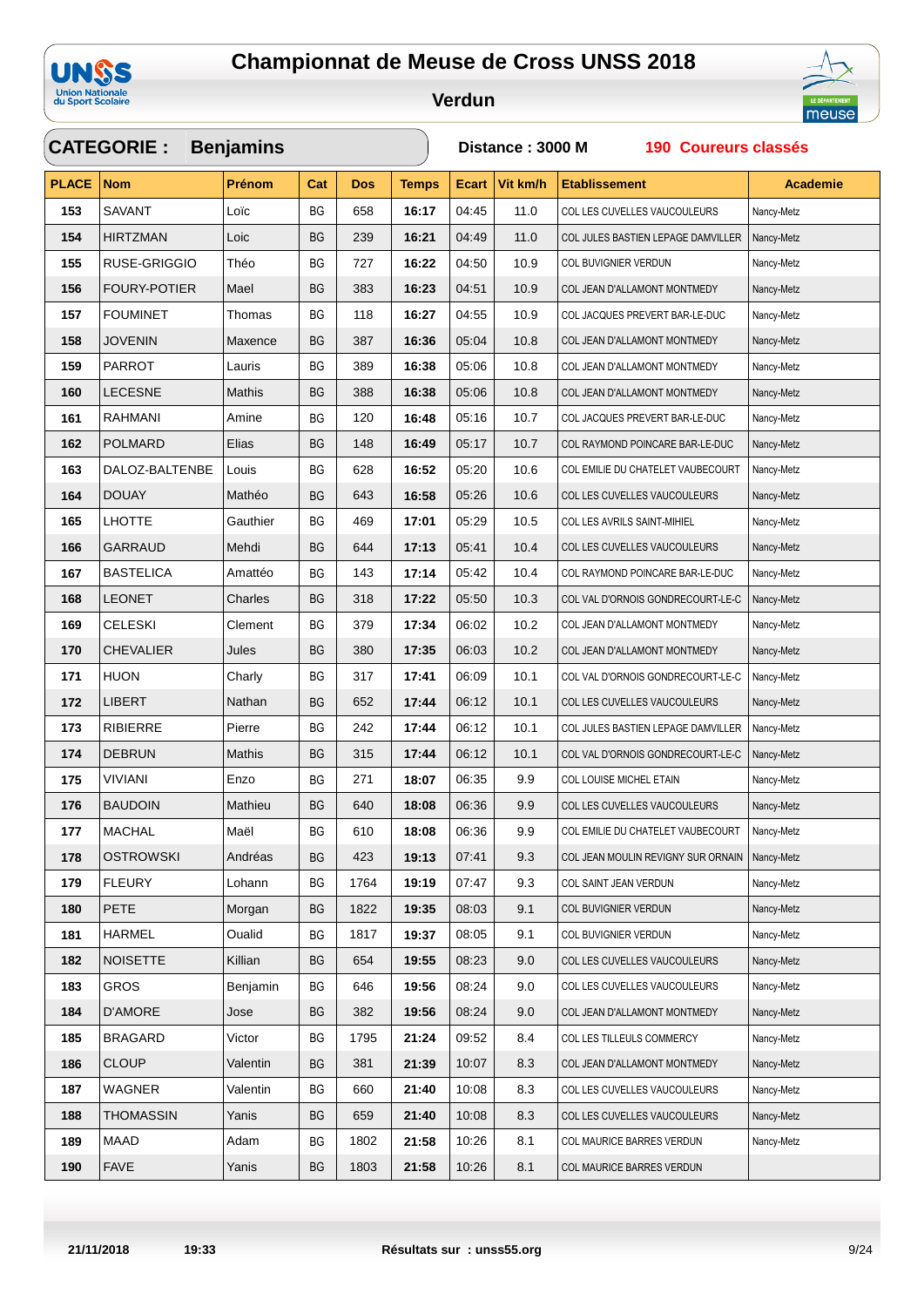

 $\sqrt{2}$ 



| <b>CATEGORIE :</b><br><b>Cadettes</b> |                   |               |           |            |              |       | Distance: 3450 M<br><b>48 Coureuses classées</b> |                                                |                 |  |  |  |
|---------------------------------------|-------------------|---------------|-----------|------------|--------------|-------|--------------------------------------------------|------------------------------------------------|-----------------|--|--|--|
| <b>PLACE</b>                          | <b>Nom</b>        | <b>Prénom</b> | Cat       | <b>Dos</b> | <b>Temps</b> | Ecart | Vit km/h                                         | <b>Etablissement</b>                           | <b>Academie</b> |  |  |  |
| 1                                     | VAILLANT          | Flavie        | CF        | 831        | 16:30        |       | 12.5                                             | LYC RAYMOND POINCARE BAR-LE-DUC                | Nancy-Metz      |  |  |  |
| $\mathbf{2}$                          | <b>FOURES</b>     | Margot        | <b>CF</b> | 1790       | 17:09        | 00:39 | 12.0                                             | LPO JEAN AUGUSTE MARGUERITTE VERD              | Nancy-Metz      |  |  |  |
| 3                                     | <b>GROTTO</b>     | Jeanne        | <b>CF</b> | 824        | 17:11        | 00:41 | 12.0                                             | LYC RAYMOND POINCARE BAR-LE-DUC                | Nancy-Metz      |  |  |  |
| 4                                     | THURET            | Lou           | <b>CF</b> | 879        | 17:11        | 00:41 | 12.0                                             | LPO HENRI VOGT COMMERCY                        | Nancy-Metz      |  |  |  |
| 5                                     | ANDRIEN           | Mathilde      | <b>CF</b> | 753        | 17:13        | 00:43 | 12.0                                             | LPO JEAN AUGUSTE MARGUERITTE VERD              | Nancy-Metz      |  |  |  |
| 6                                     | <b>MANGEOT</b>    | Léanore       | СF        | 1827       | 17:20        | 00:50 | 11.9                                             | LPO HENRI VOGT COMMERCY                        | Nancy-Metz      |  |  |  |
| 7                                     | FOURREAUX         | Clea          | CF        | 908        | 17:25        | 00:55 | 11.8                                             | LPO ALFRED KASTLER STENAY                      | Nancy-Metz      |  |  |  |
| 8                                     | <b>HARTMANN</b>   | Camille       | <b>CF</b> | 825        | 17:28        | 00:58 | 11.8                                             | LYC RAYMOND POINCARE BAR-LE-DUC                | Nancy-Metz      |  |  |  |
| 9                                     | <b>MAAD</b>       | Lina          | <b>CF</b> | 760        | 17:35        | 01:05 | 11.7                                             | LPO JEAN AUGUSTE MARGUERITTE VERD              | Nancy-Metz      |  |  |  |
| 10                                    | VALLET            | Sophie        | CF        | 767        | 17:46        | 01:16 | 11.6                                             | LPO JEAN AUGUSTE MARGUERITTE VERD              | Nancy-Metz      |  |  |  |
| 11                                    | <b>PAROISSIEN</b> | Mathilda      | <b>CF</b> | 827        | 17:52        | 01:22 | 11.5                                             | LYC RAYMOND POINCARE BAR-LE-DUC                | Nancy-Metz      |  |  |  |
| 12                                    | <b>MEBILLE</b>    | Aurélie       | <b>CF</b> | 762        | 17:56        | 01:26 | 11.5                                             | LPO JEAN AUGUSTE MARGUERITTE VERD              | Nancy-Metz      |  |  |  |
| 13                                    | <b>RENAUX</b>     | Clara         | <b>CF</b> | 764        | 17:58        | 01:28 | 11.5                                             | LPO JEAN AUGUSTE MARGUERITTE VERD   Nancy-Metz |                 |  |  |  |
| 14                                    | <b>PICARD</b>     | Lucie         | <b>CF</b> | 763        | 18:01        | 01:31 | 11.4                                             | LPO JEAN AUGUSTE MARGUERITTE VERD              | Nancy-Metz      |  |  |  |
| 15                                    | GODART            | Lucie         | <b>CF</b> | 941        | 18:02        | 01:32 | 11.4                                             | LP EMILE ZOLA BAR-LE-DUC                       | Nancy-Metz      |  |  |  |
| 16                                    | <b>LEIDINGER</b>  | Emilie        | <b>CF</b> | 876        | 18:02        | 01:32 | 11.4                                             | LPO HENRI VOGT COMMERCY                        | Nancy-Metz      |  |  |  |
| 17                                    | <b>MUNIER</b>     | Lola          | <b>CF</b> | 877        | 18:33        | 02:03 | 11.1                                             | LPO HENRI VOGT COMMERCY                        | Nancy-Metz      |  |  |  |
| 18                                    | <b>HACQUIN</b>    | Clara         | <b>CF</b> | 756        | 18:36        | 02:06 | 11.1                                             | LPO JEAN AUGUSTE MARGUERITTE VERD              | Nancy-Metz      |  |  |  |
| 19                                    | <b>DESMEURS</b>   | Aisson        | <b>CF</b> | 820        | 18:43        | 02:13 | 11.0                                             | LYC RAYMOND POINCARE BAR-LE-DUC                | Nancy-Metz      |  |  |  |
| 20                                    | <b>MOYSE</b>      | Charlotte     | <b>CF</b> | 942        | 18:53        | 02:23 | 10.9                                             | LP EMILE ZOLA BAR-LE-DUC                       | Nancy-Metz      |  |  |  |
| 21                                    | <b>DEMANGE</b>    | Garance       | <b>CF</b> | 819        | 18:54        | 02:24 | 10.9                                             | LYC RAYMOND POINCARE BAR-LE-DUC                | Nancy-Metz      |  |  |  |
| 22                                    | <b>FERRY</b>      | Lisa          | CF        | 823        | 18:57        | 02:27 | 10.9                                             | LYC RAYMOND POINCARE BAR-LE-DUC                | Nancy-Metz      |  |  |  |
| 23                                    | ABBADATI          | Inès          | <b>CF</b> | 752        | 19:00        | 02:30 | 10.8                                             | LPO JEAN AUGUSTE MARGUERITTE VERD              | Nancy-Metz      |  |  |  |
| 24                                    | <b>PERRI</b>      | Raffaëlle     | <b>CF</b> | 828        | 19:07        | 02:37 | 10.8                                             | LYC RAYMOND POINCARE BAR-LE-DUC                | Nancy-Metz      |  |  |  |
| 25                                    | CHIOMENTO         | Clara         | <b>CF</b> | 907        | 19:11        | 02:41 | 10.7                                             | LPO ALFRED KASTLER STENAY                      | Nancy-Metz      |  |  |  |
| 26                                    | <b>EYCHENNE</b>   | Justine       | <b>CF</b> | 822        | 19:15        | 02:45 | 10.7                                             | LYC RAYMOND POINCARE BAR-LE-DUC                | Nancy-Metz      |  |  |  |
| 27                                    | <b>DEVOS</b>      | Lucie         | CF        | 393        | 19:24        | 02:54 | 10.6                                             | COL JEAN D'ALLAMONT MONTMEDY                   | Nancy-Metz      |  |  |  |
| 28                                    | <b>DIRAND</b>     | Zoe           | CF        | 821        | 19:27        | 02:57 | 10.6                                             | LYC RAYMOND POINCARE BAR-LE-DUC                | Nancy-Metz      |  |  |  |
| 29                                    | <b>MARCON</b>     | Léonie        | CF        | 1751       | 19:39        | 03:09 | 10.5                                             | LYC SAINT LOUIS BAR-LE-DUC                     | Nancy-Metz      |  |  |  |
| 30                                    | <b>DUPUIS</b>     | Adèle         | CF        | 875        | 19:41        | 03:11 | 10.5                                             | LPO HENRI VOGT COMMERCY                        | Nancy-Metz      |  |  |  |
| 31                                    | <b>MATHIE</b>     | Lea           | CF        | 826        | 19:43        | 03:13 | 10.4                                             | LYC RAYMOND POINCARE BAR-LE-DUC                | Nancy-Metz      |  |  |  |
| 32                                    | <b>SONNTAG</b>    | Agathe        | CF        | 830        | 19:46        | 03:16 | 10.4                                             | LYC RAYMOND POINCARE BAR-LE-DUC                | Nancy-Metz      |  |  |  |
| 33                                    | <b>MURI</b>       | Eucelia       | CF        | 909        | 20:15        | 03:45 | 10.2                                             | LPO ALFRED KASTLER STENAY                      | Nancy-Metz      |  |  |  |
| 34                                    | HARMEL            | Manel         | СF        | 757        | 20:21        | 03:51 | 10.1                                             | LPO JEAN AUGUSTE MARGUERITTE VERD              | Nancy-Metz      |  |  |  |
| 35                                    | <b>GAUGLER</b>    | Amélie        | <b>CF</b> | 754        | 20:23        | 03:53 | 10.1                                             | LPO JEAN AUGUSTE MARGUERITTE VERD              | Nancy-Metz      |  |  |  |
| 36                                    | <b>HENRY</b>      | Lucie         | CF        | 394        | 21:01        | 04:31 | 9.8                                              | COL JEAN D'ALLAMONT MONTMEDY                   | Nancy-Metz      |  |  |  |
| 37                                    | <b>GELLNER</b>    | Manon         | <b>CF</b> | 755        | 21:02        | 04:32 | 9.8                                              | LPO JEAN AUGUSTE MARGUERITTE VERD              | Nancy-Metz      |  |  |  |
| 38                                    | LAURENT           | Maelys        | <b>CF</b> | 759        | 21:23        | 04:53 | 9.6                                              | LPO JEAN AUGUSTE MARGUERITTE VERD   Nancy-Metz |                 |  |  |  |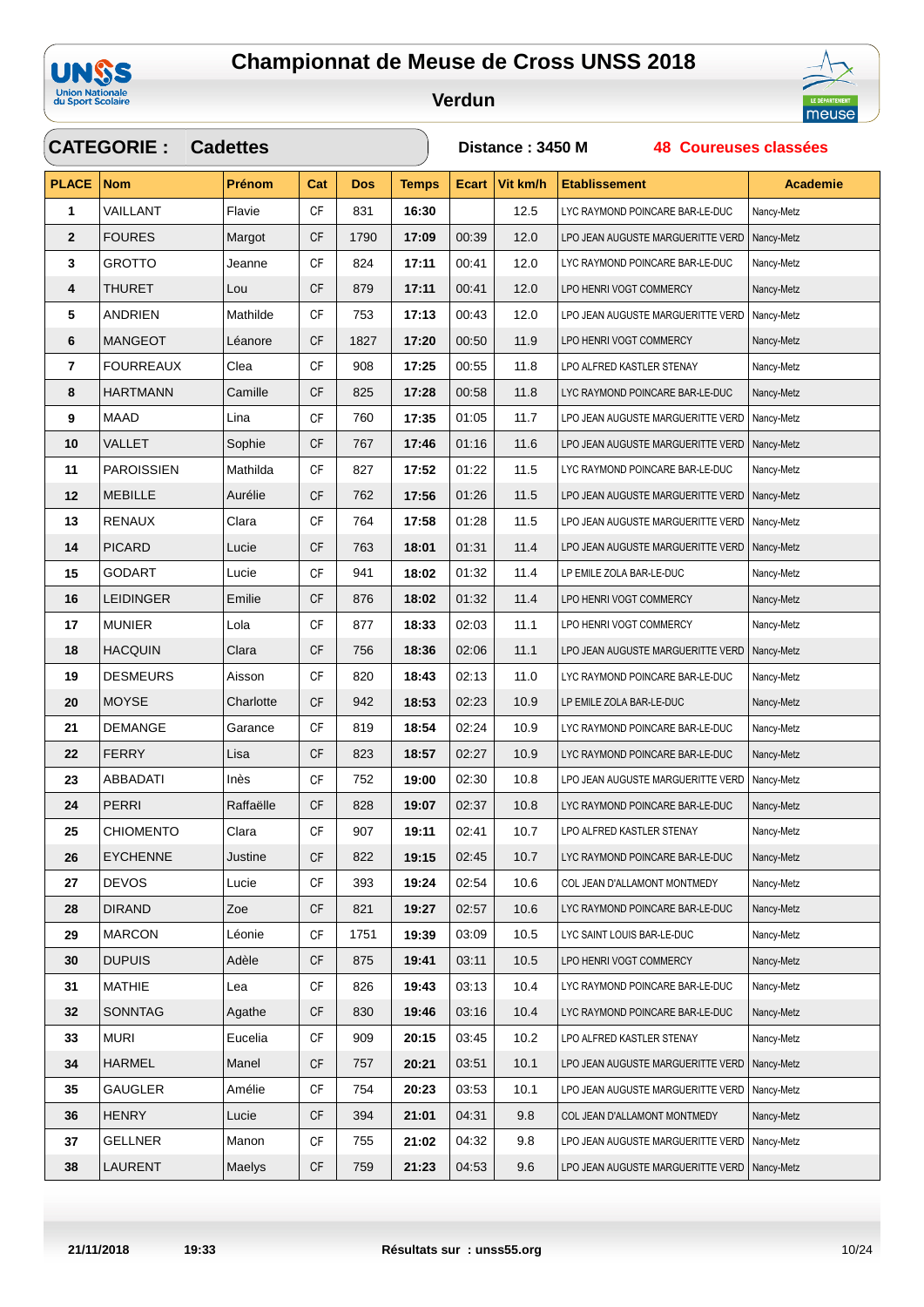

**Verdun**

**Distance : 3450 M 48 Coureuses classées**



### **CATEGORIE : Cadettes**

| <b>PLACE</b> | <b>Nom</b>      | <b>Prénom</b> | Cat       | <b>Dos</b> | <b>Temps</b> | Ecart | Vit km/h | <b>Etablissement</b>              | <b>Academie</b> |
|--------------|-----------------|---------------|-----------|------------|--------------|-------|----------|-----------------------------------|-----------------|
| 39           | <b>DEHAYE</b>   | Elise         | <b>CF</b> | 874        | 23:21        | 06:51 | 8.8      | LPO HENRI VOGT COMMERCY           | Nancy-Metz      |
| 40           | VANHAMME        | Chloe         | <b>CF</b> | 880        | 23:31        | 07:01 | 8.8      | LPO HENRI VOGT COMMERCY           | Nancy-Metz      |
| 41           | <b>HUMBLOT</b>  | Romane        | <b>CF</b> | 1828       | 23:41        | 07:11 | 8.7      | LPO HENRI VOGT COMMERCY           |                 |
| 42           | <b>SCHLEGEL</b> | Emma          | <b>CF</b> | 829        | 24:02        | 07:32 | 8.6      | LYC RAYMOND POINCARE BAR-LE-DUC   | Nancy-Metz      |
| 43           | <b>LAPORTE</b>  | Célia         | <b>CF</b> | 758        | 24:26        | 07:56 | 8.4      | LPO JEAN AUGUSTE MARGUERITTE VERD | Nancy-Metz      |
| 44           | <b>KARWIETA</b> | Melissa       | <b>CF</b> | 1789       | 24:39        | 08:09 | 8.3      | LP FREYSSINET VERDUN              | Nancy-Metz      |
| 45           | <b>WURTZ</b>    | Marie         | <b>CF</b> | 769        | 25:47        | 09:17 | 8.0      | LPO JEAN AUGUSTE MARGUERITTE VERD | Nancy-Metz      |
| 46           | <b>ASIF</b>     | Rimsha        | <b>CF</b> | 940        | 26:15        | 09:45 | 7.8      | LP EMILE ZOLA BAR-LE-DUC          | Nancy-Metz      |
| 47           | <b>RUFFINEL</b> | Jade          | <b>CF</b> | 766        | 27:44        | 11:14 | 7.4      | LPO JEAN AUGUSTE MARGUERITTE VERD | Nancy-Metz      |
| 48           | <b>MAGINOT</b>  | Stessy        | <b>CF</b> | 1825       | 29:04        | 12:34 | 7.1      | LP EMILE ZOLA BAR-LE-DUC          |                 |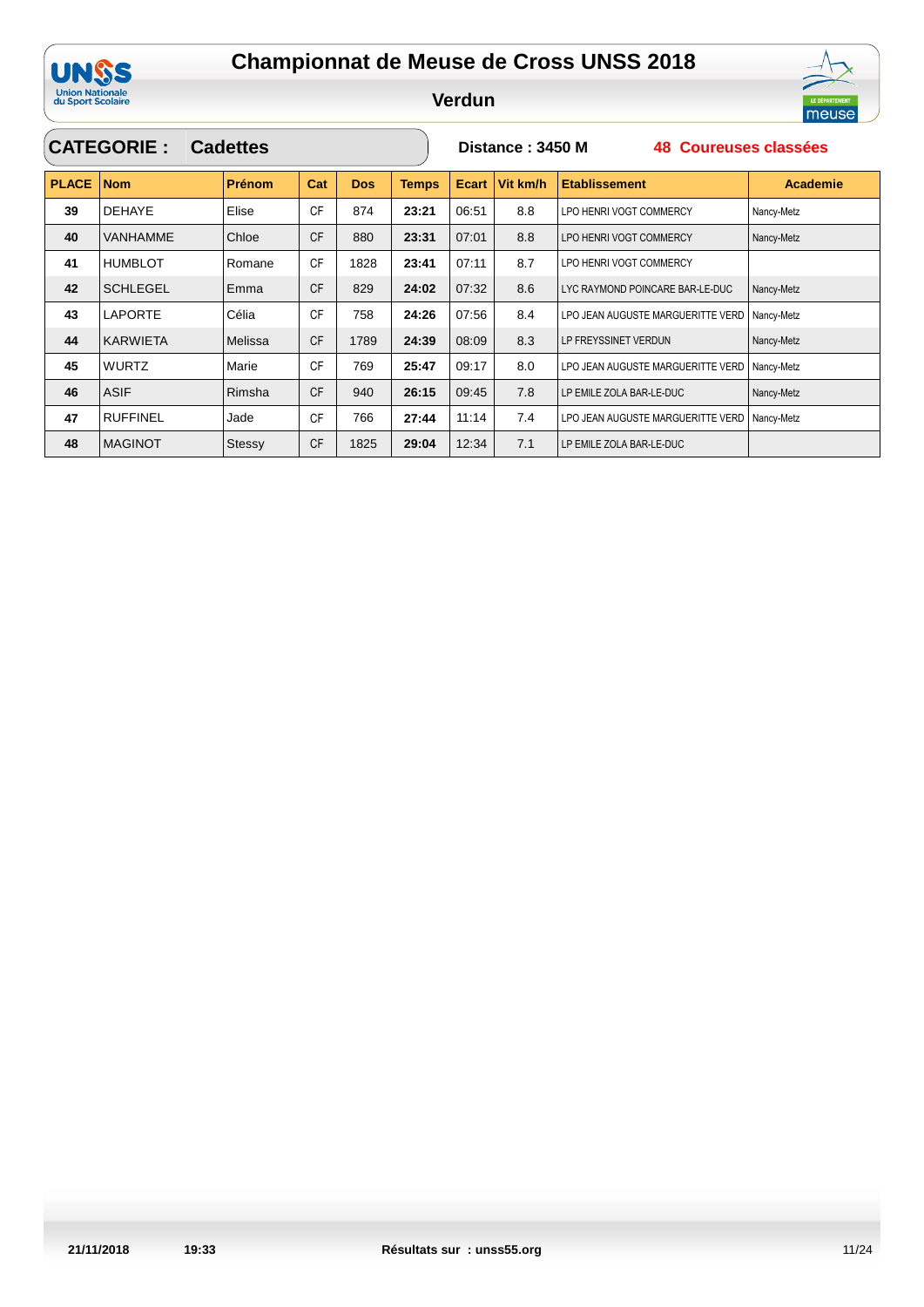



**Verdun**



### **CATEGORIE : PLACE Nom Prénom Dos Temps Ecart Vit km/h Etablissement Cadets Cat Distance : 4400 M 90 Coureurs classés Academie** PORCHON Téoton CG 793 **16:16** 16.2 LPO JEAN AUGUSTE MARGUERITTE VERD Nancy-Metz COLLAS Mathis CG 838 **16:38** 00:22 15.8 LYC RAYMOND POINCARE BAR-LE-DUC Nancy-Metz **3** GREFFE Alan  $CG \mid 783 \mid 16:51 \mid 00:35 \mid 15.6$  LPO JEAN AUGUSTE MARGUERITTE VERD Nancy-Metz LOISEAU Hugo CG 847 **16:57** 00:41 15.5 LYC RAYMOND POINCARE BAR-LE-DUC Nancy-Metz COURTOIS Antonin CG 911 **16:59** 00:43 15.5 LPO ALFRED KASTLER STENAY Nancy-Metz CLAISSE Honoré CG 776 **17:13** 00:57 15.3 LPO JEAN AUGUSTE MARGUERITTE VERD Nancy-Metz DAUMONT Erwan CG 730 **17:14** 00:58 15.3 COL BUVIGNIER VERDUN Nancy-Metz GAUTIER Baptiste CG 885 17:21 01:05 15.2 LPO HENRI VOGT COMMERCY Nancy-Metz LABORDE Julian CG 786 **17:32** 01:16 15.0 LPO JEAN AUGUSTE MARGUERITTE VERD Nancy-Metz DAUTEL Valentin CG 777 **17:32** 01:16 15.0 LPO JEAN AUGUSTE MARGUERITTE VERD Nancy-Metz DEVILLE Paul CG 839 **17:35** 01:19 15.0 LYC RAYMOND POINCARE BAR-LE-DUC Nancy-Metz BRASSEUR Jules CG 881 **17:41** 01:25 14.9 LPO HENRI VOGT COMMERCY Nancy-Metz FEDELLI Leandre CG 841 **17:42** 01:26 14.9 LYC RAYMOND POINCARE BAR-LE-DUC Nancy-Metz VERCOLLIER Colin CG 799 **17:43** 01:27 14.9 LPO JEAN AUGUSTE MARGUERITTE VERD Nancy-Metz GONNET Olivier CG 843 **17:44** 01:28 14.8 LYC RAYMOND POINCARE BAR-LE-DUC Nancy-Metz MAUFFREY Axel CG 790 **17:45** 01:29 14.8 LPO JEAN AUGUSTE MARGUERITTE VERD Nancy-Metz SOW **El hadj bou CG 987 | 17:50** 01:34 | 14.8 | LP FREYSSINET VERDUN Nancy-Metz DEL SAVIO Noa CG 883 **18:02** 01:46 14.6 LPO HENRI VOGT COMMERCY Nancy-Metz 19 VOGRIG Paul CG 801 18:07 01:51 14.5 LPO JEAN AUGUSTE MARGUERITTE VERD Nancy-Metz MASSINI Romaric CG 789 18:11 01:55 14.5 LPO JEAN AUGUSTE MARGUERITTE VERD Nancy-Metz DIDOT Yohan CG 1826 **18:13** 01:57 14.4 LPO HENRI VOGT COMMERCY Nancy-Metz **22** MOGIN Hugo  $\begin{vmatrix} G & 791 & 18:15 & 01:59 \\ 0 & 14.4 & 1.90 \end{vmatrix}$  LPO JEAN AUGUSTE MARGUERITTE VERD Nancy-Metz POTTELETTE Mathis CG 854 **18:17** 02:01 14.4 LYC RAYMOND POINCARE BAR-LE-DUC Nancy-Metz VARNEROT Lenny CG 798 **18:17** 02:01 14.4 LPO JEAN AUGUSTE MARGUERITTE VERD Nancy-Metz HALBIN Louis CG 844 **18:18** 02:02 14.4 LYC RAYMOND POINCARE BAR-LE-DUC Nancy-Metz MICHEL **Oscar** CG 1779 **18:19** 02:03 14.4 LPO HENRI VOGT COMMERCY Nancy-Metz VOGRIG Baptiste CG 800 18:26 02:10 14.3 LPO JEAN AUGUSTE MARGUERITTE VERD Nancy-Metz DOS SANTOS | Ilan | CG | 840 | **18:31** | 02:15 | 14.2 | LYC RAYMOND POINCARE BAR-LE-DUC | Nancy-Metz CANNAUX Constant CG 773 **18:39** 02:23 14.1 LPO JEAN AUGUSTE MARGUERITTE VERD Nancy-Metz RUFFIEUX Antonin CG 960 **18:40** 02:24 14.1 LP LIGIER RICHIER BAR-LE-DUC Nancy-Metz CALME Victor CG 772 **18:43** 02:27 14.1 LPO JEAN AUGUSTE MARGUERITTE VERD Nancy-Metz LINARD Lucas CG 984 **18:45** 02:29 14.0 LP FREYSSINET VERDUN Nancy-Metz ARBEZ Benjamin CG 834 **18:46** 02:30 14.0 LYC RAYMOND POINCARE BAR-LE-DUC Nancy-Metz MARCHETTI Jules CG 788 **18:46** 02:30 14.0 LPO JEAN AUGUSTE MARGUERITTE VERD Nancy-Metz COLLET Kyllian CG 959 **18:54** 02:38 13.9 LP LIGIER RICHIER BAR-LE-DUC Nancy-Metz DEQUENNE Jules CG 780 **18:57** 02:41 13.9 LPO JEAN AUGUSTE MARGUERITTE VERD Nancy-Metz **37** RICHIER Aurelien  $GG$  795 **19:01** 02:45 13.8 LPO JEAN AUGUSTE MARGUERITTE VERD Nancy-Metz AUDINOT Esteban CG 956 **19:13** 02:57 13.7 LP LIGIER RICHIER BAR-LE-DUC Nancy-Metz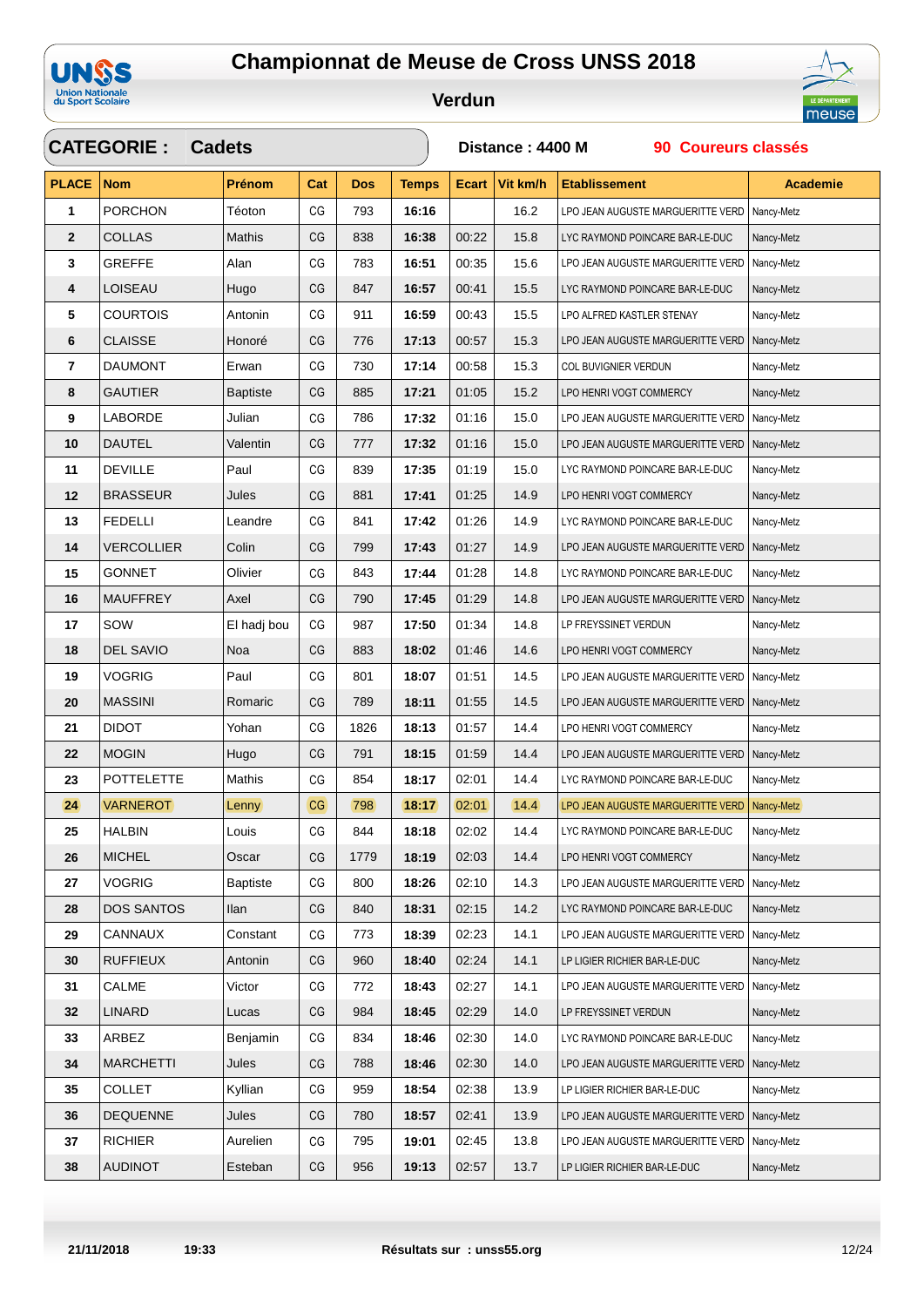



**Verdun**



### **CATEGORIE : PLACE Nom Prénom Dos Temps Ecart Vit km/h Etablissement Cadets Cat Distance : 4400 M 90 Coureurs classés Academie** MASINI Victor CG 849 **19:16** 03:00 13.7 LYC RAYMOND POINCARE BAR-LE-DUC Nancy-Metz CHABANOIS Dorian CG 944 **19:32** 03:16 13.5 LP EMILE ZOLA BAR-LE-DUC Nancy-Metz MUTZENHARDT Nathan CG 891 **19:33** 03:17 13.5 LPO HENRI VOGT COMMERCY Nancy-Metz LAROCHE Baptiste CG 913 **19:37** 03:21 13.4 LPO ALFRED KASTLER STENAY Nancy-Metz CHARTIER Gabin CG 775 **19:38** 03:22 13.4 LPO JEAN AUGUSTE MARGUERITTE VERD Nancy-Metz RESMOND Florian CG 892 **19:43** 03:27 13.3 LPO HENRI VOGT COMMERCY Nancy-Metz BOUAYSS Wassim CG 477 **19:50** 03:34 13.3 COL LES AVRILS SAINT-MIHIEL Nancy-Metz HALLET Valentin CG 1747 **19:50** 03:34 13.3 COL LA CROIX BAR-LE-DUC Nancy-Metz MAYETTE Ryan CG 889 19:51 03:35 13.2 LPO HENRI VOGT COMMERCY Nancy-Metz DELANDRE Tristan CG 779 **19:54** 03:38 13.2 LPO JEAN AUGUSTE MARGUERITTE VERD Nancy-Metz DANLOUP Lucas CG 882 **19:55** 03:39 13.2 LPO HENRI VOGT COMMERCY Nancy-Metz DAME Jason CG 426 **19:56** 03:40 13.2 COL JEAN MOULIN REVIGNY SUR ORNAIN Nancy-Metz MARTIN Alex CG 198 **19:57** 03:41 13.2 COL LES TILLEULS COMMERCY Nancy-Metz KACEM GUIRLET Mohammed CG 197 **19:58** 03:42 13.2 COL LES TILLEULS COMMERCY Nancy-Metz **53** GEMINEL Edgar  $CG \mid 782 \mid 20:07 \mid 03:51 \mid 13.1 \mid LPO JEAN AUGUSTE MARGUERITTE VERD \mid NameV-Metz$  DIABATE Abou CG 981 **20:15** 03:59 13.0 LP FREYSSINET VERDUN Nancy-Metz RIVAUD Lucas emm CG 1757 **20:16** 04:00 13.0 LYC SAINT LOUIS BAR-LE-DUC Nancy-Metz AUBRION Thomas CG 1752 **20:17** 04:01 13.0 LYC SAINT LOUIS BAR-LE-DUC Nancy-Metz VANHAMME Killian. CG 894 **20:22** 04:06 12.9 LPO HENRI VOGT COMMERCY Nancy-Metz SAVARD Jamy CG 796 **20:23** 04:07 12.9 LPO JEAN AUGUSTE MARGUERITTE VERD Nancy-Metz SALQUEBRE Nathan CG 893 **20:23** 04:07 12.9 LPO HENRI VOGT COMMERCY Nancy-Metz DE ANTONIO Enzo CG 778 **20:27** 04:11 12.9 LPO JEAN AUGUSTE MARGUERITTE VERD Nancy-Metz TESTELIN Arthur CG 797 **20:34** 04:18 12.8 LPO JEAN AUGUSTE MARGUERITTE VERD Nancy-Metz KONE Ismael CG 983 **20:37** 04:21 12.8 LP FREYSSINET VERDUN Nancy-Metz JEANROY Théo CG 1780 **20:46** 04:30 12.7 LPO HENRI VOGT COMMERCY Nancy-Metz GEIB Albert CG 781 20:51 04:35 12.6 LPO JEAN AUGUSTE MARGUERITTE VERD Nancy-Metz VASINA Corentin CG 915 **20:52** 04:36 12.6 LPO ALFRED KASTLER STENAY Nancy-Metz HAAS Cédric CG 785 **21:00** 04:44 12.5 LPO JEAN AUGUSTE MARGUERITTE VERD Nancy-Metz BARBIER Thomas CG 957 **21:00** 04:44 12.5 LP LIGIER RICHIER BAR-LE-DUC Nancy-Metz PANOT Alexis CG 1756 **21:04** 04:48 12.5 LYC SAINT LOUIS BAR-LE-DUC Nancy-Metz ZVER Romain CG 857 21:16 05:00 12.4 LYC RAYMOND POINCARE BAR-LE-DUC Nancy-Metz DESCHAMPS Thomas CG 1781 **21:18** 05:02 12.3 LP FREYSSINET VERDUN Nancy-Metz GERMAIN HARTMA Lucas CG 982 **21:18** 05:02 12.3 LP FREYSSINET VERDUN Nancy-Metz HAMNOUCHE Yanis CG 887 **21:32** 05:16 12.2 LPO HENRI VOGT COMMERCY Nancy-Metz BONNET Edgar CG 770 **21:43** 05:27 12.1 LPO JEAN AUGUSTE MARGUERITTE VERD Nancy-Metz PRIVAT Nathan CG 969 **21:44** 05:28 12.1 LP ALAIN FOURNIER VERDUN Nancy-Metz GUYOT Thimoté CG 784 **21:52** 05:36 12.0 LPO JEAN AUGUSTE MARGUERITTE VERD Nancy-Metz HABLOT Loick CG 912 **21:55** 05:39 12.0 LPO ALFRED KASTLER STENAY Nancy-Metz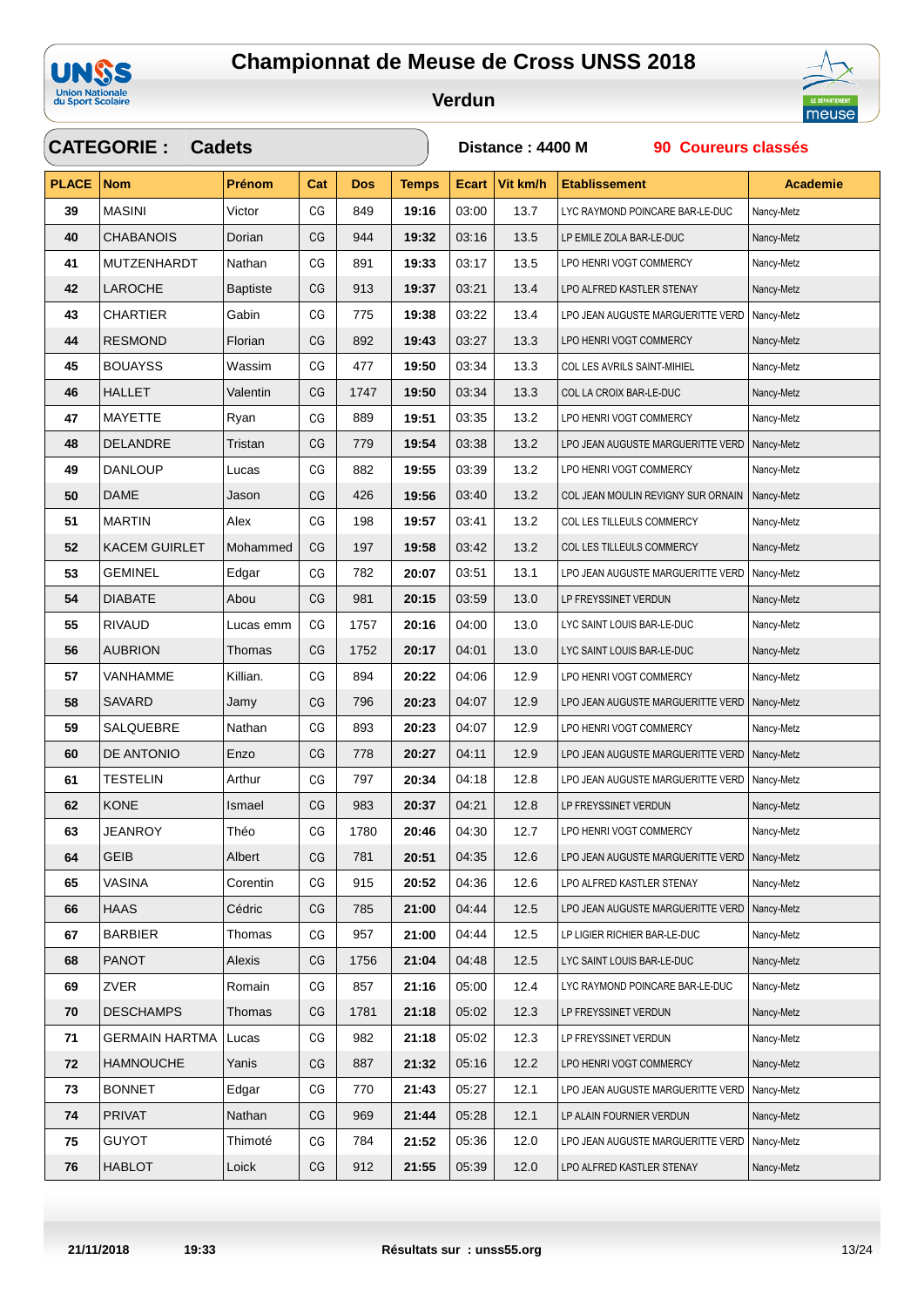

 $\sqrt{2}$ 

LE DÉPARTEMENT

|              | <b>CATEGORIE:</b> | <b>Cadets</b> |     |            |              | Distance: 4400 M<br>90 Coureurs classés |          |                                   |                 |  |  |
|--------------|-------------------|---------------|-----|------------|--------------|-----------------------------------------|----------|-----------------------------------|-----------------|--|--|
| <b>PLACE</b> | <b>Nom</b>        | Prénom        | Cat | <b>Dos</b> | <b>Temps</b> | <b>Ecart</b>                            | Vit km/h | <b>Etablissement</b>              | <b>Academie</b> |  |  |
| 77           | <b>CHAPELET</b>   | Antoine       | CG  | 774        | 22:12        | 05:56                                   | 11.8     | LPO JEAN AUGUSTE MARGUERITTE VERD | Nancy-Metz      |  |  |
| 78           | <b>AUBRY</b>      | Mathéo        | CG  | 1787       | 22:20        | 06:04                                   | 11.8     | LP FREYSSINET VERDUN              | Nancy-Metz      |  |  |
| 79           | <b>ORTEGA</b>     | Lucas         | CG  | 792        | 22:27        | 06:11                                   | 11.7     | LPO JEAN AUGUSTE MARGUERITTE VERD | Nancy-Metz      |  |  |
| 80           | <b>BOUTEILLE</b>  | Lucas         | CG  | 771        | 22:41        | 06:25                                   | 11.6     | LPO JEAN AUGUSTE MARGUERITTE VERD | Nancy-Metz      |  |  |
| 81           | <b>SERET</b>      | Thomas        | CG  | 961        | 22:44        | 06:28                                   | 11.6     | LP LIGIER RICHIER BAR-LE-DUC      | Nancy-Metz      |  |  |
| 82           | <b>LUCOTTE</b>    | Pierre        | CG  | 787        | 22:57        | 06:41                                   | 11.5     | LPO JEAN AUGUSTE MARGUERITTE VERD | Nancy-Metz      |  |  |
| 83           | <b>MEILLIER</b>   | Logan         | CG  | 1784       | 23:18        | 07:02                                   | 11.3     | LP FREYSSINET VERDUN              | Nancy-Metz      |  |  |
| 84           | <b>LESAINE</b>    | Mathieu       | CG  | 914        | 23:19        | 07:03                                   | 11.3     | LPO ALFRED KASTLER STENAY         | Nancy-Metz      |  |  |
| 85           | <b>STUMDF</b>     | Thomas        | CG  | 970        | 23:54        | 07:38                                   | 11.0     | LP ALAIN FOURNIER VERDUN          | Nancy-Metz      |  |  |
| 86           | <b>JOUGLEUX</b>   | Yohan         | CG  | 846        | 24:33        | 08:17                                   | 10.7     | LYC RAYMOND POINCARE BAR-LE-DUC   | Nancy-Metz      |  |  |
| 87           | <b>BALSON</b>     | Gaëtan        | CG  | 1753       | 24:54        | 08:38                                   | 10.6     | LYC SAINT LOUIS BAR-LE-DUC        | Nancy-Metz      |  |  |
| 88           | <b>SOLVEL</b>     | <b>Floris</b> | CG  | 536        | 25:34        | 09:18                                   | 10.3     | COL ALFRED KASTLER STENAY         | Nancy-Metz      |  |  |
| 89           | <b>TOUSSAINT</b>  | Maxime        | CG  | 1829       | 25:52        | 09:36                                   | 10.2     | LPO HENRI VOGT COMMERCY           | Nancy-Metz      |  |  |
| 90           | <b>MAIRE</b>      | Valentin      | CG  | 985        | 31:14        | 14:58                                   | 8.4      | LP FREYSSINET VERDUN              | Nancy-Metz      |  |  |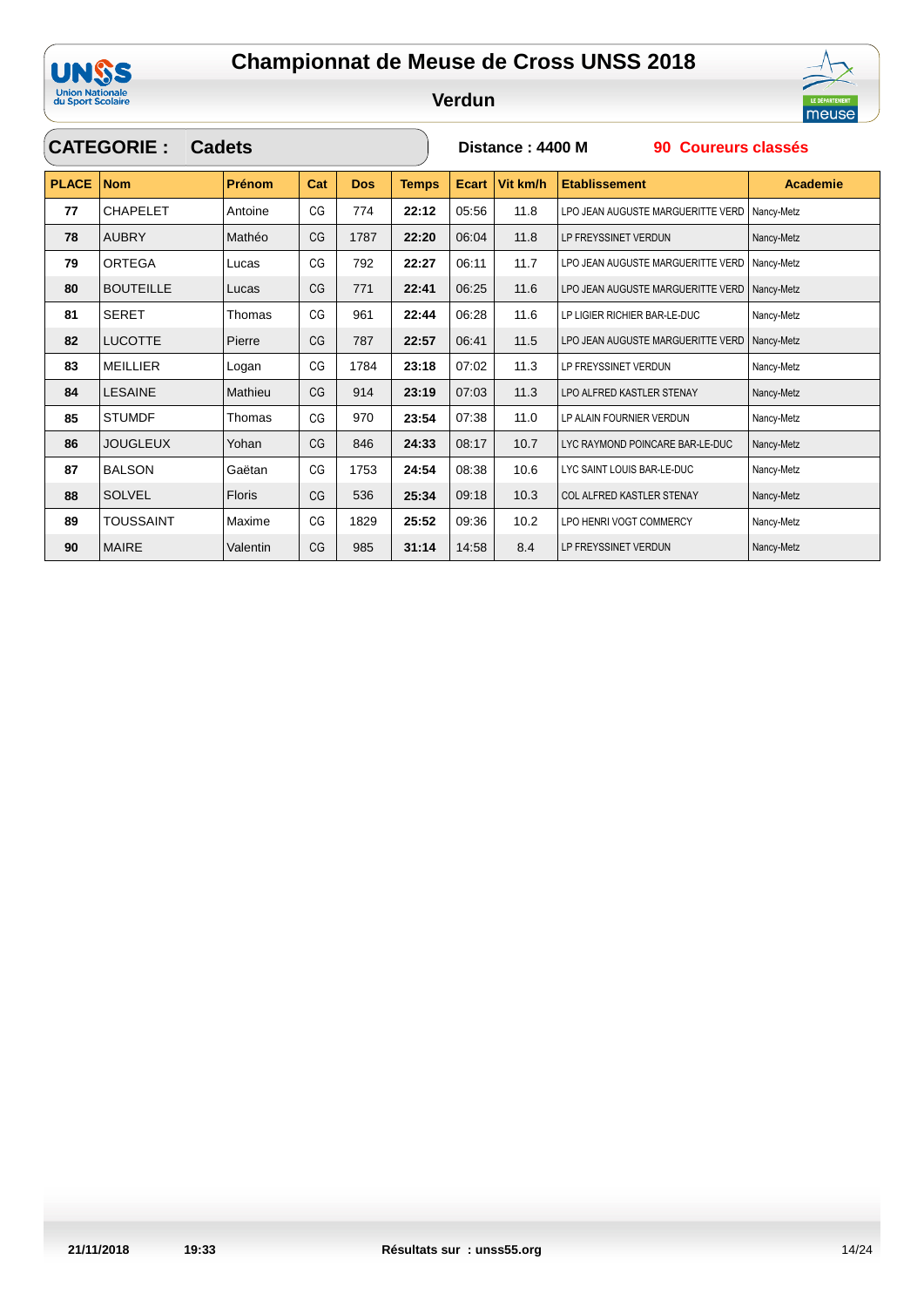



|              | <b>CATEGORIE: Juniores Filles</b> |               |     |     |              | Distance: 3450 M<br>32 Coureuses classées |          |                                   |                 |  |  |
|--------------|-----------------------------------|---------------|-----|-----|--------------|-------------------------------------------|----------|-----------------------------------|-----------------|--|--|
| <b>PLACE</b> | <b>Nom</b>                        | <b>Prénom</b> | Cat | Dos | <b>Temps</b> | <b>Ecart</b>                              | Vit km/h | <b>Etablissement</b>              | <b>Academie</b> |  |  |
| 1            | <b>ASSA</b>                       | Emeline       | JF  | 858 | 14:36        |                                           | 14.1     | LYC RAYMOND POINCARE BAR-LE-DUC   | Nancy-Metz      |  |  |
| $\mathbf{2}$ | <b>LEROUX</b>                     | Alice         | JF  | 806 | 14:50        | 00:14                                     | 13.9     | LPO JEAN AUGUSTE MARGUERITTE VERD | Nancy-Metz      |  |  |
| 3            | VALLE                             | Alexia        | JF  | 869 | 14:54        | 00:18                                     | 13.8     | LYC RAYMOND POINCARE BAR-LE-DUC   | Nancy-Metz      |  |  |
| 4            | <b>BERTEAUX</b>                   | Flavie        | JF  | 896 | 15:20        | 00:44                                     | 13.5     | LPO HENRI VOGT COMMERCY           | Nancy-Metz      |  |  |
| 5            | PEZET                             | Elodie        | JF  | 865 | 16:11        | 01:35                                     | 12.7     | LYC RAYMOND POINCARE BAR-LE-DUC   | Nancy-Metz      |  |  |
| 6            | <b>HANOTEL</b>                    | Mathilde      | JF  | 862 | 16:36        | 02:00                                     | 12.4     | LYC RAYMOND POINCARE BAR-LE-DUC   | Nancy-Metz      |  |  |
| 7            | <b>CHAUDRON</b>                   | Léa           | JF  | 860 | 16:59        | 02:23                                     | 12.1     | LYC RAYMOND POINCARE BAR-LE-DUC   | Nancy-Metz      |  |  |
| 8            | <b>ANTUNES</b>                    | Camille       | JF  | 895 | 17:05        | 02:29                                     | 12.1     | LPO HENRI VOGT COMMERCY           | Nancy-Metz      |  |  |
| 9            | REMY                              | Celia         | JF  | 867 | 17:15        | 02:39                                     | 12.0     | LYC RAYMOND POINCARE BAR-LE-DUC   | Nancy-Metz      |  |  |
| 10           | <b>JULIEN</b>                     | Lisa          | JF  | 804 | 17:26        | 02:50                                     | 11.8     | LPO JEAN AUGUSTE MARGUERITTE VERD | Nancy-Metz      |  |  |
| 11           | <b>CHANE</b>                      | Mathilde      | JF  | 802 | 17:51        | 03:15                                     | 11.5     | LPO JEAN AUGUSTE MARGUERITTE VERD | Nancy-Metz      |  |  |
| 12           | <b>CHOLLET</b>                    | Jeanne        | JF  | 916 | 17:56        | 03:20                                     | 11.5     | LPO ALFRED KASTLER STENAY         | Nancy-Metz      |  |  |
| 13           | ROYAL                             | Claire        | JF  | 868 | 17:59        | 03:23                                     | 11.5     | LYC RAYMOND POINCARE BAR-LE-DUC   | Nancy-Metz      |  |  |
| 14           | <b>DORANGEON</b>                  | Léa           | JF  | 861 | 18:01        | 03:25                                     | 11.4     | LYC RAYMOND POINCARE BAR-LE-DUC   | Nancy-Metz      |  |  |
| 15           | <b>PICORÉ</b>                     | Laurine       | JF  | 866 | 18:09        | 03:33                                     | 11.4     | LYC RAYMOND POINCARE BAR-LE-DUC   | Nancy-Metz      |  |  |
| 16           | <b>GERMAIN</b>                    | Emma          | JF  | 917 | 18:16        | 03:40                                     | 11.3     | LPO ALFRED KASTLER STENAY         | Nancy-Metz      |  |  |
| 17           | <b>FABRY</b>                      | Anaelle       | JF  | 803 | 18:55        | 04:19                                     | 10.9     | LPO JEAN AUGUSTE MARGUERITTE VERD | Nancy-Metz      |  |  |
| 18           | PELTIER                           | Julie         | JF  | 901 | 18:57        | 04:21                                     | 10.9     | LPO HENRI VOGT COMMERCY           | Nancy-Metz      |  |  |
| 19           | <b>BOS</b>                        | Camille       | JF  | 897 | 19:28        | 04:52                                     | 10.6     | LPO HENRI VOGT COMMERCY           | Nancy-Metz      |  |  |
| 20           | LALLEMENT                         | Maud          | JF  | 919 | 19:40        | 05:04                                     | 10.5     | LPO ALFRED KASTLER STENAY         | Nancy-Metz      |  |  |
| 21           | WUILLAUME                         | Sarah         | JF  | 902 | 19:40        | 05:04                                     | 10.5     | LPO HENRI VOGT COMMERCY           | Nancy-Metz      |  |  |
| 22           | <b>MAYOT</b>                      | Aurea         | JF  | 920 | 19:45        | 05:09                                     | 10.4     | LPO ALFRED KASTLER STENAY         | Nancy-Metz      |  |  |
| 23           | <b>BATAILLIE</b>                  | Candice       | JF  | 859 | 19:45        | 05:09                                     | 10.4     | LYC RAYMOND POINCARE BAR-LE-DUC   | Nancy-Metz      |  |  |
| 24           | <b>JACQUEMOT</b>                  | Léa           | JF  | 900 | 20:16        | 05:40                                     | 10.2     | LPO HENRI VOGT COMMERCY           | Nancy-Metz      |  |  |
| 25           | <b>MUSSO</b>                      | Amandine      | JF  | 948 | 20:58        | 06:22                                     | 9.8      | LP EMILE ZOLA BAR-LE-DUC          | Nancy-Metz      |  |  |
| 26           | <b>PIERRON</b>                    | Noémie        | JF  | 949 | 21:15        | 06:39                                     | 9.7      | LP EMILE ZOLA BAR-LE-DUC          | Nancy-Metz      |  |  |
| 27           | PERIDONT                          | Lise          | JF  | 807 | 21:40        | 07:04                                     | 9.5      | LPO JEAN AUGUSTE MARGUERITTE VERD | Nancy-Metz      |  |  |
| 28           | <b>HINNI</b>                      | Leila         | JF  | 946 | 22:34        | 07:58                                     | 9.1      | LP EMILE ZOLA BAR-LE-DUC          | Nancy-Metz      |  |  |
| 29           | <b>VIDONI</b>                     | Juliette      | JF  | 921 | 22:44        | 08:08                                     | 9.1      | LPO ALFRED KASTLER STENAY         | Nancy-Metz      |  |  |
| 30           | <b>MAIRE</b>                      | Sandrine      | JF  | 947 | 25:33        | 10:57                                     | 8.1      | LP EMILE ZOLA BAR-LE-DUC          | Nancy-Metz      |  |  |
| 31           | <b>NIANG</b>                      | Cénabou       | JF  | 864 | 26:16        | 11:40                                     | 7.8      | LYC RAYMOND POINCARE BAR-LE-DUC   | Nancy-Metz      |  |  |
| 32           | <b>BARANOWSKI</b>                 | Gaelle        | JF  | 945 | 29:04        | 14:28                                     | 7.1      | LP EMILE ZOLA BAR-LE-DUC          | Nancy-Metz      |  |  |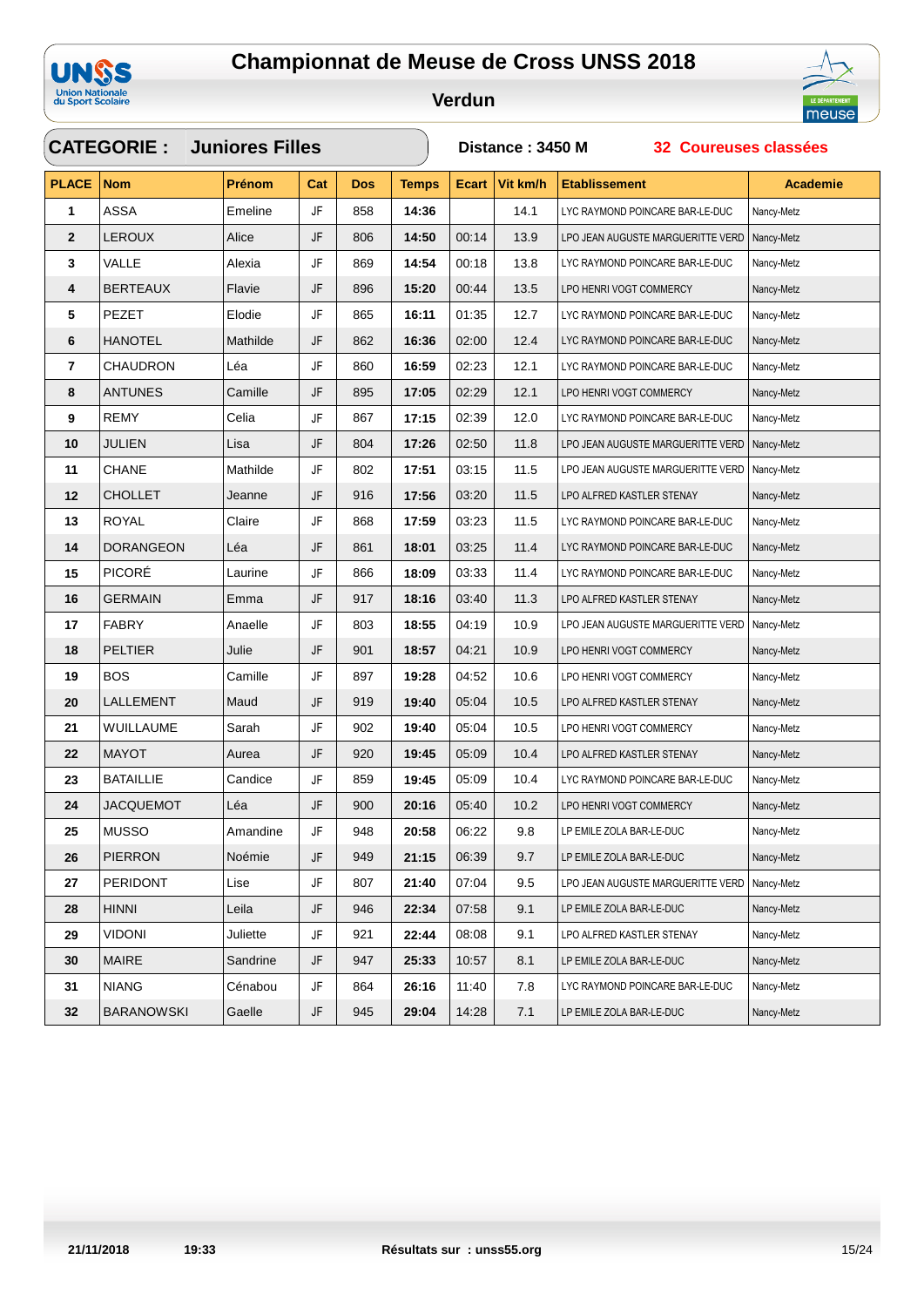



|                         | <b>CATEGORIE:</b> Juniors Garçons |               |           |            |              | Distance: 4400 M<br><b>47 Coureurs classés</b> |          |                                    |                 |  |  |
|-------------------------|-----------------------------------|---------------|-----------|------------|--------------|------------------------------------------------|----------|------------------------------------|-----------------|--|--|
| <b>PLACE</b>            | <b>Nom</b>                        | Prénom        | Cat       | <b>Dos</b> | <b>Temps</b> | <b>Ecart</b>                                   | Vit km/h | <b>Etablissement</b>               | <b>Academie</b> |  |  |
| 1                       | <b>TARNUS</b>                     | Vivian        | JG        | 930        | 15:12        |                                                | 17.3     | LPO ALFRED KASTLER STENAY          | Nancy-Metz      |  |  |
| $\mathbf{2}$            | <b>LANNE</b>                      | Adrien        | JG        | 811        | 16:06        | 00:54                                          | 16.3     | LPO JEAN AUGUSTE MARGUERITTE VERD  | Nancy-Metz      |  |  |
| $\overline{\mathbf{3}}$ | <b>VARNEROT</b>                   | <b>Maxime</b> | <b>JG</b> | 978        | 17:06        | 01:54                                          | 15.4     | LP ALAIN FOURNIER VERDUN           | Nancy-Metz      |  |  |
| 4                       | JACOB                             | Corentin      | SG        | 932        | 17:09        | 01:57                                          | 15.3     | LA EPL AGRO POLE MARTIAL BROUSSE V | Nancy-Metz      |  |  |
| 5                       | <b>OVROUTSKI</b>                  | Freddy        | JG        | 1783       | 17:33        | 02:21                                          | 15.0     | LP FREYSSINET VERDUN               | Nancy-Metz      |  |  |
| 6                       | <b>GRELOT</b>                     | Quentin       | JG        | 994        | 17:45        | 02:33                                          | 14.8     | LP FREYSSINET VERDUN               | Nancy-Metz      |  |  |
| 7                       | <b>PERIDONT</b>                   | Julien        | JG        | 927        | 17:59        | 02:47                                          | 14.6     | LPO ALFRED KASTLER STENAY          | Nancy-Metz      |  |  |
| 8                       | <b>BETRANCOURT</b>                | Jerome        | JG        | 971        | 18:12        | 03:00                                          | 14.5     | LP ALAIN FOURNIER VERDUN           | Nancy-Metz      |  |  |
| 9                       | <b>COLLINOT</b>                   | Max emile     | JG        | 809        | 18:19        | 03:07                                          | 14.4     | LPO JEAN AUGUSTE MARGUERITTE VERD  | Nancy-Metz      |  |  |
| 10                      | <b>RANDOUX</b>                    | Andre         | JG        | 928        | 18:31        | 03:19                                          | 14.2     | LPO ALFRED KASTLER STENAY          | Nancy-Metz      |  |  |
| 11                      | VASINA                            | Matthew       | JG        | 931        | 18:34        | 03:22                                          | 14.2     | LPO ALFRED KASTLER STENAY          | Nancy-Metz      |  |  |
| 12                      | <b>RAMOUL</b>                     | Nacim         | JG        | 955        | 18:48        | 03:36                                          | 14.0     | LP EMILE ZOLA BAR-LE-DUC           | Nancy-Metz      |  |  |
| 13                      | <b>KEITA</b>                      | Moussa        | JG        | 996        | 18:57        | 03:45                                          | 13.9     | LP FREYSSINET VERDUN               | Nancy-Metz      |  |  |
| 14                      | <b>HUGUIN</b>                     | Thomas        | JG        | 871        | 19:01        | 03:49                                          | 13.8     | LYC RAYMOND POINCARE BAR-LE-DUC    | Nancy-Metz      |  |  |
| 15                      | <b>DENEUVE</b>                    | Robin         | JG        | 925        | 19:13        | 04:01                                          | 13.7     | LPO ALFRED KASTLER STENAY          | Nancy-Metz      |  |  |
| 16                      | <b>BRIEN</b>                      | Hugo          | JG        | 808        | 19:26        | 04:14                                          | 13.5     | LPO JEAN AUGUSTE MARGUERITTE VERD  | Nancy-Metz      |  |  |
| 17                      | <b>FRIEDRICH</b>                  | Théo          | JG        | 904        | 19:26        | 04:14                                          | 13.5     | LPO HENRI VOGT COMMERCY            | Nancy-Metz      |  |  |
| 18                      | <b>POINT</b>                      | Maurice       | JG        | 814        | 19:35        | 04:23                                          | 13.4     | LPO JEAN AUGUSTE MARGUERITTE VERD  | Nancy-Metz      |  |  |
| 19                      | LALEVEE                           | Lucas         | JG        | 1824       | 19:46        | 04:34                                          | 13.3     | LP EMILE ZOLA BAR-LE-DUC           | Nancy-Metz      |  |  |
| 20                      | SANGARE                           | Aboubacar     | JG        | 998        | 20:05        | 04:53                                          | 13.1     | LP FREYSSINET VERDUN               | Nancy-Metz      |  |  |
| 21                      | KONE                              | Vasiriki      | JG        | 997        | 20:06        | 04:54                                          | 13.1     | LP FREYSSINET VERDUN               | Nancy-Metz      |  |  |
| 22                      | DEHAYE                            | Hugo          | JG        | 903        | 20:11        | 04:59                                          | 13.0     | LPO HENRI VOGT COMMERCY            | Nancy-Metz      |  |  |
| 23                      | AYARD                             | Dylan         | JG        | 922        | 20:13        | 05:01                                          | 13.0     | LPO ALFRED KASTLER STENAY          | Nancy-Metz      |  |  |
| 24                      | <b>FRANCOIS</b>                   | Valentin      | JG        | 953        | 20:15        | 05:03                                          | 13.0     | LP EMILE ZOLA BAR-LE-DUC           | Nancy-Metz      |  |  |
| 25                      | <b>MARSON</b>                     | Lucas         | JG        | 926        | 20:31        | 05:19                                          | 12.8     | LPO ALFRED KASTLER STENAY          | Nancy-Metz      |  |  |
| 26                      | CHEVALIER                         | Kevin         | JG        | 923        | 20:38        | 05:26                                          | 12.7     | LPO ALFRED KASTLER STENAY          | Nancy-Metz      |  |  |
| 27                      | <b>KABA</b>                       | Sekou         | JG        | 995        | 20:38        | 05:26                                          | 12.7     | LP FREYSSINET VERDUN               | Nancy-Metz      |  |  |
| 28                      | <b>DIEUDONNE</b>                  | Bastien       | JG        | 993        | 20:58        | 05:46                                          | 12.5     | LP FREYSSINET VERDUN               | Nancy-Metz      |  |  |
| 29                      | <b>BAINEY</b>                     | Nathan        | JG        | 989        | 21:21        | 06:09                                          | 12.3     | LP FREYSSINET VERDUN               | Nancy-Metz      |  |  |
| 30                      | LARMUSIAUX                        | Clément       | JG        | 975        | 21:36        | 06:24                                          | 12.2     | LP ALAIN FOURNIER VERDUN           | Nancy-Metz      |  |  |
| 31                      | <b>CURMAN</b>                     | Emeric        | JG        | 972        | 21:36        | 06:24                                          | 12.2     | LP ALAIN FOURNIER VERDUN           | Nancy-Metz      |  |  |
| 32                      | <b>DEHUT</b>                      | Olivier       | JG        | 924        | 21:56        | 06:44                                          | 12.0     | LPO ALFRED KASTLER STENAY          | Nancy-Metz      |  |  |
| 33                      | <b>CISSE</b>                      | Vassiriki     | JG        | 952        | 22:40        | 07:28                                          | 11.6     | LP EMILE ZOLA BAR-LE-DUC           | Nancy-Metz      |  |  |
| 34                      | <b>GILLE</b>                      | Maxime        | JG        | 810        | 22:47        | 07:35                                          | 11.5     | LPO JEAN AUGUSTE MARGUERITTE VERD  | Nancy-Metz      |  |  |
| 35                      | <b>GUTH</b>                       | Theo          | JG        | 870        | 23:31        | 08:19                                          | 11.2     | LYC RAYMOND POINCARE BAR-LE-DUC    | Nancy-Metz      |  |  |
| 36                      | MAROUZÉ                           | Justin        | JG        | 977        | 23:35        | 08:23                                          | 11.1     | LP ALAIN FOURNIER VERDUN           | Nancy-Metz      |  |  |
| 37                      | <b>BULUT</b>                      | Serkan        | JG        | 951        | 24:12        | 09:00                                          | 10.9     | LP EMILE ZOLA BAR-LE-DUC           | Nancy-Metz      |  |  |
| 38                      | <b>ATHENODORE</b>                 | Alexis        | JG        | 988        | 25:49        | 10:37                                          | 10.2     | LP FREYSSINET VERDUN               | Nancy-Metz      |  |  |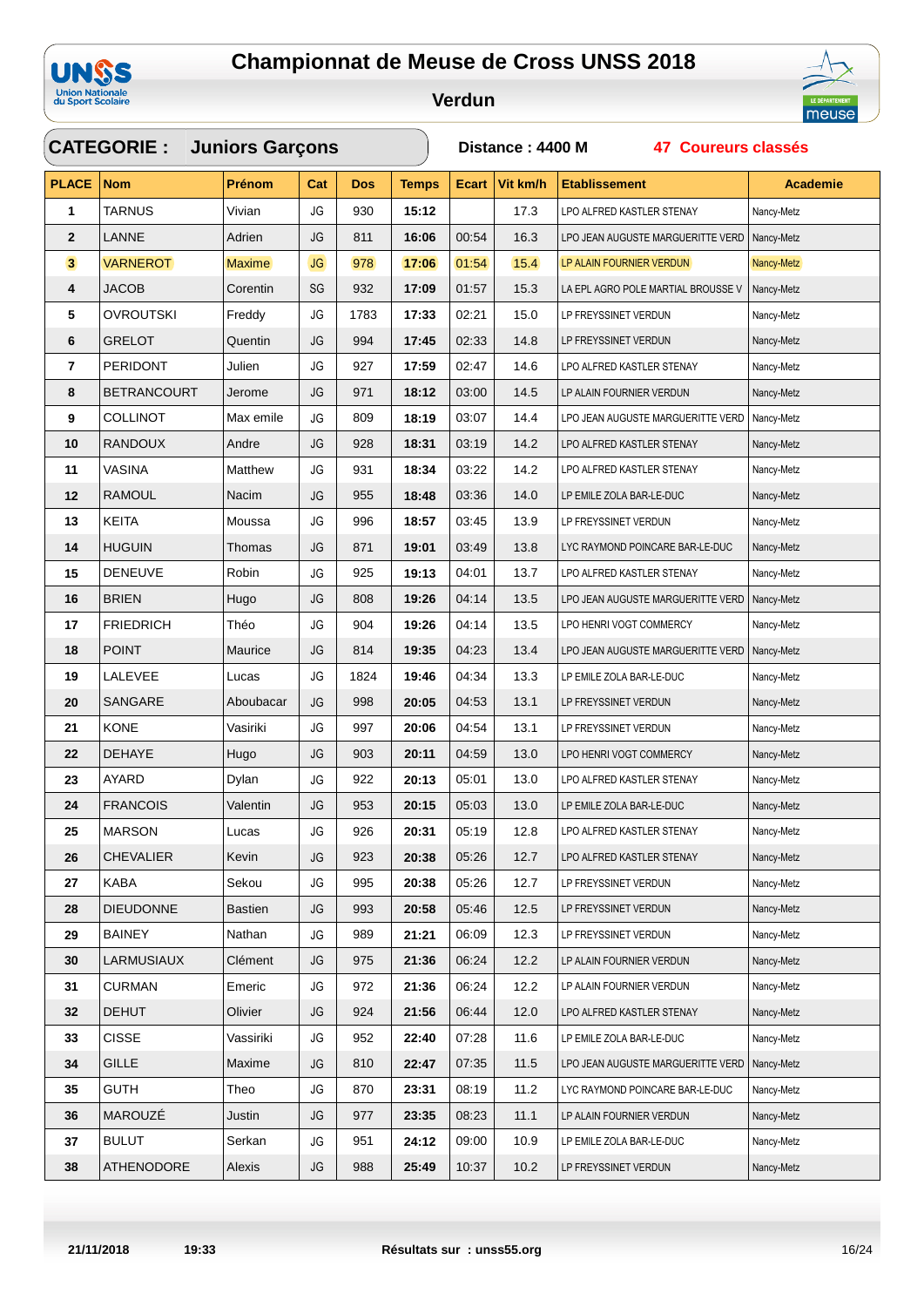

**Verdun**

|              | <b>CATEGORIE:</b> | <b>Juniors Garçons</b> |           |            |              | Distance: 4400 M<br>47 Coureurs classés |          |                                   |                 |  |  |
|--------------|-------------------|------------------------|-----------|------------|--------------|-----------------------------------------|----------|-----------------------------------|-----------------|--|--|
| <b>PLACE</b> | <b>Nom</b>        | <b>Prénom</b>          | Cat       | <b>Dos</b> | <b>Temps</b> | Ecart                                   | Vit km/h | <b>Etablissement</b>              | <b>Academie</b> |  |  |
| 39           | <b>JEANNIN</b>    | Maximilien             | JG        | 1782       | 25:49        | 10:37                                   | 10.2     | LP FREYSSINET VERDUN              | Nancy-Metz      |  |  |
| 40           | <b>ROUSSELOT</b>  | Yann                   | JG        | 929        | 27:08        | 11:56                                   | 9.7      | LPO ALFRED KASTLER STENAY         | Nancy-Metz      |  |  |
| 41           | <b>DESCHAMPS</b>  | Gaëtan                 | JG        | 974        | 27:13        | 12:01                                   | 9.6      | LP ALAIN FOURNIER VERDUN          | Nancy-Metz      |  |  |
| 42           | <b>LEMOINE</b>    | <b>Nolan</b>           | <b>JG</b> | 976        | 27:14        | 12:02                                   | 9.6      | LP ALAIN FOURNIER VERDUN          | Nancy-Metz      |  |  |
| 43           | <b>MORICET</b>    | <b>Brice</b>           | JG        | 812        | 27:43        | 12:31                                   | 9.5      | LPO JEAN AUGUSTE MARGUERITTE VERD | Nancy-Metz      |  |  |
| 44           | <b>PANEK</b>      | Jordan                 | JG        | 813        | 27:43        | 12:31                                   | 9.5      | LPO JEAN AUGUSTE MARGUERITTE VERD | Nancy-Metz      |  |  |
| 45           | <b>DELONVILLE</b> | Dylan                  | JG        | 973        | 28:30        | 13:18                                   | 9.2      | LP ALAIN FOURNIER VERDUN          | Nancy-Metz      |  |  |
| 46           | <b>LAHURE</b>     | Damien                 | <b>JG</b> | 1786       | 29:13        | 14:01                                   | 9.0      | LP FREYSSINET VERDUN              | Nancy-Metz      |  |  |
| 47           | <b>DUMANOIS</b>   | <b>Nicolas</b>         | JG        | 1785       | 29:13        | 14:01                                   | 9.0      | LP FREYSSINET VERDUN              | Nancy-Metz      |  |  |

**ILE DEPARTEMENT**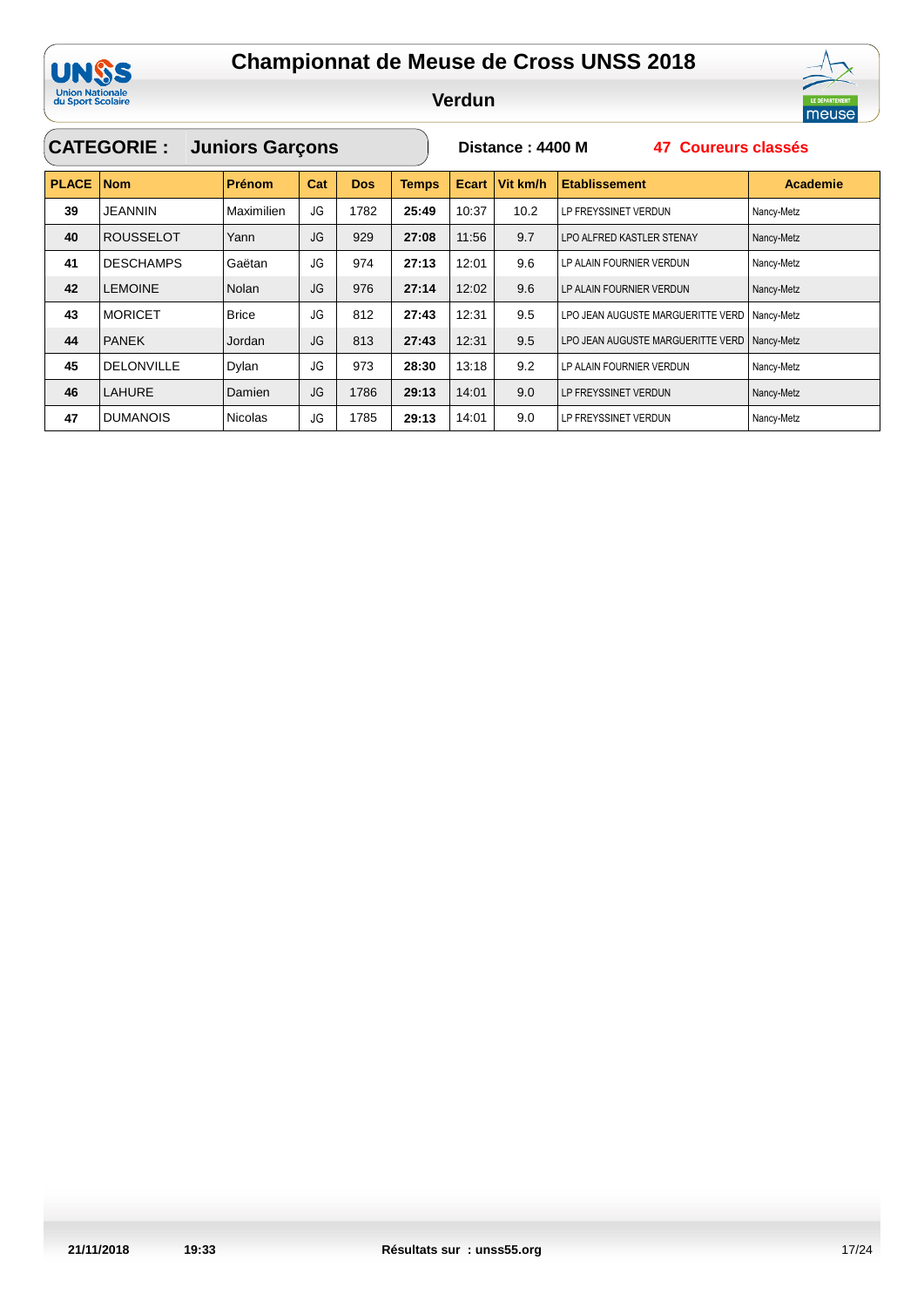



|              | <b>CATEGORIE:</b>   | <b>Minimes Filles</b> |           |            |              | Distance: 3000 M<br>98 Coureuses classées |          |                                    |                 |  |  |
|--------------|---------------------|-----------------------|-----------|------------|--------------|-------------------------------------------|----------|------------------------------------|-----------------|--|--|
| <b>PLACE</b> | <b>Nom</b>          | Prénom                | Cat       | <b>Dos</b> | <b>Temps</b> | <b>Ecart</b>                              | Vit km/h | <b>Etablissement</b>               | <b>Academie</b> |  |  |
| 1            | <b>ROUYER</b>       | Emilie                | MF        | 482        | 12:21        |                                           | 14.5     | COL LES AVRILS SAINT-MIHIEL        | Nancy-Metz      |  |  |
| $\mathbf{2}$ | <b>PONSIGNON</b>    | Lou                   | MF        | 587        | 12:33        | 00:12                                     | 14.3     | COL CLERMONT - VARENNES CLERMONT   | Nancy-Metz      |  |  |
| 3            | <b>RAULET</b>       | Anais                 | МF        | 522        | 12:37        | 00:16                                     | 14.2     | COL ALFRED KASTLER STENAY          | Nancy-Metz      |  |  |
| 4            | <b>BECK</b>         | Perrine               | MF        | 427        | 13:07        | 00:46                                     | 13.7     | COL JEAN MOULIN REVIGNY SUR ORNAIN | Nancy-Metz      |  |  |
| 5            | <b>JONVILLE</b>     | Margot                | МF        | 208        | 13:22        | 01:01                                     | 13.4     | COL LES TILLEULS COMMERCY          | Nancy-Metz      |  |  |
| 6            | <b>SEGHOUANE</b>    | Léa                   | MF        | 483        | 13:27        | 01:06                                     | 13.3     | COL LES AVRILS SAINT-MIHIEL        | Nancy-Metz      |  |  |
| 7            | VALLE               | Marine                | МF        | 156        | 13:30        | 01:09                                     | 13.3     | COL RAYMOND POINCARE BAR-LE-DUC    | Nancy-Metz      |  |  |
| 8            | PETITJEAN           | Marie                 | MF        | 586        | 13:31        | 01:10                                     | 13.3     | COL CLERMONT - VARENNES CLERMONT   | Nancy-Metz      |  |  |
| 9            | <b>SIATKA</b>       | Manon                 | MF        | 213        | 13:50        | 01:29                                     | 13.0     | COL LES TILLEULS COMMERCY          | Nancy-Metz      |  |  |
| 10           | <b>ANDRIEN</b>      | Zoe                   | <b>MF</b> | 938        | 13:56        | 01:35                                     | 12.9     | <b>COL SAINTE ANNE VERDUN</b>      | Nancy-Metz      |  |  |
| 11           | <b>BERTRANCOURT</b> | Cindy                 | МF        | 562        | 13:56        | 01:35                                     | 12.9     | COL SAINT EXUPERY THIERVILLE       | Nancy-Metz      |  |  |
| 12           | <b>NOURRY</b>       | Marion                | MF        | 1768       | 13:57        | 01:36                                     | 12.9     | COL SAINT JEAN VERDUN              | Nancy-Metz      |  |  |
| 13           | <b>PASCUAL</b>      | Clara                 | МF        | 154        | 13:57        | 01:36                                     | 12.9     | COL RAYMOND POINCARE BAR-LE-DUC    | Nancy-Metz      |  |  |
| 14           | <b>BRAGARD</b>      | Celestine             | MF        | 202        | 14:08        | 01:47                                     | 12.7     | COL LES TILLEULS COMMERCY          | Nancy-Metz      |  |  |
| 15           | <b>VOIRIN</b>       | Marie                 | МF        | 436        | 14:16        | 01:55                                     | 12.6     | COL JEAN MOULIN REVIGNY SUR ORNAIN | Nancy-Metz      |  |  |
| 16           | <b>POURKAT</b>      | Apolline              | MF        | 77         | 14:18        | 01:57                                     | 12.5     | COL ANDRE THEURIET BAR-LE-DUC      | Nancy-Metz      |  |  |
| 17           | <b>TABOUREAUX</b>   | Louison               | МF        | 588        | 14:21        | 02:00                                     | 12.5     | COL CLERMONT - VARENNES CLERMONT   | Nancy-Metz      |  |  |
| 18           | <b>BRACCIALI</b>    | Marie-céline          | MF        | 584        | 14:26        | 02:05                                     | 12.4     | COL CLERMONT - VARENNES CLERMONT   | Nancy-Metz      |  |  |
| 19           | <b>VIBRAC</b>       | Lizzie                | MF        | 669        | 14:31        | 02:10                                     | 12.3     | COL LES CUVELLES VAUCOULEURS       | Nancy-Metz      |  |  |
| 20           | <b>BOUCHOT</b>      | Elisa                 | MF        | 662        | 14:35        | 02:14                                     | 12.3     | COL LES CUVELLES VAUCOULEURS       | Nancy-Metz      |  |  |
| 21           | <b>MOUGEL</b>       | Louisa                | MF        | 326        | 14:35        | 02:14                                     | 12.3     | COL VAL D'ORNOIS GONDRECOURT-LE-C  | Nancy-Metz      |  |  |
| 22           | <b>BOURGEOIS</b>    | Maëlle                | MF        | 478        | 14:38        | 02:17                                     | 12.3     | COL LES AVRILS SAINT-MIHIEL        | Nancy-Metz      |  |  |
| 23           | <b>BOUDRIK</b>      | Elia                  | МF        | 583        | 14:38        | 02:17                                     | 12.3     | COL CLERMONT - VARENNES CLERMONT   | Nancy-Metz      |  |  |
| 24           | <b>CHARLES</b>      | Marine                | MF        | 479        | 14:40        | 02:19                                     | 12.2     | COL LES AVRILS SAINT-MIHIEL        | Nancy-Metz      |  |  |
| 25           | <b>BEOT</b>         | Laureline             | MF        | 613        | 14:41        | 02:20                                     | 12.2     | COL EMILIE DU CHATELET VAUBECOURT  | Nancy-Metz      |  |  |
| 26           | <b>GOLTRANT</b>     | Emma                  | MF        | 1814       | 14:42        | 02:21                                     | 12.2     | COL BUVIGNIER VERDUN               |                 |  |  |
| 27           | <b>HENRIOT</b>      | Chloé                 | МF        | 481        | 14:45        | 02:24                                     | 12.2     | COL LES AVRILS SAINT-MIHIEL        | Nancy-Metz      |  |  |
| 28           | <b>MEBARKI</b>      | Ines                  | MF        | 211        | 14:45        | 02:24                                     | 12.2     | COL LES TILLEULS COMMERCY          | Nancy-Metz      |  |  |
| 29           | <b>SARTELET</b>     | Lola                  | МF        | 155        | 14:51        | 02:30                                     | 12.1     | COL RAYMOND POINCARE BAR-LE-DUC    | Nancy-Metz      |  |  |
| 30           | <b>ARNOULD</b>      | Cassandre             | MF        | 199        | 14:51        | 02:30                                     | 12.1     | COL LES TILLEULS COMMERCY          | Nancy-Metz      |  |  |
| 31           | <b>COLLOT</b>       | Melyssa               | MF        | 614        | 14:51        | 02:30                                     | 12.1     | COL EMILIE DU CHATELET VAUBECOURT  | Nancy-Metz      |  |  |
| 32           | <b>BOULANGER</b>    | Laurine               | MF        | 518        | 14:57        | 02:36                                     | 12.0     | COL ALFRED KASTLER STENAY          | Nancy-Metz      |  |  |
| 33           | <b>BLAISE</b>       | Jeanne                | MF        | 245        | 14:57        | 02:36                                     | 12.0     | COL JULES BASTIEN LEPAGE DAMVILLER | Nancy-Metz      |  |  |
| 34           | <b>WESSA-ITOTA</b>  | Divine moni           | MF        | 126        | 14:59        | 02:38                                     | 12.0     | COL JACQUES PREVERT BAR-LE-DUC     | Nancy-Metz      |  |  |
| 35           | <b>DOMPROBST</b>    | Manon                 | МF        | 322        | 14:59        | 02:38                                     | 12.0     | COL VAL D'ORNOIS GONDRECOURT-LE-C  | Nancy-Metz      |  |  |
| 36           | <b>LAMOUREUX</b>    | Alanna                | МF        | 434        | 15:05        | 02:44                                     | 11.9     | COL JEAN MOULIN REVIGNY SUR ORNAIN | Nancy-Metz      |  |  |
| 37           | LAMEYSE             | Chloe                 | MF        | 248        | 15:13        | 02:52                                     | 11.8     | COL JULES BASTIEN LEPAGE DAMVILLER | Nancy-Metz      |  |  |
| 38           | <b>BEAUSIR</b>      | Noa                   | MF        | 733        | 15:15        | 02:54                                     | 11.8     | COL BUVIGNIER VERDUN               | Nancy-Metz      |  |  |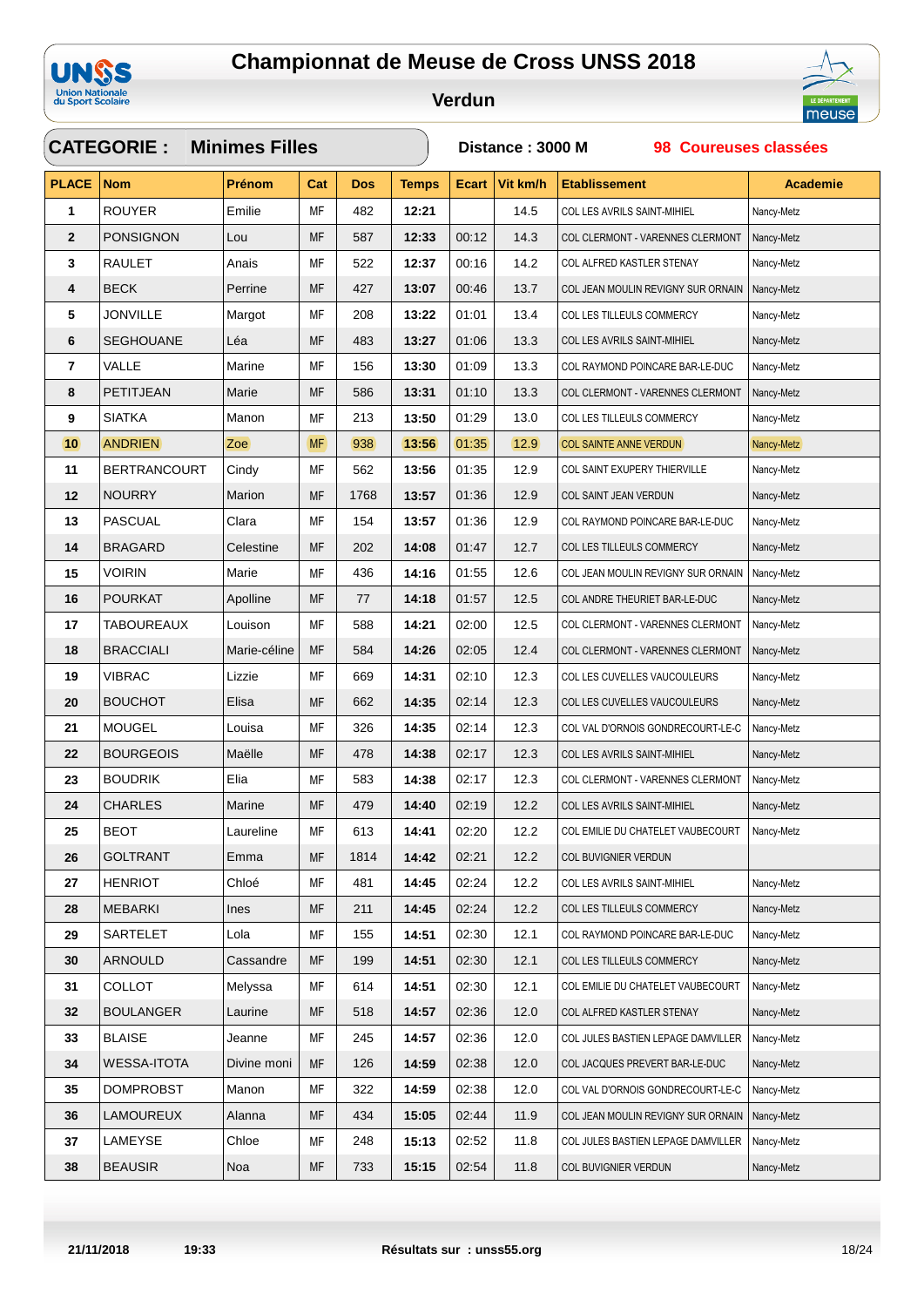



|              | <b>CATEGORIE:</b>  | <b>Minimes Filles</b> |           |            |              | Distance: 3000 M<br>98 Coureuses classées |          |                                    |                 |  |
|--------------|--------------------|-----------------------|-----------|------------|--------------|-------------------------------------------|----------|------------------------------------|-----------------|--|
| <b>PLACE</b> | <b>Nom</b>         | <b>Prénom</b>         | Cat       | <b>Dos</b> | <b>Temps</b> | <b>Ecart</b>                              | Vit km/h | <b>Etablissement</b>               | <b>Academie</b> |  |
| 39           | <b>GARAUDELLE</b>  | Leonie                | MF        | 247        | 15:15        | 02:54                                     | 11.8     | COL JULES BASTIEN LEPAGE DAMVILLER | Nancy-Metz      |  |
| 40           | <b>HERMAL</b>      | Tiphaine              | MF        | 282        | 15:16        | 02:55                                     | 11.7     | COL LOUISE MICHEL ETAIN            | Nancy-Metz      |  |
| 41           | AVDALYAN           | Khanumzar             | МF        | 732        | 15:20        | 02:59                                     | 11.7     | COL BUVIGNIER VERDUN               | Nancy-Metz      |  |
| 42           | MALGLAIVE          | Claire                | MF        | 76         | 15:20        | 02:59                                     | 11.7     | COL ANDRE THEURIET BAR-LE-DUC      | Nancy-Metz      |  |
| 43           | <b>PAPIN</b>       | Emeline               | МF        | 585        | 15:27        | 03:06                                     | 11.6     | COL CLERMONT - VARENNES CLERMONT   | Nancy-Metz      |  |
| 44           | <b>AUBRY</b>       | Nattie                | MF        | 150        | 15:39        | 03:18                                     | 11.5     | COL RAYMOND POINCARE BAR-LE-DUC    | Nancy-Metz      |  |
| 45           | HABART             | Perrine               | МF        | 152        | 15:40        | 03:19                                     | 11.4     | COL RAYMOND POINCARE BAR-LE-DUC    | Nancy-Metz      |  |
| 46           | <b>GEORGES</b>     | Alissia               | MF        | 520        | 15:59        | 03:38                                     | 11.2     | COL ALFRED KASTLER STENAY          | Nancy-Metz      |  |
| 47           | HUTIN              | Aivy                  | МF        | 207        | 16:01        | 03:40                                     | 11.2     | COL LES TILLEULS COMMERCY          | Nancy-Metz      |  |
| 48           | <b>BRUNCLAIRE</b>  | Manon                 | MF        | 734        | 16:03        | 03:42                                     | 11.2     | COL BUVIGNIER VERDUN               | Nancy-Metz      |  |
| 49           | DA SILVA CHARLE    | Cassandra             | MF        | 429        | 16:04        | 03:43                                     | 11.2     | COL JEAN MOULIN REVIGNY SUR ORNAIN | Nancy-Metz      |  |
| 50           | <b>OUDIN</b>       | Anais                 | MF        | 738        | 16:06        | 03:45                                     | 11.1     | COL BUVIGNIER VERDUN               | Nancy-Metz      |  |
| 51           | <b>HARYOULI</b>    | Ghizlene              | MF        | 480        | 16:10        | 03:49                                     | 11.1     | COL LES AVRILS SAINT-MIHIEL        | Nancy-Metz      |  |
| 52           | <b>ROBIN</b>       | Pauline               | <b>MF</b> | 283        | 16:11        | 03:50                                     | 11.1     | COL LOUISE MICHEL ETAIN            | Nancy-Metz      |  |
| 53           | ADNET              | Marie                 | MF        | 274        | 16:12        | 03:51                                     | 11.1     | COL LOUISE MICHEL ETAIN            | Nancy-Metz      |  |
| 54           | <b>MARTIN</b>      | Maeva                 | MF        | 209        | 16:17        | 03:56                                     | 11.0     | COL LES TILLEULS COMMERCY          | Nancy-Metz      |  |
| 55           | <b>WESSA ITOTA</b> | <b>Benite</b>         | МF        | 125        | 16:24        | 04:03                                     | 10.9     | COL JACQUES PREVERT BAR-LE-DUC     | Nancy-Metz      |  |
| 56           | <b>GARELLI</b>     | Noee                  | <b>MF</b> | 206        | 16:37        | 04:16                                     | 10.8     | COL LES TILLEULS COMMERCY          | Nancy-Metz      |  |
| 57           | <b>BOUQUET</b>     | Valentine             | MF        | 201        | 16:37        | 04:16                                     | 10.8     | COL LES TILLEULS COMMERCY          | Nancy-Metz      |  |
| 58           | <b>BADEROT</b>     | Alexane               | MF        | 276        | 16:38        | 04:17                                     | 10.8     | COL LOUISE MICHEL ETAIN            | Nancy-Metz      |  |
| 59           | <b>CLOUP</b>       | Noemie                | MF        | 396        | 16:43        | 04:22                                     | 10.7     | COL JEAN D'ALLAMONT MONTMEDY       | Nancy-Metz      |  |
| 60           | <b>PARTY</b>       | Chloé                 | MF        | 564        | 16:48        | 04:27                                     | 10.7     | COL SAINT EXUPERY THIERVILLE       | Nancy-Metz      |  |
| 61           | VOJVODIC           | Mila                  | MF        | 284        | 16:48        | 04:27                                     | 10.7     | COL LOUISE MICHEL ETAIN            | Nancy-Metz      |  |
| 62           | <b>FAIGAUKU</b>    | Moana                 | MF        | 431        | 16:50        | 04:29                                     | 10.6     | COL JEAN MOULIN REVIGNY SUR ORNAIN | Nancy-Metz      |  |
| 63           | <b>CHRISTOPHE</b>  | Manon                 | MF        | 279        | 16:59        | 04:38                                     | 10.5     | COL LOUISE MICHEL ETAIN            | Nancy-Metz      |  |
| 64           | <b>FOURNIER</b>    | Loryanne              | MF        | 205        | 17:00        | 04:39                                     | 10.5     | COL LES TILLEULS COMMERCY          | Nancy-Metz      |  |
| 65           | <b>WATRIN</b>      | Jade                  | МF        | 524        | 17:05        | 04:44                                     | 10.5     | COL ALFRED KASTLER STENAY          | Nancy-Metz      |  |
| 66           | <b>JACQUET</b>     | Agathe                | MF        | 323        | 17:06        | 04:45                                     | 10.5     | COL VAL D'ORNOIS GONDRECOURT-LE-C  | Nancy-Metz      |  |
| 67           | <b>FABRIS</b>      | Clara                 | МF        | 204        | 17:07        | 04:46                                     | 10.5     | COL LES TILLEULS COMMERCY          | Nancy-Metz      |  |
| 68           | <b>HALLET</b>      | Amelie                | MF        | 616        | 17:08        | 04:47                                     | 10.5     | COL EMILIE DU CHATELET VAUBECOURT  | Nancy-Metz      |  |
| 69           | BAS                | Carla-Iouise          | МF        | 151        | 17:09        | 04:48                                     | 10.4     | COL RAYMOND POINCARE BAR-LE-DUC    | Nancy-Metz      |  |
| 70           | WEYLAND            | Manon                 | MF        | 401        | 17:21        | 05:00                                     | 10.3     | COL JEAN D'ALLAMONT MONTMEDY       | Nancy-Metz      |  |
| 71           | LALEVEE-LEGROS     | Lisa                  | MF        | 124        | 17:27        | 05:06                                     | 10.3     | COL JACQUES PREVERT BAR-LE-DUC     | Nancy-Metz      |  |
| 72           | <b>BLAVIER</b>     | Laura                 | MF        | 517        | 17:35        | 05:14                                     | 10.2     | COL ALFRED KASTLER STENAY          | Nancy-Metz      |  |
| 73           | <b>IBRAGIMOVA</b>  | Khava                 | МF        | 121        | 17:43        | 05:22                                     | 10.1     | COL JACQUES PREVERT BAR-LE-DUC     | Nancy-Metz      |  |
| 74           | <b>AVDOYAN</b>     | Gullistan             | MF        | 1809       | 17:45        | 05:24                                     | 10.1     | COL JACQUES PREVERT BAR-LE-DUC     | Nancy-Metz      |  |
| 75           | DEREME             | Chloe                 | МF        | 397        | 17:57        | 05:36                                     | 10.0     | COL JEAN D'ALLAMONT MONTMEDY       | Nancy-Metz      |  |
| 76           | THENERY            | Ophelie               | MF        | 1749       | 18:02        | 05:41                                     | 9.9      | COL LA CROIX BAR-LE-DUC            | Nancy-Metz      |  |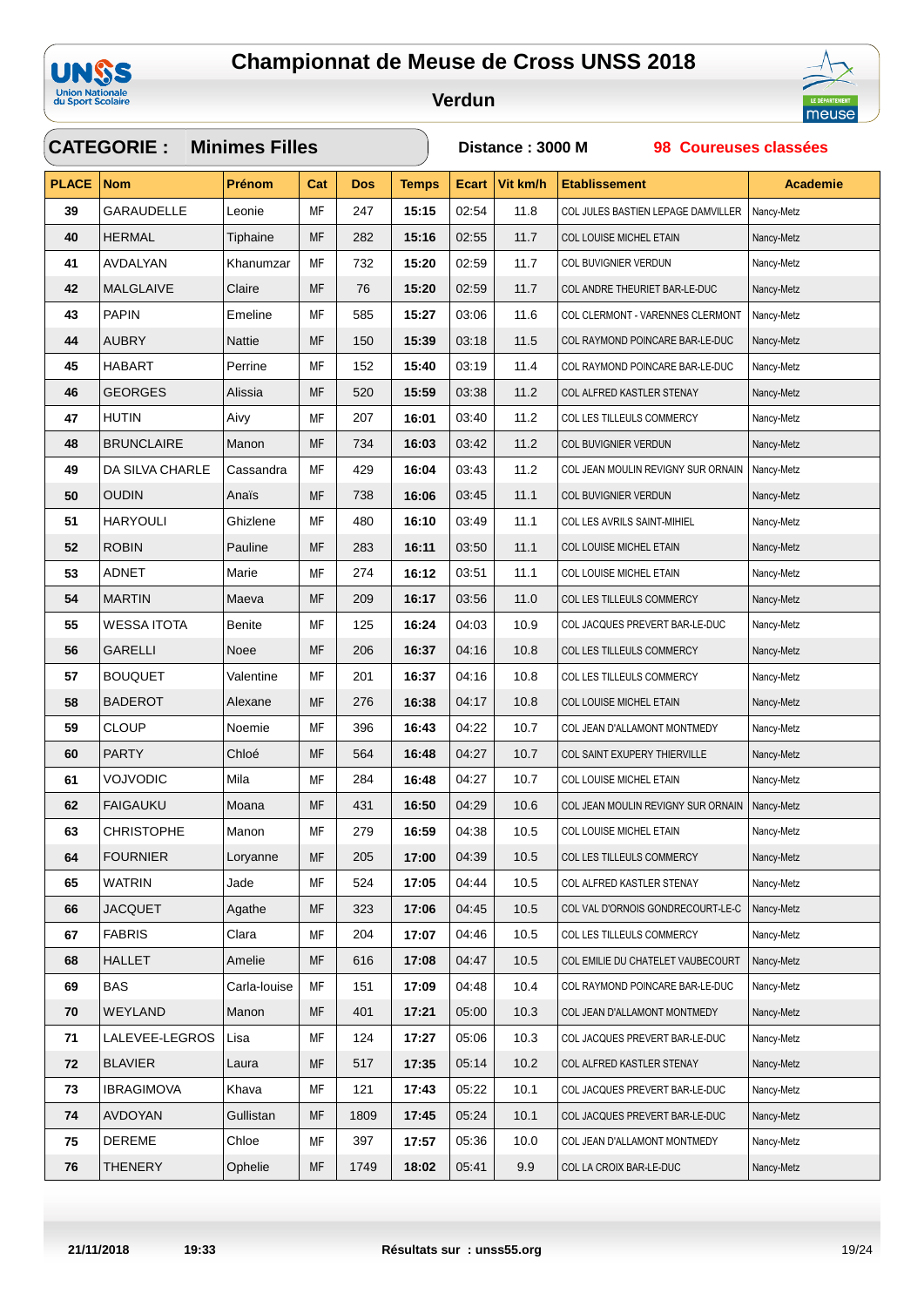



|              | <b>CATEGORIE:</b> | <b>Minimes Filles</b> |           |            |              | Distance: 3000 M<br>98 Coureuses classées |          |                                    |                 |  |
|--------------|-------------------|-----------------------|-----------|------------|--------------|-------------------------------------------|----------|------------------------------------|-----------------|--|
| <b>PLACE</b> | <b>Nom</b>        | Prénom                | Cat       | <b>Dos</b> | <b>Temps</b> | <b>Ecart</b>                              | Vit km/h | <b>Etablissement</b>               | <b>Academie</b> |  |
| 77           | <b>HORNUEL</b>    | Mathilde              | MF        | 432        | 18:02        | 05:41                                     | 9.9      | COL JEAN MOULIN REVIGNY SUR ORNAIN | Nancy-Metz      |  |
| 78           | <b>CONTY</b>      | Albane                | <b>MF</b> | 665        | 18:08        | 05:47                                     | 9.9      | COL LES CUVELLES VAUCOULEURS       | Nancy-Metz      |  |
| 79           | <b>BOUGHANEM</b>  | Lisa                  | <b>MF</b> | 428        | 18:11        | 05:50                                     | 9.8      | COL JEAN MOULIN REVIGNY SUR ORNAIN | Nancy-Metz      |  |
| 80           | <b>DOCQUIER</b>   | Lucie                 | <b>MF</b> | 203        | 18:15        | 05:54                                     | 9.8      | COL LES TILLEULS COMMERCY          | Nancy-Metz      |  |
| 81           | <b>VUAILLAT</b>   | Jade                  | <b>MF</b> | 400        | 18:29        | 06:08                                     | 9.7      | COL JEAN D'ALLAMONT MONTMEDY       | Nancy-Metz      |  |
| 82           | <b>LLOPSIS</b>    | Laurine               | <b>MF</b> | 521        | 18:31        | 06:10                                     | 9.7      | COL ALFRED KASTLER STENAY          | Nancy-Metz      |  |
| 83           | <b>CHION</b>      | Anaïs                 | <b>MF</b> | 664        | 18:40        | 06:19                                     | 9.6      | COL LES CUVELLES VAUCOULEURS       | Nancy-Metz      |  |
| 84           | <b>DAZOUT</b>     | Carla                 | MF        | 246        | 18:41        | 06:20                                     | 9.6      | COL JULES BASTIEN LEPAGE DAMVILLER | Nancy-Metz      |  |
| 85           | <b>DEVAUD</b>     | Heilani               | MF        | 281        | 18:42        | 06:21                                     | 9.6      | COL LOUISE MICHEL ETAIN            | Nancy-Metz      |  |
| 86           | <b>D'ALEO</b>     | Eva                   | <b>MF</b> | 280        | 19:04        | 06:43                                     | 9.4      | COL LOUISE MICHEL ETAIN            | Nancy-Metz      |  |
| 87           | <b>EVRAN</b>      | Gül sultan            | <b>MF</b> | 1800       | 19:07        | 06:46                                     | 9.4      | COL MAURICE BARRES VERDUN          | Nancy-Metz      |  |
| 88           | <b>MARIE</b>      | Pauline               | <b>MF</b> | 399        | 19:09        | 06:48                                     | 9.3      | COL JEAN D'ALLAMONT MONTMEDY       | Nancy-Metz      |  |
| 89           | <b>YILDIRIM</b>   | Melek                 | MF        | 671        | 19:10        | 06:49                                     | 9.3      | COL LES CUVELLES VAUCOULEURS       | Nancy-Metz      |  |
| 90           | <b>VIERRE</b>     | Jeanne                | MF        | 215        | 19:11        | 06:50                                     | 9.3      | COL LES TILLEULS COMMERCY          | Nancy-Metz      |  |
| 91           | <b>ROYER</b>      | Lea                   | MF        | 617        | 19:29        | 07:08                                     | 9.2      | COL EMILIE DU CHATELET VAUBECOURT  | Nancy-Metz      |  |
| 92           | <b>MALCUIT</b>    | Sarah                 | <b>MF</b> | 398        | 19:37        | 07:16                                     | 9.1      | COL JEAN D'ALLAMONT MONTMEDY       | Nancy-Metz      |  |
| 93           | <b>FLEURENCE</b>  | Andrea                | MF        | 519        | 19:47        | 07:26                                     | 9.0      | COL ALFRED KASTLER STENAY          | Nancy-Metz      |  |
| 94           | <b>KADOUR</b>     | Emma                  | <b>MF</b> | 123        | 19:59        | 07:38                                     | 9.0      | COL JACQUES PREVERT BAR-LE-DUC     | Nancy-Metz      |  |
| 95           | <b>MASSON</b>     | Lilou                 | <b>MF</b> | 210        | 20:15        | 07:54                                     | 8.8      | COL LES TILLEULS COMMERCY          | Nancy-Metz      |  |
| 96           | <b>VIVENOT</b>    | Clara                 | MF        | 523        | 20:23        | 08:02                                     | 8.8      | COL ALFRED KASTLER STENAY          | Nancy-Metz      |  |
| 97           | CAILLE            | Lucile                | <b>MF</b> | 663        | 20:31        | 08:10                                     | 8.7      | COL LES CUVELLES VAUCOULEURS       | Nancy-Metz      |  |
| 98           | <b>YILDIRIM</b>   | Deniz                 | <b>MF</b> | 670        | 20:34        | 08:13                                     | 8.7      | COL LES CUVELLES VAUCOULEURS       | Nancy-Metz      |  |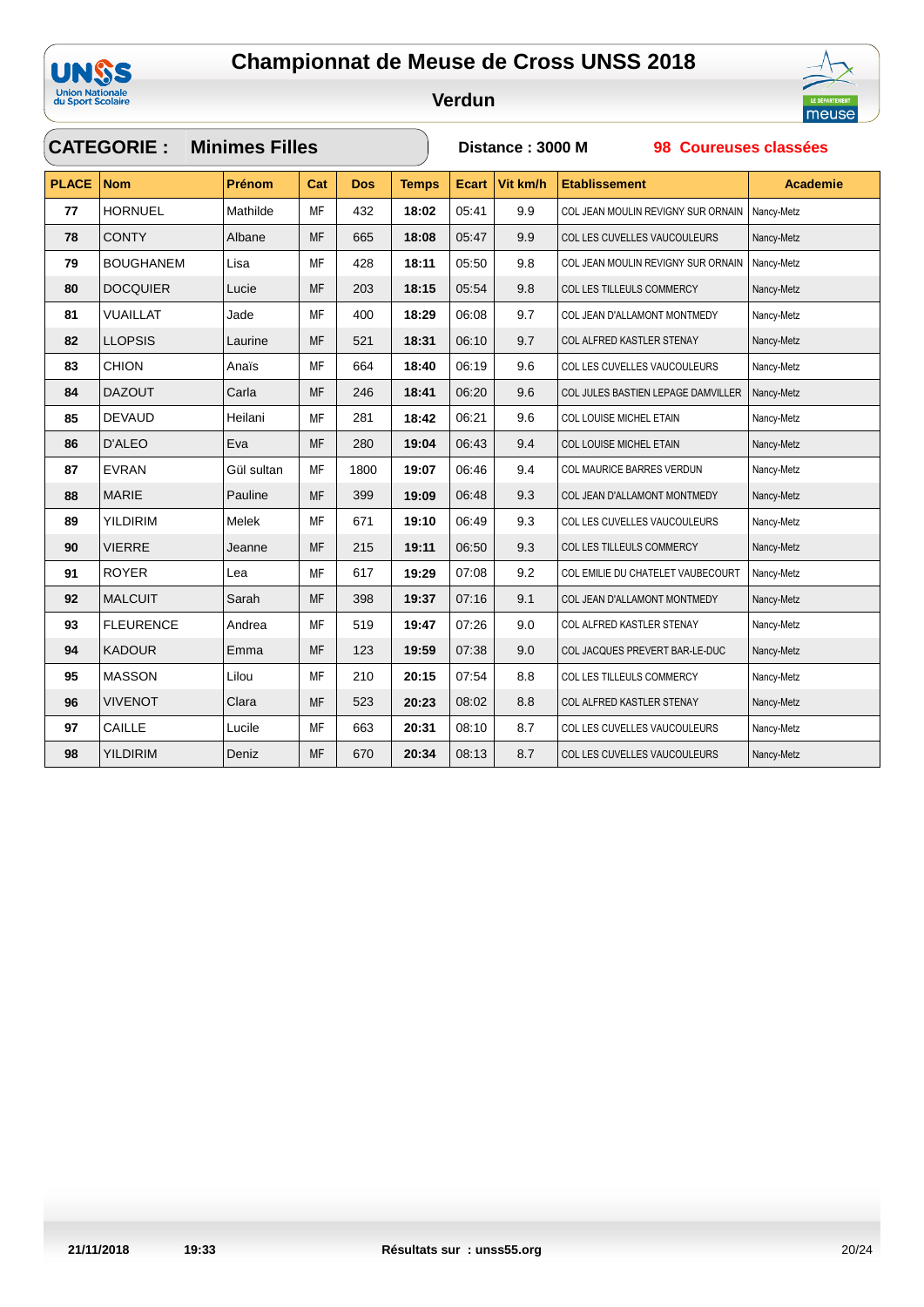



|                         | <b>CATEGORIE:</b><br><b>Minimes Garçons</b> |               |           |            |              |              | Distance: 3450 M<br><b>152 Coureurs classés</b> |                                    |                 |  |  |
|-------------------------|---------------------------------------------|---------------|-----------|------------|--------------|--------------|-------------------------------------------------|------------------------------------|-----------------|--|--|
| <b>PLACE</b>            | <b>Nom</b>                                  | Prénom        | Cat       | <b>Dos</b> | <b>Temps</b> | <b>Ecart</b> | Vit km/h                                        | <b>Etablissement</b>               | <b>Academie</b> |  |  |
| 1                       | <b>MATHIEU</b>                              | Paul          | MG        | 744        | 13:12        |              | 15.6                                            | COL BUVIGNIER VERDUN               | Nancy-Metz      |  |  |
| $\mathbf{2}$            | <b>BASSOT</b>                               | Tom           | MG        | 485        | 13:20        | 00:08        | 15.5                                            | COL LES AVRILS SAINT-MIHIEL        | Nancy-Metz      |  |  |
| 3                       | <b>BREUIL</b>                               | Grégory       | ΜG        | 84         | 13:25        | 00:13        | 15.4                                            | COL ANDRE THEURIET BAR-LE-DUC      | Nancy-Metz      |  |  |
| 4                       | <b>BATTISTINI</b>                           | Aurele        | МG        | 525        | 13:32        | 00:20        | 15.2                                            | COL ALFRED KASTLER STENAY          | Nancy-Metz      |  |  |
| 5                       | <b>CHOUMAKER</b>                            | Mathis        | ΜG        | 487        | 13:33        | 00:21        | 15.2                                            | COL LES AVRILS SAINT-MIHIEL        | Nancy-Metz      |  |  |
| 6                       | <b>SEDDIK</b>                               | Yanis         | MG        | 227        | 13:36        | 00:24        | 15.2                                            | COL LES TILLEULS COMMERCY          | Nancy-Metz      |  |  |
| $\overline{\mathbf{r}}$ | <b>ITURRI</b>                               | Dorian        | ΜG        | 963        | 13:48        | 00:36        | 15.0                                            | LP ALAIN FOURNIER VERDUN           | Nancy-Metz      |  |  |
| 8                       | <b>BLOT</b>                                 | Victor        | MG        | 675        | 13:50        | 00:38        | 14.9                                            | COL LES CUVELLES VAUCOULEURS       | Nancy-Metz      |  |  |
| 9                       | <b>DZIEDZIC</b>                             | Loïs          | ΜG        | 568        | 13:50        | 00:38        | 14.9                                            | COL SAINT EXUPERY THIERVILLE       | Nancy-Metz      |  |  |
| 10                      | <b>GEORGE</b>                               | Arthur        | MG        | 488        | 13:58        | 00:46        | 14.8                                            | COL LES AVRILS SAINT-MIHIEL        | Nancy-Metz      |  |  |
| 11                      | GERARD                                      | Ethan         | MG        | 962        | 13:59        | 00:47        | 14.8                                            | LP LIGIER RICHIER BAR-LE-DUC       | Nancy-Metz      |  |  |
| 12                      | <b>AYDIN</b>                                | Bekir         | MG        | 327        | 14:06        | 00:54        | 14.6                                            | COL VAL D'ORNOIS GONDRECOURT-LE-C  | Nancy-Metz      |  |  |
| 13                      | <b>ARTHUR</b>                               | Kenny         | ΜG        | 217        | 14:06        | 00:54        | 14.6                                            | COL LES TILLEULS COMMERCY          | Nancy-Metz      |  |  |
| 14                      | <b>AISSAT</b>                               | Yannis        | MG        | 216        | 14:08        | 00:56        | 14.6                                            | COL LES TILLEULS COMMERCY          | Nancy-Metz      |  |  |
| 15                      | <b>GRAZIOSO</b>                             | Enzo          | ΜG        | 490        | 14:09        | 00:57        | 14.6                                            | COL LES AVRILS SAINT-MIHIEL        | Nancy-Metz      |  |  |
| 16                      | THIRION                                     | Matheo        | MG        | 228        | 14:09        | 00:57        | 14.6                                            | COL LES TILLEULS COMMERCY          | Nancy-Metz      |  |  |
| 17 <sub>2</sub>         | <b>ROSSI</b>                                | <b>Thomas</b> | <b>MG</b> | 1778       | 14:14        | 01:02        | 14.5                                            | <b>COL SAINT JEAN VERDUN</b>       | Nancy-Metz      |  |  |
| 18                      | <b>BASOL</b>                                | Omer          | МG        | 484        | 14:16        | 01:04        | 14.5                                            | COL LES AVRILS SAINT-MIHIEL        | Nancy-Metz      |  |  |
| 19                      | <b>GREFFE</b>                               | Alexi         | MG        | 491        | 14:17        | 01:05        | 14.4                                            | COL LES AVRILS SAINT-MIHIEL        | Nancy-Metz      |  |  |
| 20                      | <b>ZUNINO</b>                               | Yohan         | MG        | 498        | 14:22        | 01:10        | 14.4                                            | COL LES AVRILS SAINT-MIHIEL        | Nancy-Metz      |  |  |
| 21                      | <b>NATTIER</b>                              | Steeven       | MG        | 226        | 14:23        | 01:11        | 14.3                                            | COL LES TILLEULS COMMERCY          | Nancy-Metz      |  |  |
| 22                      | LAHAYE                                      | Aloïs         | MG        | 294        | 14:31        | 01:19        | 14.2                                            | COL LOUISE MICHEL ETAIN            | Nancy-Metz      |  |  |
| 23                      | <b>AUBRY</b>                                | Théo          | ΜG        | 673        | 14:36        | 01:24        | 14.1                                            | COL LES CUVELLES VAUCOULEURS       | Nancy-Metz      |  |  |
| 24                      | <b>MICHEL</b>                               | <b>Basile</b> | MG        | 494        | 14:38        | 01:26        | 14.1                                            | COL LES AVRILS SAINT-MIHIEL        | Nancy-Metz      |  |  |
| 25                      | DEJEAN                                      | Léo           | ΜG        | 567        | 14:39        | 01:27        | 14.1                                            | COL SAINT EXUPERY THIERVILLE       | Nancy-Metz      |  |  |
| 26                      | <b>DULCÉ</b>                                | Nolhan        | МG        | 88         | 14:40        | 01:28        | 14.1                                            | COL ANDRE THEURIET BAR-LE-DUC      | Nancy-Metz      |  |  |
| 27                      | <b>MAJET</b>                                | Mathis        | МG        | 743        | 14:42        | 01:30        | 14.0                                            | COL BUVIGNIER VERDUN               | Nancy-Metz      |  |  |
| 28                      | <b>TRIDON</b>                               | Gariss        | MG        | 626        | 14:46        | 01:34        | 14.0                                            | COL EMILIE DU CHATELET VAUBECOURT  | Nancy-Metz      |  |  |
| 29                      | <b>HUSSON</b>                               | Thomas        | MG        | 591        | 14:46        | 01:34        | 14.0                                            | COL CLERMONT - VARENNES CLERMONT   | Nancy-Metz      |  |  |
| 30                      | <b>CHAUDET</b>                              | Mathis        | MG        | 437        | 14:49        | 01:37        | 13.9                                            | COL JEAN MOULIN REVIGNY SUR ORNAIN | Nancy-Metz      |  |  |
| 31                      | QUEGUINER                                   | Leo           | МG        | 442        | 14:49        | 01:37        | 13.9                                            | COL JEAN MOULIN REVIGNY SUR ORNAIN | Nancy-Metz      |  |  |
| 32                      | <b>COLLIN</b>                               | Maxence       | MG        | 329        | 14:51        | 01:39        | 13.9                                            | COL VAL D'ORNOIS GONDRECOURT-LE-C  | Nancy-Metz      |  |  |
| 33                      | <b>BOUQUET</b>                              | Paul          | ΜG        | 218        | 14:52        | 01:40        | 13.9                                            | COL LES TILLEULS COMMERCY          | Nancy-Metz      |  |  |
| 34                      | HILAIRE                                     | Benjamin      | MG        | 569        | 14:54        | 01:42        | 13.8                                            | COL SAINT EXUPERY THIERVILLE       | Nancy-Metz      |  |  |
| 35                      | AVDALYAN                                    | Jamal         | MG        | 739        | 14:55        | 01:43        | 13.8                                            | COL BUVIGNIER VERDUN               | Nancy-Metz      |  |  |
| 36                      | LALLEMAND                                   | Terry         | MG        | 224        | 14:55        | 01:43        | 13.8                                            | COL LES TILLEULS COMMERCY          | Nancy-Metz      |  |  |
| 37                      | <b>HEUILLON</b>                             | Nathan        | МG        | 130        | 14:56        | 01:44        | 13.8                                            | COL JACQUES PREVERT BAR-LE-DUC     | Nancy-Metz      |  |  |
| 38                      | <b>PICARD</b>                               | Maxence       | MG        | 570        | 14:56        | 01:44        | 13.8                                            | COL SAINT EXUPERY THIERVILLE       | Nancy-Metz      |  |  |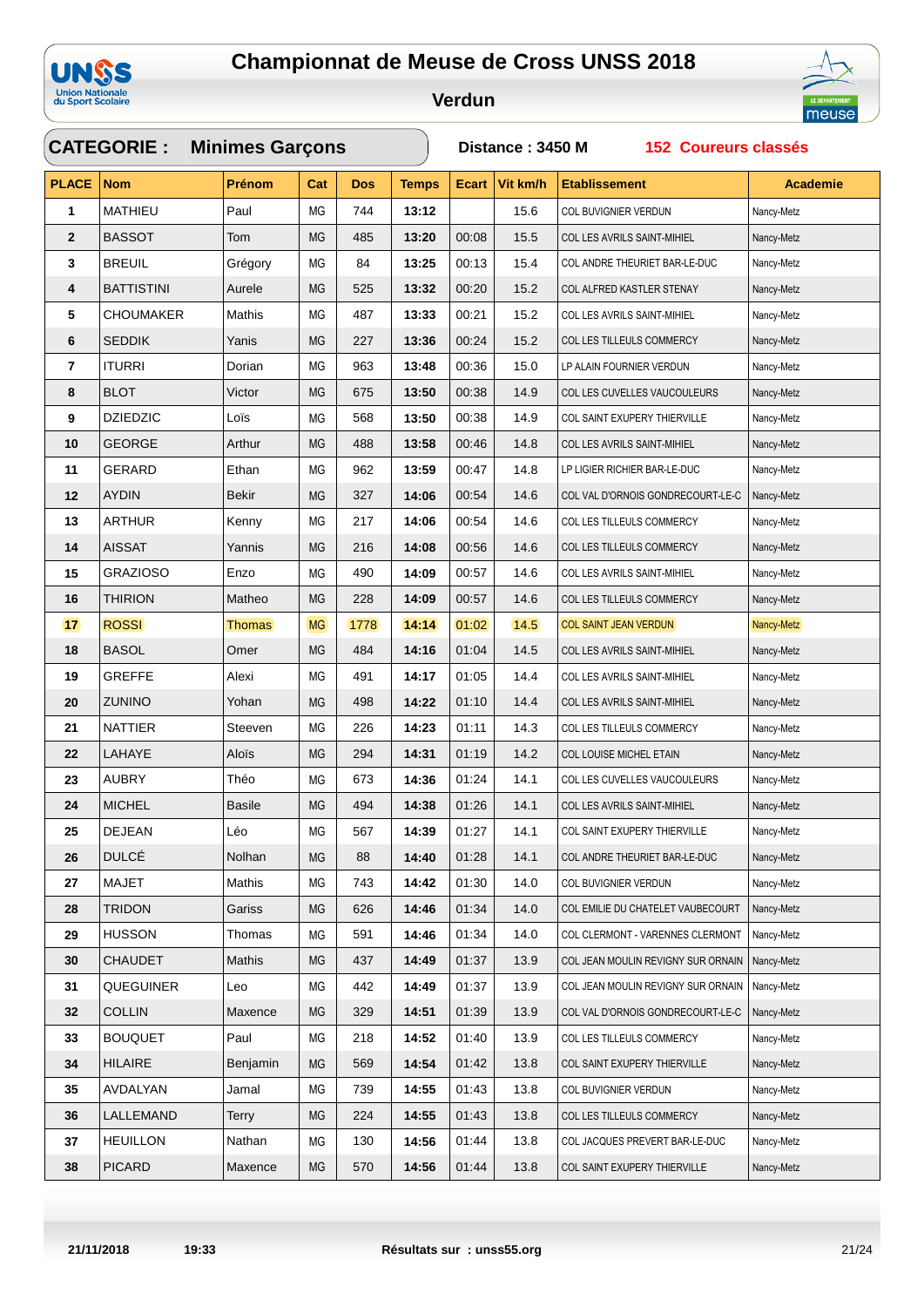



| <b>CATEGORIE:</b><br><b>Minimes Garçons</b> |                   |                 |                |            |              |              | Distance: 3450 M<br><b>152 Coureurs classés</b> |                                    |                 |  |  |
|---------------------------------------------|-------------------|-----------------|----------------|------------|--------------|--------------|-------------------------------------------------|------------------------------------|-----------------|--|--|
| <b>PLACE</b>                                | <b>Nom</b>        | Prénom          | Cat            | <b>Dos</b> | <b>Temps</b> | <b>Ecart</b> | Vit km/h                                        | <b>Etablissement</b>               | <b>Academie</b> |  |  |
| 39                                          | <b>NEAU</b>       | Simon           | ΜG             | 1776       | 15:00        | 01:48        | 13.8                                            | COL SAINT JEAN VERDUN              | Nancy-Metz      |  |  |
| 40                                          | <b>CLAUS</b>      | Geoffrey        | MG             | 220        | 15:01        | 01:49        | 13.7                                            | COL LES TILLEULS COMMERCY          | Nancy-Metz      |  |  |
| 41                                          | <b>THIRION</b>    | Clément         | ΜG             | 571        | 15:02        | 01:50        | 13.7                                            | COL SAINT EXUPERY THIERVILLE       | Nancy-Metz      |  |  |
| 42                                          | <b>MUEL</b>       | Maxime          | MG             | 624        | 15:05        | 01:53        | 13.7                                            | COL EMILIE DU CHATELET VAUBECOURT  | Nancy-Metz      |  |  |
| 43                                          | MULLER            | Louis           | ΜG             | 1775       | 15:08        | 01:56        | 13.6                                            | COL SAINT JEAN VERDUN              | Nancy-Metz      |  |  |
| 44                                          | DE CHARDON        | Paul            | MG             | 159        | 15:09        | 01:57        | 13.6                                            | COL RAYMOND POINCARE BAR-LE-DUC    | Nancy-Metz      |  |  |
| 45                                          | <b>LAPORTE</b>    | Mickaël         | ΜG             | 690        | 15:14        | 02:02        | 13.5                                            | COL LES CUVELLES VAUCOULEURS       | Nancy-Metz      |  |  |
| 46                                          | LAMM              | Noah            | MG             | 689        | 15:15        | 02:03        | 13.5                                            | COL LES CUVELLES VAUCOULEURS       | Nancy-Metz      |  |  |
| 47                                          | <b>JUNG</b>       | <b>Jules</b>    | M <sub>G</sub> | 1773       | 15:15        | 02:03        | $13.5$                                          | COL SAINT JEAN VERDUN              | Nancy-Metz      |  |  |
| 48                                          | <b>LIGER</b>      | Mathis          | MG             | 162        | 15:16        | 02:04        | 13.5                                            | COL RAYMOND POINCARE BAR-LE-DUC    | Nancy-Metz      |  |  |
| 49                                          | <b>DAZIN</b>      | Rémi            | МG             | 158        | 15:16        | 02:04        | 13.5                                            | COL RAYMOND POINCARE BAR-LE-DUC    | Nancy-Metz      |  |  |
| 50                                          | JACQUEMET         | <b>Marius</b>   | MG             | 1750       | 15:17        | 02:05        | 13.5                                            | COL LA CROIX BAR-LE-DUC            | Nancy-Metz      |  |  |
| 51                                          | <b>SCHUSTER</b>   | Benoît          | ΜG             | 497        | 15:23        | 02:11        | 13.4                                            | COL LES AVRILS SAINT-MIHIEL        | Nancy-Metz      |  |  |
| 52                                          | <b>GIRON</b>      | Victor          | MG             | 489        | 15:24        | 02:12        | 13.4                                            | COL LES AVRILS SAINT-MIHIEL        | Nancy-Metz      |  |  |
| 53                                          | <b>VALLETTE</b>   | Jules           | MG             | 700        | 15:24        | 02:12        | 13.4                                            | COL LES CUVELLES VAUCOULEURS       | Nancy-Metz      |  |  |
| 54                                          | PERSONNETTAZ      | <b>Bastien</b>  | MG             | 625        | 15:26        | 02:14        | 13.4                                            | COL EMILIE DU CHATELET VAUBECOURT  | Nancy-Metz      |  |  |
| 55                                          | <b>COLLET</b>     | Mathis          | ΜG             | 438        | 15:27        | 02:15        | 13.3                                            | COL JEAN MOULIN REVIGNY SUR ORNAIN | Nancy-Metz      |  |  |
| 56                                          | <b>HAMRAOUI</b>   | Aïssa           | MG             | 492        | 15:27        | 02:15        | 13.3                                            | COL LES AVRILS SAINT-MIHIEL        | Nancy-Metz      |  |  |
| 57                                          | <b>MAQUART</b>    | Léo             | MG             | 493        | 15:28        | 02:16        | 13.3                                            | COL LES AVRILS SAINT-MIHIEL        | Nancy-Metz      |  |  |
| 58                                          | <b>LEROUX</b>     | Louis           | МG             | 133        | 15:29        | 02:17        | 13.3                                            | COL JACQUES PREVERT BAR-LE-DUC     | Nancy-Metz      |  |  |
| 59                                          | GONZALEZ          | Samuel          | МG             | 292        | 15:30        | 02:18        | 13.3                                            | COL LOUISE MICHEL ETAIN            | Nancy-Metz      |  |  |
| 60                                          | <b>JOURDAIN</b>   | Ronan           | MG             | 407        | 15:34        | 02:22        | 13.2                                            | COL JEAN D'ALLAMONT MONTMEDY       | Nancy-Metz      |  |  |
| 61                                          | <b>BOULANGER</b>  | Antoine         | ΜG             | 741        | 15:36        | 02:24        | 13.2                                            | COL BUVIGNIER VERDUN               | Nancy-Metz      |  |  |
| 62                                          | <b>CHRISTAL</b>   | Emeric          | MG             | 250        | 15:37        | 02:25        | 13.2                                            | COL JULES BASTIEN LEPAGE DAMVILLER | Nancy-Metz      |  |  |
| 63                                          | <b>BRISBARE</b>   | Alexandre       | MG             | 619        | 15:39        | 02:27        | 13.2                                            | COL EMILIE DU CHATELET VAUBECOURT  | Nancy-Metz      |  |  |
| 64                                          | <b>MAURER</b>     | Gauthier        | MG             | 440        | 15:40        | 02:28        | 13.2                                            | COL JEAN MOULIN REVIGNY SUR ORNAIN | Nancy-Metz      |  |  |
| 65                                          | <b>BELLEC</b>     | <b>Baptiste</b> | МG             | 157        | 15:40        | 02:28        | 13.2                                            | COL RAYMOND POINCARE BAR-LE-DUC    | Nancy-Metz      |  |  |
| 66                                          | <b>GRADOS</b>     | Simon           | MG             | 223        | 15:41        | 02:29        | 13.1                                            | COL LES TILLEULS COMMERCY          | Nancy-Metz      |  |  |
| 67                                          | <b>CARPENTIER</b> | Aurélien        | MG             | 566        | 15:42        | 02:30        | 13.1                                            | COL SAINT EXUPERY THIERVILLE       | Nancy-Metz      |  |  |
| 68                                          | <b>MATHIEU</b>    | Pierre          | MG             | 252        | 15:47        | 02:35        | 13.1                                            | COL JULES BASTIEN LEPAGE DAMVILLER | Nancy-Metz      |  |  |
| 69                                          | <b>PATRICE</b>    | Maxence         | МG             | 299        | 15:48        | 02:36        | 13.1                                            | COL LOUISE MICHEL ETAIN            | Nancy-Metz      |  |  |
| 70                                          | <b>BRIY</b>       | Alois           | MG             | 249        | 15:49        | 02:37        | 13.0                                            | COL JULES BASTIEN LEPAGE DAMVILLER | Nancy-Metz      |  |  |
| 71                                          | <b>TRAUTH</b>     | Mike            | MG             | 699        | 15:50        | 02:38        | 13.0                                            | COL LES CUVELLES VAUCOULEURS       | Nancy-Metz      |  |  |
| 72                                          | CASAGRANDE        | Tom             | MG             | 1799       | 15:50        | 02:38        | 13.0                                            | COL MAURICE BARRES VERDUN          | Nancy-Metz      |  |  |
| 73                                          | DE BORTOLI        | Robin           | MG             | 87         | 15:51        | 02:39        | 13.0                                            | COL ANDRE THEURIET BAR-LE-DUC      | Nancy-Metz      |  |  |
| 74                                          | <b>FAZZARI</b>    | Justin          | MG             | 528        | 15:51        | 02:39        | 13.0                                            | COL ALFRED KASTLER STENAY          | Nancy-Metz      |  |  |
| 75                                          | COLLARD           | Olivier         | МG             | 939        | 15:53        | 02:41        | 13.0                                            | COL SAINTE ANNE VERDUN             | Nancy-Metz      |  |  |
| 76                                          | <b>VIDONI</b>     | Romeo           | MG             | 534        | 15:55        | 02:43        | 13.0                                            | COL ALFRED KASTLER STENAY          | Nancy-Metz      |  |  |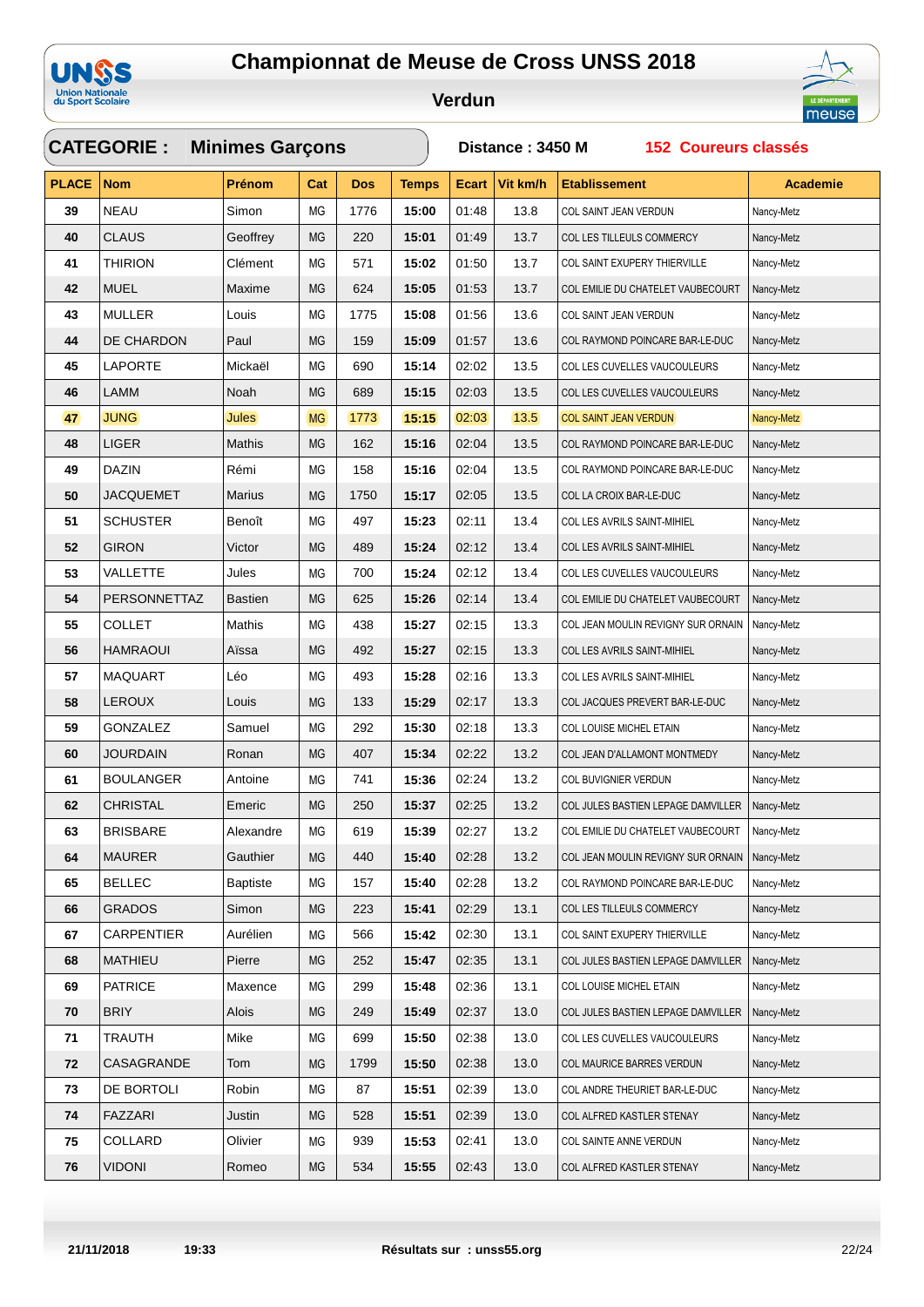



|              | <b>Minimes Garçons</b><br><b>CATEGORIE:</b> |                |           |            |              |              |          | 152 Coureurs classés<br>Distance: 3450 M |                 |  |  |  |
|--------------|---------------------------------------------|----------------|-----------|------------|--------------|--------------|----------|------------------------------------------|-----------------|--|--|--|
| <b>PLACE</b> | <b>Nom</b>                                  | <b>Prénom</b>  | Cat       | <b>Dos</b> | <b>Temps</b> | <b>Ecart</b> | Vit km/h | <b>Etablissement</b>                     | <b>Academie</b> |  |  |  |
| 77           | LALLEMENT                                   | Arthur         | MG        | 161        | 15:58        | 02:46        | 12.9     | COL RAYMOND POINCARE BAR-LE-DUC          | Nancy-Metz      |  |  |  |
| 78           | <b>LECOMTE</b>                              | Paul           | <b>MG</b> | 531        | 15:59        | 02:47        | 12.9     | COL ALFRED KASTLER STENAY                | Nancy-Metz      |  |  |  |
| 79           | LAMBERT                                     | Jason          | ΜG        | 530        | 16:00        | 02:48        | 12.9     | COL ALFRED KASTLER STENAY                | Nancy-Metz      |  |  |  |
| 80           | <b>TUNC</b>                                 | Tibo           | <b>MG</b> | 444        | 16:03        | 02:51        | 12.8     | COL JEAN MOULIN REVIGNY SUR ORNAIN       | Nancy-Metz      |  |  |  |
| 81           | <b>WATY</b>                                 | Cosimo         | ΜG        | 535        | 16:05        | 02:53        | 12.8     | COL ALFRED KASTLER STENAY                | Nancy-Metz      |  |  |  |
| 82           | <b>GEORGE</b>                               | Kewin          | MG        | 1771       | 16:06        | 02:54        | 12.8     | COL SAINT JEAN VERDUN                    | Nancy-Metz      |  |  |  |
| 83           | <b>MARTIN</b>                               | Victor         | ΜG        | 751        | 16:15        | 03:03        | 12.7     | COL MAURICE BARRES VERDUN                | Nancy-Metz      |  |  |  |
| 84           | <b>MAUCOTEL</b>                             | Clément        | MG        | 297        | 16:15        | 03:03        | 12.7     | COL LOUISE MICHEL ETAIN                  | Nancy-Metz      |  |  |  |
| 85           | <b>HERMAL</b>                               | Paulin         | MG        | 1816       | 16:16        | 03:04        | 12.7     | COL BUVIGNIER VERDUN                     |                 |  |  |  |
| 86           | <b>NOEL</b>                                 | Landry         | <b>MG</b> | 9          | 16:22        | 03:10        | 12.6     | COL LOUIS DE BROGLIE ANCEMONT            | Nancy-Metz      |  |  |  |
| 87           | <b>LINA</b>                                 | <b>Bastien</b> | MG        | 691        | 16:24        | 03:12        | 12.6     | COL LES CUVELLES VAUCOULEURS             | Nancy-Metz      |  |  |  |
| 88           | <b>RYS</b>                                  | Valentin       | MG        | 163        | 16:25        | 03:13        | 12.6     | COL RAYMOND POINCARE BAR-LE-DUC          | Nancy-Metz      |  |  |  |
| 89           | HALBIN                                      | Antonin        | ΜG        | 620        | 16:31        | 03:19        | 12.5     | COL EMILIE DU CHATELET VAUBECOURT        | Nancy-Metz      |  |  |  |
| 90           | <b>CELESKI</b>                              | Gabriel        | MG        | 402        | 16:34        | 03:22        | 12.4     | COL JEAN D'ALLAMONT MONTMEDY             | Nancy-Metz      |  |  |  |
| 91           | <b>GERARD</b>                               | Romain         | ΜG        | 406        | 16:34        | 03:22        | 12.4     | COL JEAN D'ALLAMONT MONTMEDY             | Nancy-Metz      |  |  |  |
| 92           | <b>MICONI</b>                               | Tom            | MG        | 298        | 16:34        | 03:22        | 12.4     | COL LOUISE MICHEL ETAIN                  | Nancy-Metz      |  |  |  |
| 93           | VAVON                                       | Logan          | ΜG        | 572        | 16:38        | 03:26        | 12.4     | COL SAINT EXUPERY THIERVILLE             | Nancy-Metz      |  |  |  |
| 94           | VAILLANT                                    | Mathis         | <b>MG</b> | 627        | 16:40        | 03:28        | 12.4     | COL EMILIE DU CHATELET VAUBECOURT        | Nancy-Metz      |  |  |  |
| 95           | <b>ROMOR</b>                                | Tom            | ΜG        | 747        | 16:40        | 03:28        | 12.4     | COL BUVIGNIER VERDUN                     | Nancy-Metz      |  |  |  |
| 96           | <b>COURTIER</b>                             | Mathis         | <b>MG</b> | 289        | 16:42        | 03:30        | 12.3     | COL LOUISE MICHEL ETAIN                  | Nancy-Metz      |  |  |  |
| 97           | <b>MARTIN</b>                               | Loic           | MG        | 225        | 16:47        | 03:35        | 12.3     | COL LES TILLEULS COMMERCY                | Nancy-Metz      |  |  |  |
| 98           | LIE                                         | Onolato        | <b>MG</b> | 742        | 16:49        | 03:37        | 12.3     | COL BUVIGNIER VERDUN                     | Nancy-Metz      |  |  |  |
| 99           | <b>GEORGE</b>                               | Samuel         | ΜG        | 683        | 16:50        | 03:38        | 12.2     | COL LES CUVELLES VAUCOULEURS             | Nancy-Metz      |  |  |  |
| 100          | DA SILVA ALMEID                             | Paolo          | <b>MG</b> | 677        | 16:51        | 03:39        | 12.2     | COL LES CUVELLES VAUCOULEURS             | Nancy-Metz      |  |  |  |
| 101          | ZANUTTO                                     | Arthur         | MG        | 301        | 16:56        | 03:44        | 12.2     | COL LOUISE MICHEL ETAIN                  | Nancy-Metz      |  |  |  |
| 102          | <b>BECKER</b>                               | Dorianne       | МG        | 565        | 16:58        | 03:46        | 12.2     | COL SAINT EXUPERY THIERVILLE             | Nancy-Metz      |  |  |  |
| 103          | <b>DAVIGNON</b>                             | Marin          | МG        | 589        | 17:05        | 03:53        | 12.1     | COL CLERMONT - VARENNES CLERMONT         | Nancy-Metz      |  |  |  |
| 104          | <b>DUCAMP</b>                               | Emilien        | MG        | 527        | 17:09        | 03:57        | 12.0     | COL ALFRED KASTLER STENAY                | Nancy-Metz      |  |  |  |
| 105          | <b>GOUJON</b>                               | Maxime         | МG        | 331        | 17:10        | 03:58        | 12.0     | COL VAL D'ORNOIS GONDRECOURT-LE-C        | Nancy-Metz      |  |  |  |
| 106          | <b>RAULET</b>                               | Kylian         | MG        | 97         | 17:18        | 04:06        | 11.9     | COL ANDRE THEURIET BAR-LE-DUC            | Nancy-Metz      |  |  |  |
| 107          | <b>ANTOINE</b>                              | Paulin         | МG        | 672        | 17:18        | 04:06        | 11.9     | COL LES CUVELLES VAUCOULEURS             | Nancy-Metz      |  |  |  |
| 108          | <b>BENBEKHTI</b>                            | Illan          | MG        | 740        | 17:27        | 04:15        | 11.8     | COL BUVIGNIER VERDUN                     | Nancy-Metz      |  |  |  |
| 109          | D'ALEO                                      | Enzo           | МG        | 290        | 17:30        | 04:18        | 11.8     | COL LOUISE MICHEL ETAIN                  | Nancy-Metz      |  |  |  |
| 110          | VAN DEN BESSELA                             | Yann           | MG        | 136        | 17:31        | 04:19        | 11.8     | COL JACQUES PREVERT BAR-LE-DUC           | Nancy-Metz      |  |  |  |
| 111          | <b>DEMIRELISCI</b>                          | Léo            | ΜG        | 1769       | 17:43        | 04:31        | 11.6     | COL SAINT JEAN VERDUN                    | Nancy-Metz      |  |  |  |
| 112          | <b>FIZAINE</b>                              | Louis          | МG        | 1770       | 17:46        | 04:34        | 11.6     | COL SAINT JEAN VERDUN                    | Nancy-Metz      |  |  |  |
| 113          | <b>DEPONT</b>                               | Mathieu        | ΜG        | 590        | 17:51        | 04:39        | 11.5     | COL CLERMONT - VARENNES CLERMONT         | Nancy-Metz      |  |  |  |
| 114          | <b>GHIROTTO</b>                             | Thomas         | MG        | 685        | 17:51        | 04:39        | 11.5     | COL LES CUVELLES VAUCOULEURS             | Nancy-Metz      |  |  |  |